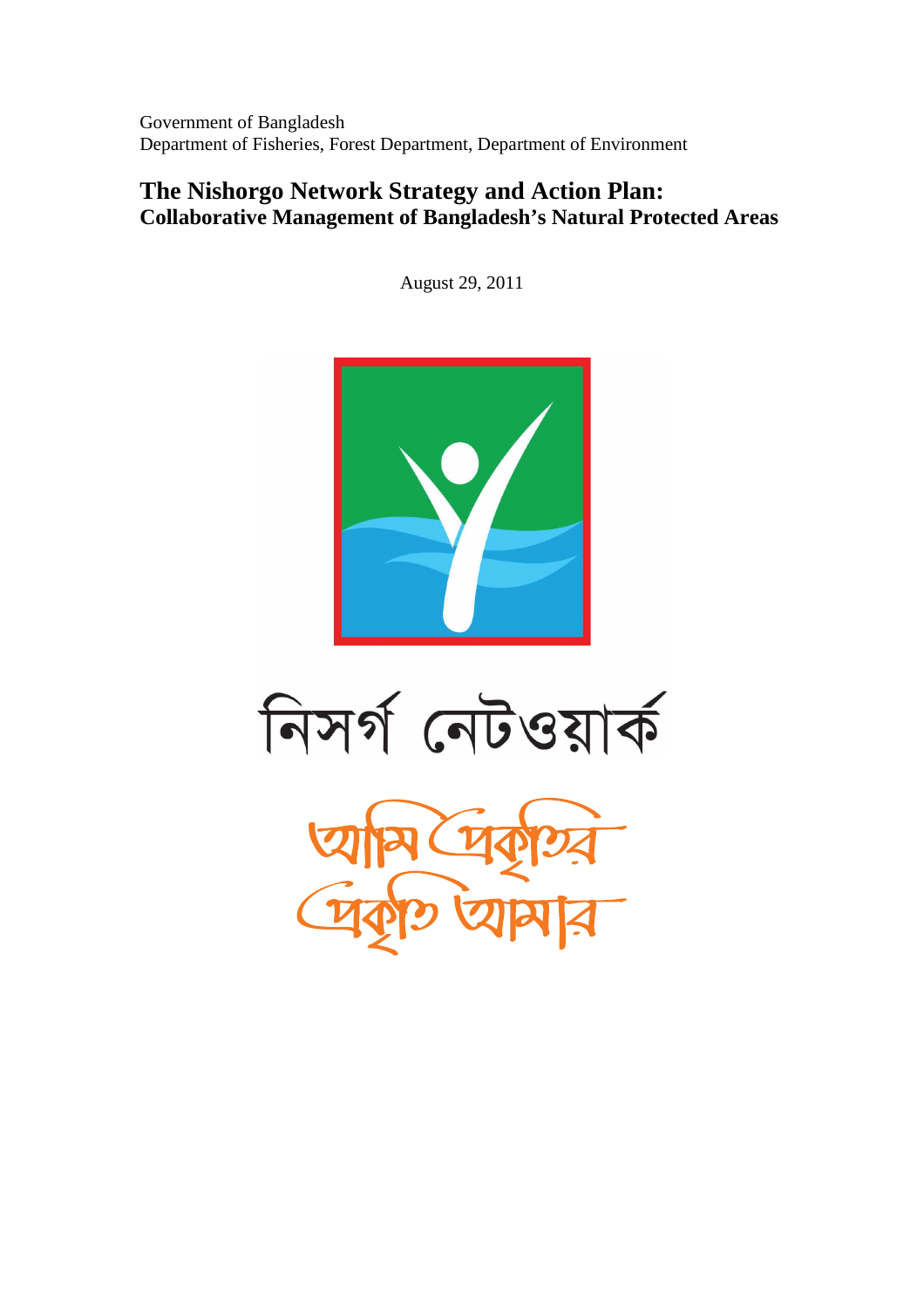## *Foreword*

The Nishorgo Network Strategy and Action Plan presents a vision and the steps needed to put into place a national network of conservation areas that provides economic benefits for the neighboring communities, protects against impending climate change, and ensures the continuity of those cultural elements associated with nature for the good of all citizens of Bangladesh. Based on the principles of co-management, this Strategy and Action Plan strives to mainstream conservation of forests, wetlands and other natural areas as an integral contribution to Bangladesh achieving its Vision 21 of sustainable development in the face of growing climate change and food security challenges.

The Nishorgo Network Strategy and Action Plan is a living document, and presents interested government and civil society stakeholders an on-going opportunity to further refine and strengthen this Strategy and Action Plan into something meaningful and real. Importantly, this document does not strive to displace other Strategies and Action Plans. Rather, it strives to compliment related Strategies and Action Plans addressing poverty alleviation and food security, climate change adaptation and mitigation, and biodiversity conservation. It strives to provide a framework and entry point for future donor assistance in integrated conservation and development as well as climate change adaptation and mitigation, to ensure such assistance matches Bangladesh's visions and needs.

In the spirit of co-management, we look forward to working with you in implementing the Nishorgo Network Strategy and Action Plan to ensure effective co-management of Bangladesh's natural protected areas.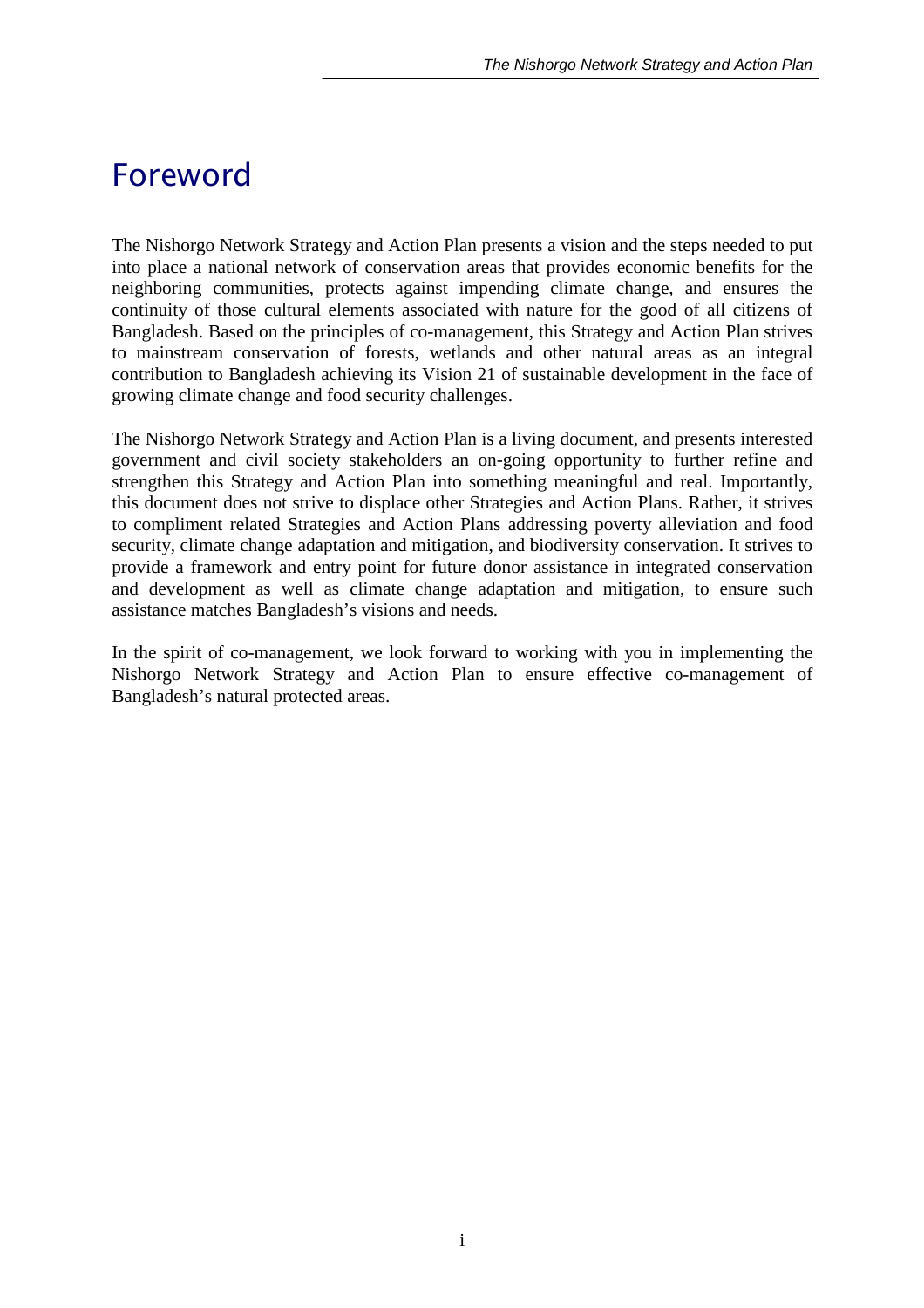# *Table of Contents*

| 1.  |                                                                              |
|-----|------------------------------------------------------------------------------|
| 1.1 |                                                                              |
| 1.2 |                                                                              |
| 2.  |                                                                              |
| 2.1 |                                                                              |
| 2.2 |                                                                              |
| 2.3 |                                                                              |
| 2.4 |                                                                              |
|     |                                                                              |
|     |                                                                              |
|     |                                                                              |
|     | USAID Support for Co-Management: MACH, Nishorgo Support Project and IPAC  10 |
| 2.5 |                                                                              |
| 2.6 | National Program & Strategies Supporting and to be Supported by the Nishorgo |
|     |                                                                              |
|     |                                                                              |
|     |                                                                              |
|     |                                                                              |
|     |                                                                              |
|     |                                                                              |
|     |                                                                              |
| 3.  |                                                                              |
|     |                                                                              |
|     |                                                                              |
|     |                                                                              |
|     |                                                                              |
|     |                                                                              |
| 4.  |                                                                              |
| 4.1 |                                                                              |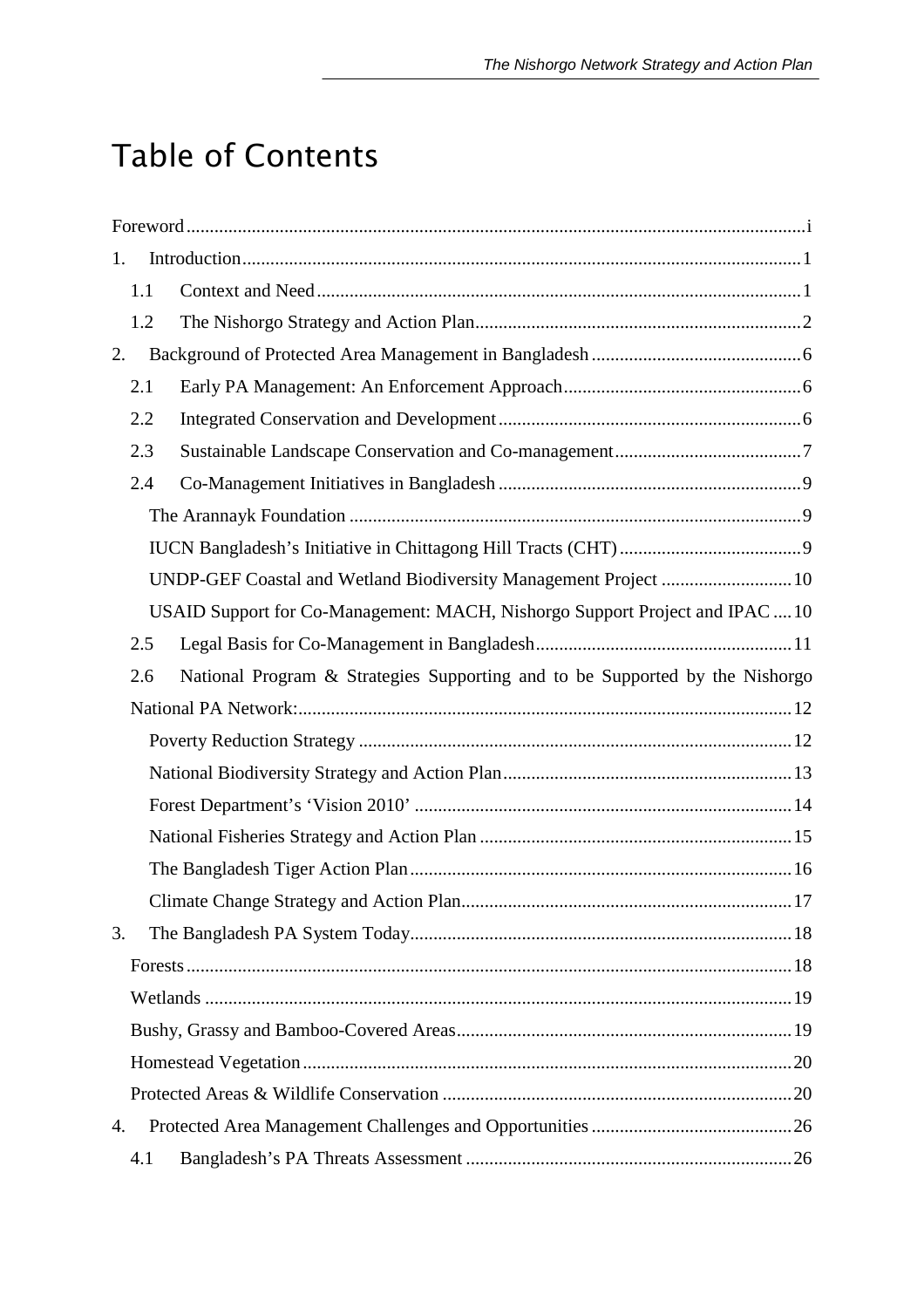| 5.                                                                            |  |
|-------------------------------------------------------------------------------|--|
|                                                                               |  |
| 2. Landscape-based Co-Management of forest, wetland and ECA Protected Areas30 |  |
| 3. Institutional Strengthening and Human Resource Capacity Development30      |  |
|                                                                               |  |
|                                                                               |  |
| 6.                                                                            |  |
|                                                                               |  |
|                                                                               |  |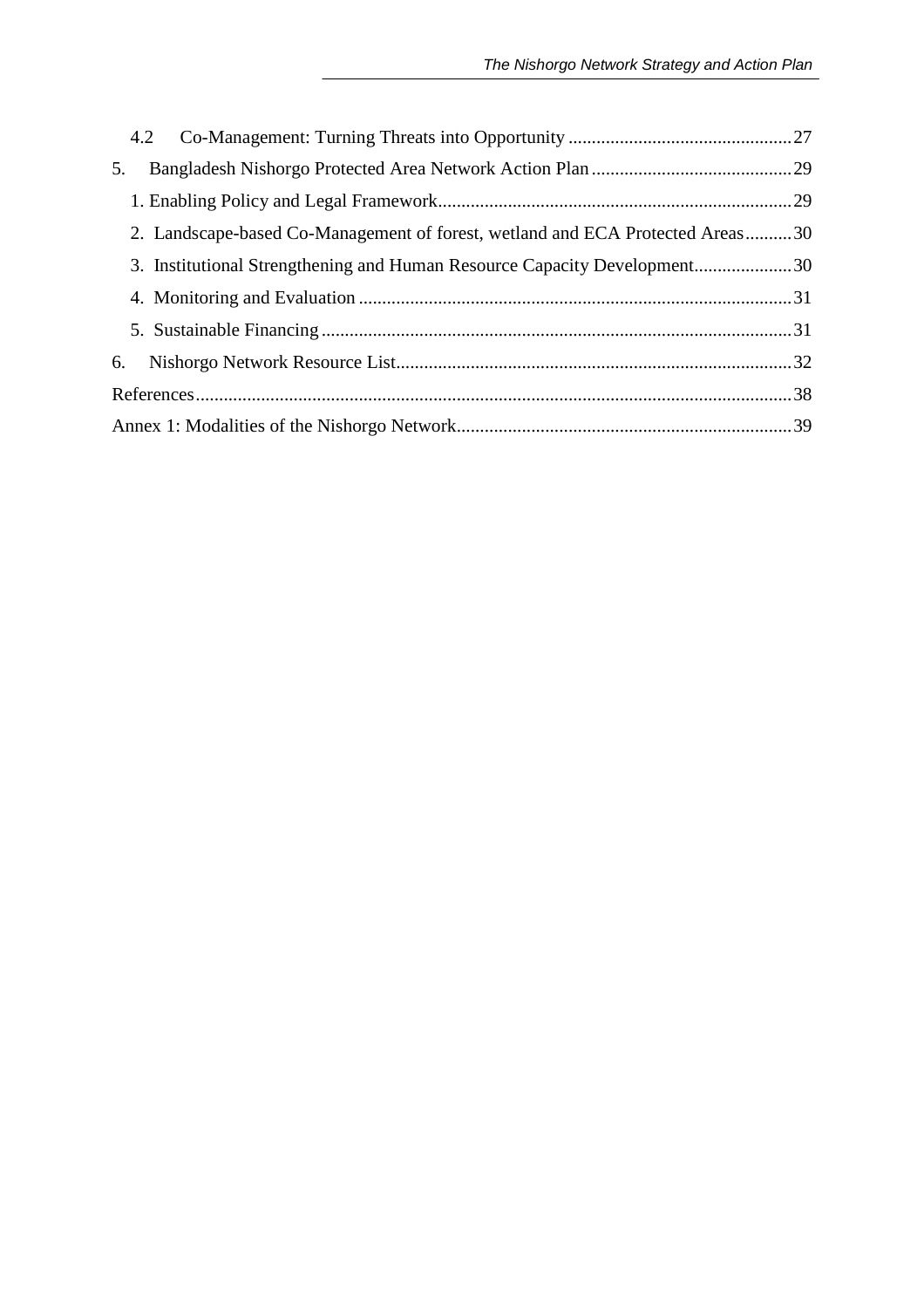# *The Nishorgo Network Strategy and Action Plan: Collaborative Management of Bangladesh's Natural Protected Areas*

## *1. Introduction*

## 1.1 Context and Need

*Mach e Bhat e Bangali* 

*Tu lal paharer deshe ja Rangamati r desh e ja, Hethai tore mania sena go Ekkebare mania se na go*

*Fish and Rice makes a real Bengali* 

*People of forests and hills return to your red earth The chaos of the concrete world is no match to your nature's heaven*

The well-being of Bangladesh's rural and urban population has been closely associated with the bounty of nature for centuries. An abundance of native fish fed a growing population, while forests and upland vegetation ensured a stable supply of clean water, steadily flowing rivers, and protection from storms. The diversity of wildlife – most notably the Bengal Tiger –is embedded within both Bengali culture and the other diverse cultures that make up Bangladesh today.

In recent decades, the native fish from open waters have given way to commercial species cultivated in ponds – as those ponds have become more productive, and generated revenue for wealthier land-owners, the productivity and richness of open waters has fallen. . In an absence of observed rules to regulate fishing, native fish have been over-extracted to the point of disappearance.

The richness of forest lands have also suffered. Outside of the Sundarbans, large blocks of contiguous forest throughout the country have given way to degraded forests. Wildlife once common are now rare. The poor that maintained their livelihoods by supplementing income and fuel wood from forest lands are now increasingly cut off from a fallback.

As wild natural resources of forest and water have succumbed to the pressures of Bangladesh's economy, our culture itself has come under threat. Rural festivals that were closely associated with animals, fish and other wildlife are changing in response to loss of nature. The diversity of indigenous cultures associated with our forests lose their links to the forest. The loss of wild and open water and forests, therefore, bring with them a direct threat to the cultures of Bangladesh.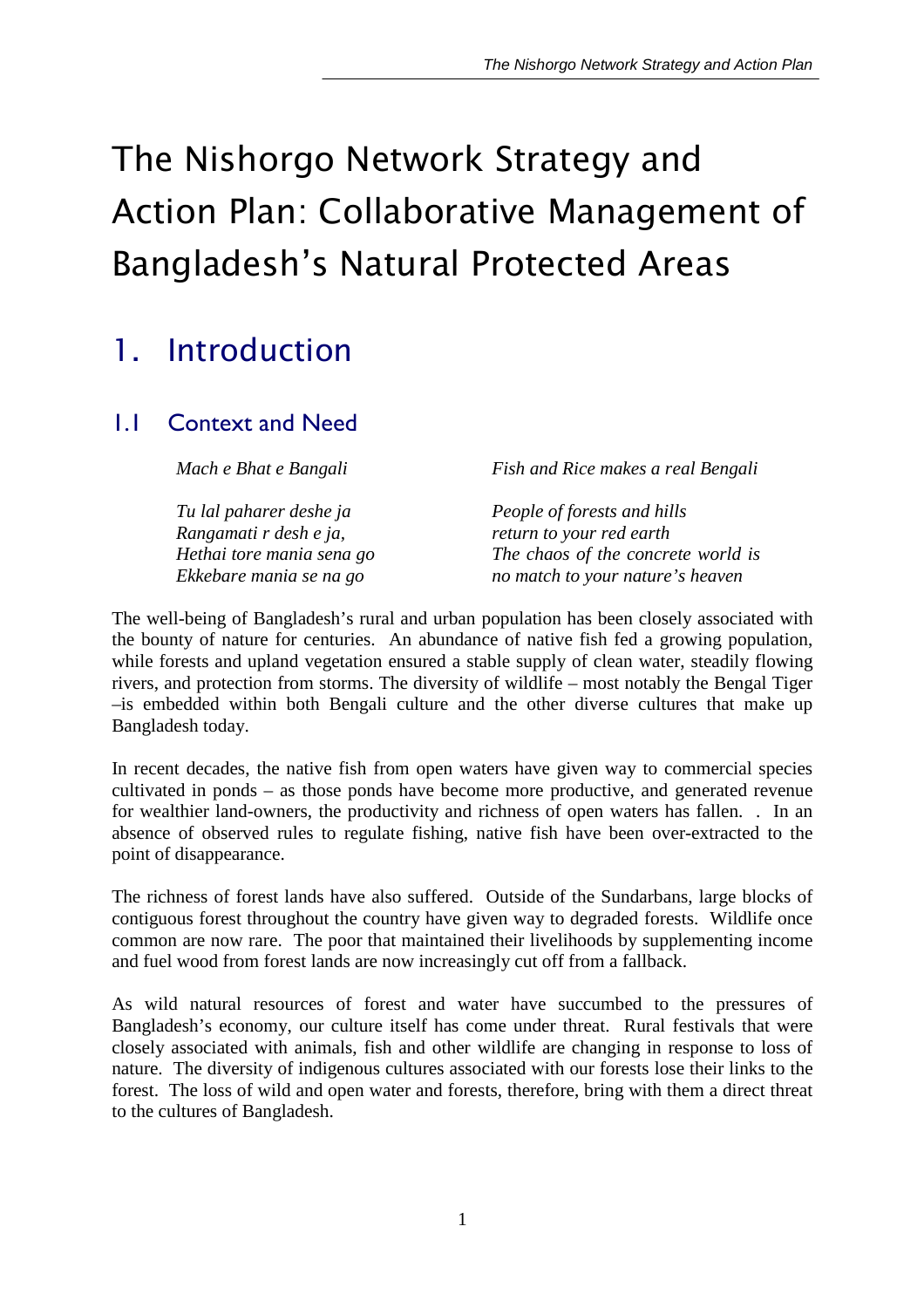## 1.2 The Nishorgo Strategy and Action Plan

In response to these threats, communities, NGOs, the private sector and the Government have undertaken efforts to find ways to conserve the very nature from which food, fish, livelihoods and culture have been provided. Cultural norms of the past have been combined with management models from today to find new ways to conserve nature. Indeed, Bangladesh has become a global leader for embracing co-management, bringing together a diversity of stakeholders and perspectives to ensure sustainable development is built on a foundation of ecological conservation.

This Nishorgo Network Strategy and Action Plan for Bangladesh has been prepared with the Forest Department and Department of Environment of the Ministry of Environment and Forests, and with the Department of Fisheries of the Ministry of Fisheries and Animal Resources, to support their efforts to strengthen, scale-up and institutionalize a national and collaboratively managed network of ecologically significant wetlands and forests.

The strategy has been further strengthened based on the inputs of a wide range of interested stakeholders, forming an informal network of conservation partners committed to benefitting people through the conservation of biodiversity, environmental protection and sustainable use of natural resources in Bangladesh.

The protection, conservation and improved management of ecologically and economically significant landscapes is of vital importance to stakeholders across Bangladesh, including rural communities and natural resource user groups dependent on wetland and forest resources, local government officials and technical services with a mandate to serve the needs of people, alleviate rural poverty and conserve the environment, and government officials and aid agencies providing leadership to address climate change, biodiversity conservation, food security and poverty reduction. University faculty and researchers, NGO and business leaders, students and the general public also have a stake in raising awareness about the consequences of continued degradation and loss of natural forests and wetlands, and in fostering effective interventions to maintain ecosystem services, support sustainable economic development and secure a better future for the people of Bangladesh.

This Strategy and Action Plan is intended to help articulate a common vision and to orient needed interventions by these stakeholders to capitalize on the potential benefits to be gained from the improved, collaborative management of a network of protected wetlands and natural forests ecosystems in Bangladesh. The strategy aims to address the current gaps and overcome the policy and regulatory barriers, institutional capacity constraints and other obstacles to more effective conservation of a scaled up, institutionalized and integrated national Protected Area system. In preparing this strategy, a particular effort has been made to capitalize on the lessons learned and good practices emerging from the pilot experiences of community based, co-management of wetlands and inland capture fisheries, protected forests and Ecologically Critically Areas, piloted by CBFM, MACH, NSP, CWBMP, Arannayk Foundation, IUCN and others. The strategy is also designed to build upon recent advances in conservation financing, and to ensure the long term sustainability of the emerging "Nishorgo Network" of co-managed protected areas through innovative carbon financing as well as revenue sharing and promotion of public-private partnerships.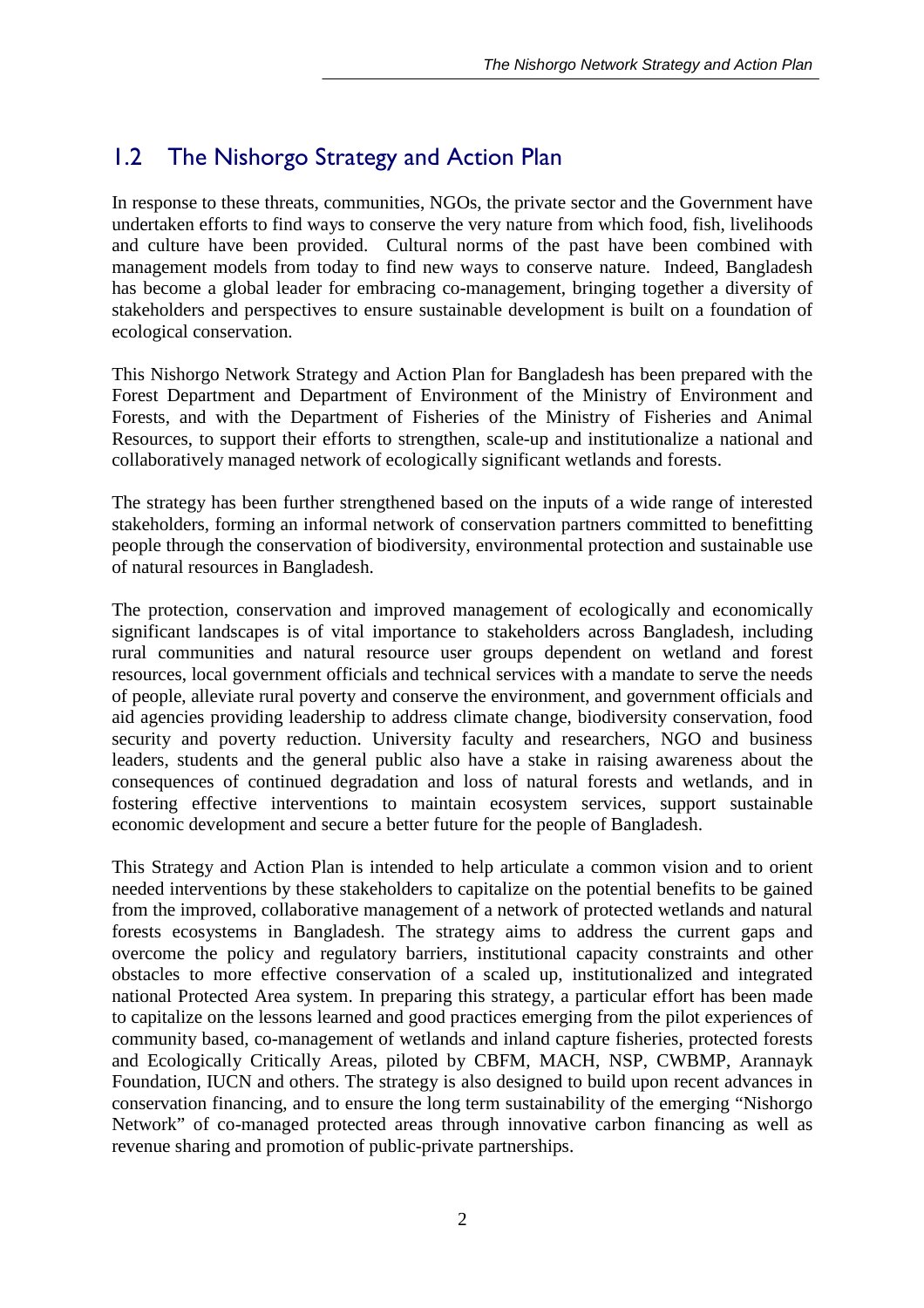While Bangladesh has made great progress towards sustainable development since independence in 1971, substantial challenges still exist. Maintaining the recent pace of economic growth and poverty reduction has become overshadowed by negative impacts of global climate change. Bangladesh is already experiencing erratic weather patterns resulting in increased incidence of flooding and drought, as well as increased incidence and severity of cyclones and other natural disasters. Continued success toward achieving sustainable development in Bangladesh requires ensuring that economic growth is build upon a solid foundation of ecological and economic resilience. Key to this is an effectively managed and integrated Protected Area (PA) network. Incorporated as a centerpiece to the national development strategy, an effectively managed PA network provides a foundation for food security, climate change adaptation and mitigation, and poverty alleviation. This PA network will provide a buffer against climate change impact, and contribute to the stabilization of environmental services – especially water flow – that so many Bangladeshis rely on for their day-to-day survival and long-term well-being.

This strategy document presents a vision and action plan toward mainstreaming the conservation of an integrated PA network for Bangladesh into the country's national sustainable development strategy. Most important, it serves as a rally cry and call-to-action for government and other stakeholders to work together, and to invest financial and other resources to achieve ambitious integrated PA management objectives that contribute to Bangladesh achieving its 2021 Vision of sustainable development in the face of growing global climate change and food security challenges.

#### *The goal of this strategy document is to establish the steps needed to put in place a national network of conservation areas that provide for the neighboring populations, protect against impending climate change, and ensure the continuity of those cultural elements associated with nature, for the good of all citizens.*

*In order to achieve that goal, this document identifies an action plan for establishing an effective, co-managed and integrated PA network in Bangladesh that contributes to sustainable development objectives especially related to food security, climate change adaptation and mitigation, and poverty alleviation*. Specific *objectives* of this strategy include the following:

- 1. Identification of key forests, wetlands, marine and environmentally-critical areas (ECAs) and landscapes for inclusion in an integrated PA network;
- 2. Clarification of the policy framework to harmonize co-management efforts and activities;
- 3. Strengthen institutional capacity among government, community and other stakeholders necessary to effectively co-manage this integrated PA network;
- 4. Establish a long-term financing plan to fund effective co-management of this PA network;
- 5. Demonstrate tangible and intangible economic/financial/livelihoods benefits to PAdependent communities, especially the poor;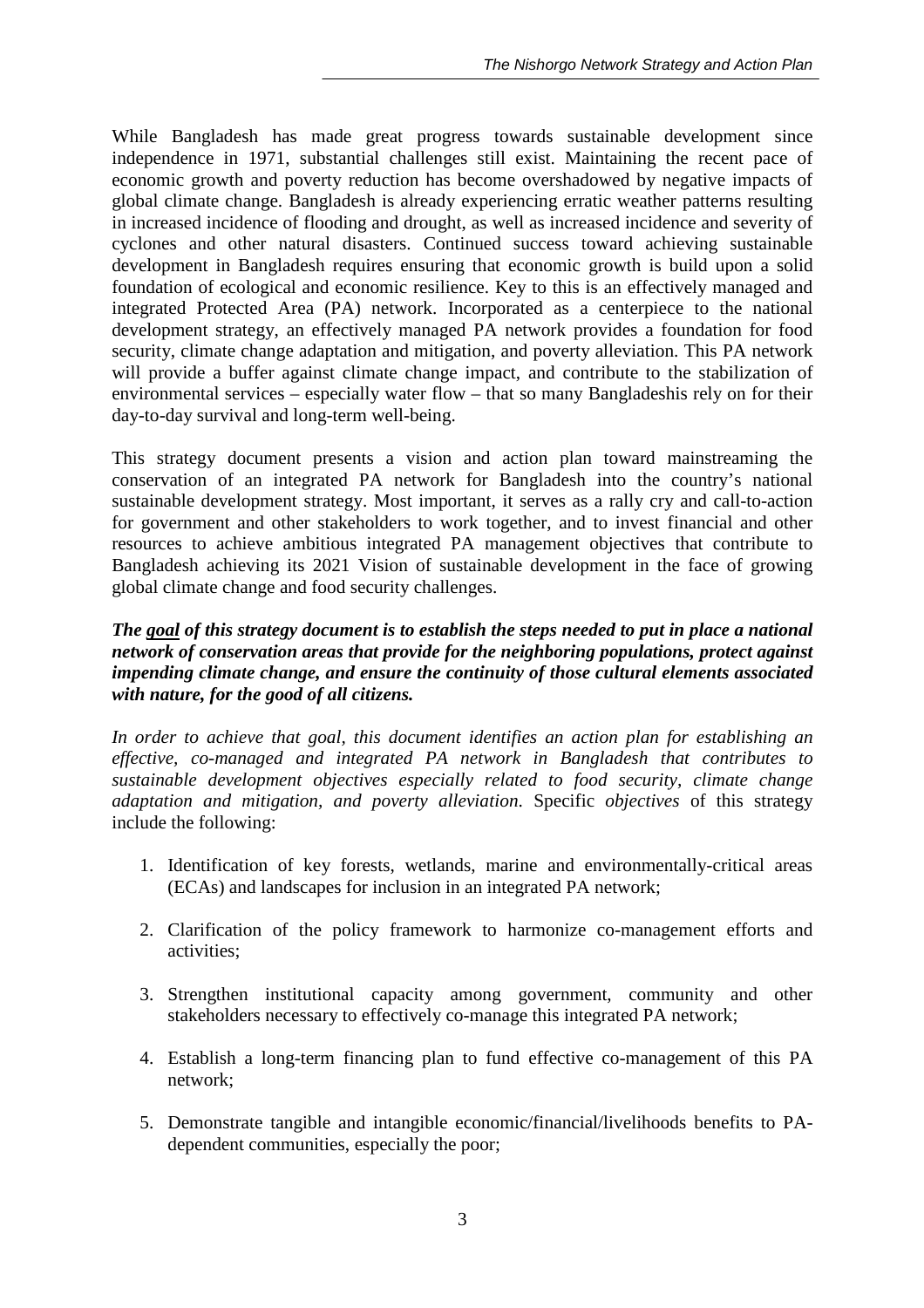6. Implement a comprehensive monitoring and evaluation system to ensure efficient investment of limited financial and technical resources achieves the greatest positive impact in terms of PA conservation.

Achieving this goal and objectives requires a clear set of principles and approaches to move forward. These are described below in terms of three main *Principles* and five *Pillars* required to achieve an effective national PA network for Bangladesh.

*Principles* of this integrated PA network include:

- 1. An integrated network of ecologically as well as economically-significant natural areas (or PA) should represent key forest and wetland ecosystems across Bangladesh and should build ecological and economic resilience by conserving biodiversity and stabilizing critical environmental services (especially water);
- 2. Effective management of ecologically-significant natural areas (or PA) is predicated upon the institutionalization of co-management among key stakeholders, including various government agencies, local communities, NGOs, universities, the donor community and the private sector;
- 3. Integrated conservation area management (or PA management) should be considered a centerpiece of Bangladesh's sustainable development strategy, providing meaningful livelihoods development opportunities for people living adjacent to and dependent upon PA resources.

This national integrated PA strategy is based on five main *pillars*:

- 1. *National-level policy and legal framework* that formally establishes a robust network of forest, wetland and other PAs as a centerpiece of the national sustainable development strategy; harmonizes policies amongst various government agencies to most effectively support integrated PA co-management; and communicates the significance of integrated PA co-management to long-term sustainable development;
- 2. *Landscape-based co-management of forest, wetland and other PAs* based on lowemission development plans that integrate PA conservation with sustainable livelihoods development particularly for poor people living adjacent to and dependent on PA resources;
- 3. *Institutional strengthening and human resource capacity building* to strengthen effective co-management of PAs. This includes but is not limited to the effective facilitation of co-management approach and activities that lead to conservation of PAs, low emission development for poor people living adjacent to and dependent on PA resources, and elucidation of the significant role of a PA network for national sustainable development. This also includes the facilitation of public-private partnerships to leverage additional financial, in-kind and technical resources required for effective PA conservation co-management;
- 4. *Marshaling of science and community involvement for monitoring and evaluation.*  The best evidence based science needs to be brought to bear to ensure adequate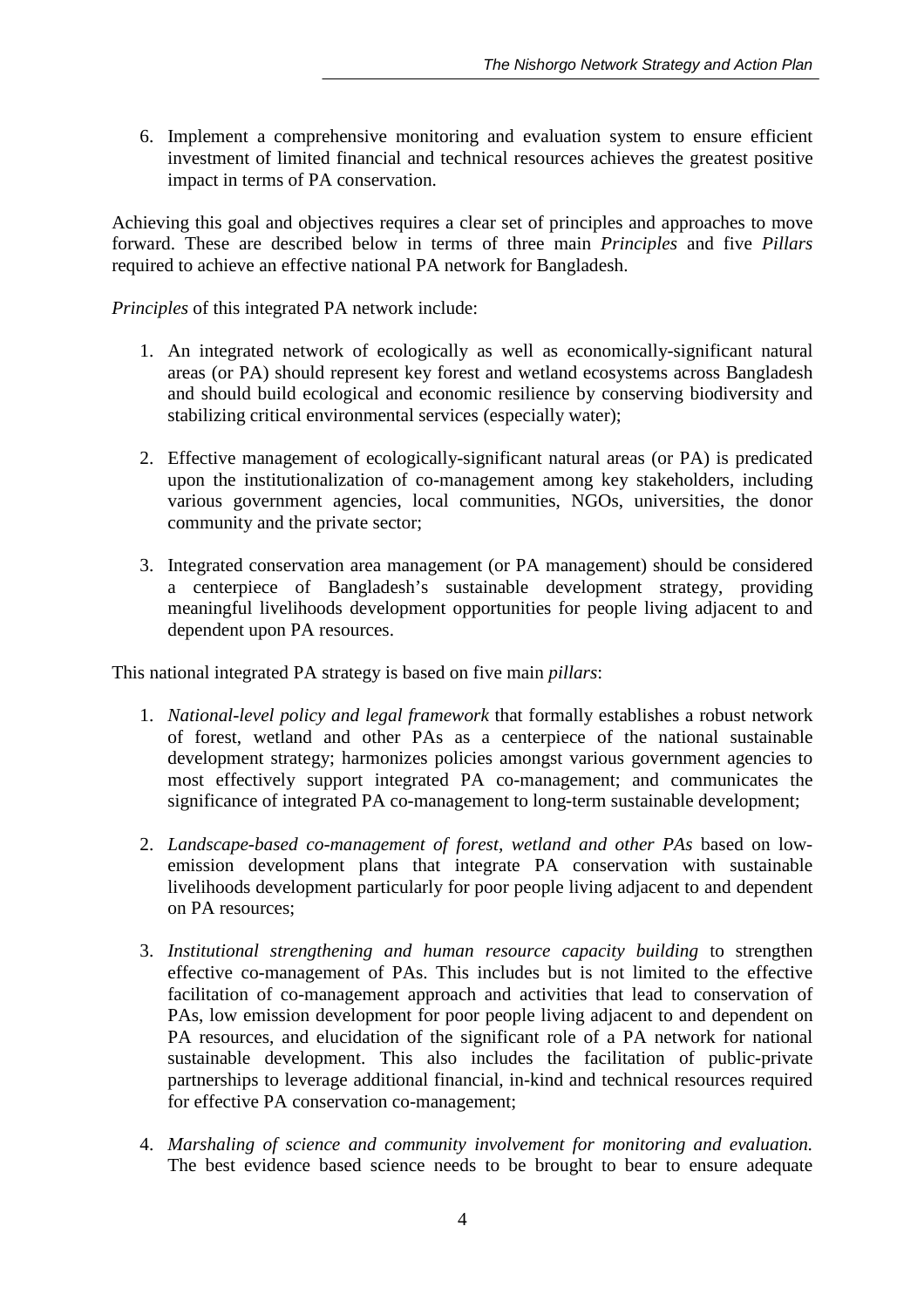selection of PAs in the national network, and then to ensure that environmental, and socio-economic objectives are being adequately met, especially in light of expected changes due to climate change and resulting food insecurity;

5. *Sustainable conservation financing* to establish, grow and manage a robust PA network. This includes financing for co-managed conservation of PAs, low emission development initiatives for the poor living adjacent to and dependent on PA resources, and public outreach to build national-level awareness of and commitment to Bangladesh's PA network. It requires an integrated financing approach to include GoB recurrent and development budget allocations, and alternative conservation financing generated from Payment for Environmental Services (PES), especially water and carbon, as well as various user fees, debt-for-nature swaps, etc.

This strategy document is structured into five key chapters following this introduction:

Chapter 2 provides a *background of PA management in Bangladesh*. It includes a brief account of the history of PA management in Bangladesh (and around the world); the legal basis for PA management, including international conventions and national policies; and the institutional basis for co-management of various kinds of PAs.

Chapter 3 provides *a snapshot of Bangladesh's PA system today*. It includes a map (or maps) of various PAs that are coded by type. The section also includes a matrix summarizing key features of Bangladesh's current PAs.

Chapter 4 looks at *PA management challenges and opportunities*. The section starts with a brief threats assessment, identifying direct and indirect drivers that threaten PA conservation. The section then looks at the management of ecological services, focusing especially on water, carbon and biodiversity. This is followed by a brief assessment of global climate change adaptation and mitigation approaches. Finally, the section looks at a sustainable landscape approach to pro-poor low-carbon development to generate support from communities living adjacent to and dependent on PA resources.

Chapter 5 provides an *action plan for the Bangladesh Nishorgo PA network*. Broken down by pillar (national-level policy framework; landscape-based co-management of PAs; institutional strengthening and human resource capacity building; monitoring and evaluation; and sustainable financing), specific activities and actions are presented in order to move this integrated PA network forward as effectively and efficiently as possible.

Chapter 6 includes a resource list, including key contacts and resources to guide Bangladesh's Nishorgo PA network from its nascent establishment toward a robust centerpiece of the nation's sustainable development strategy.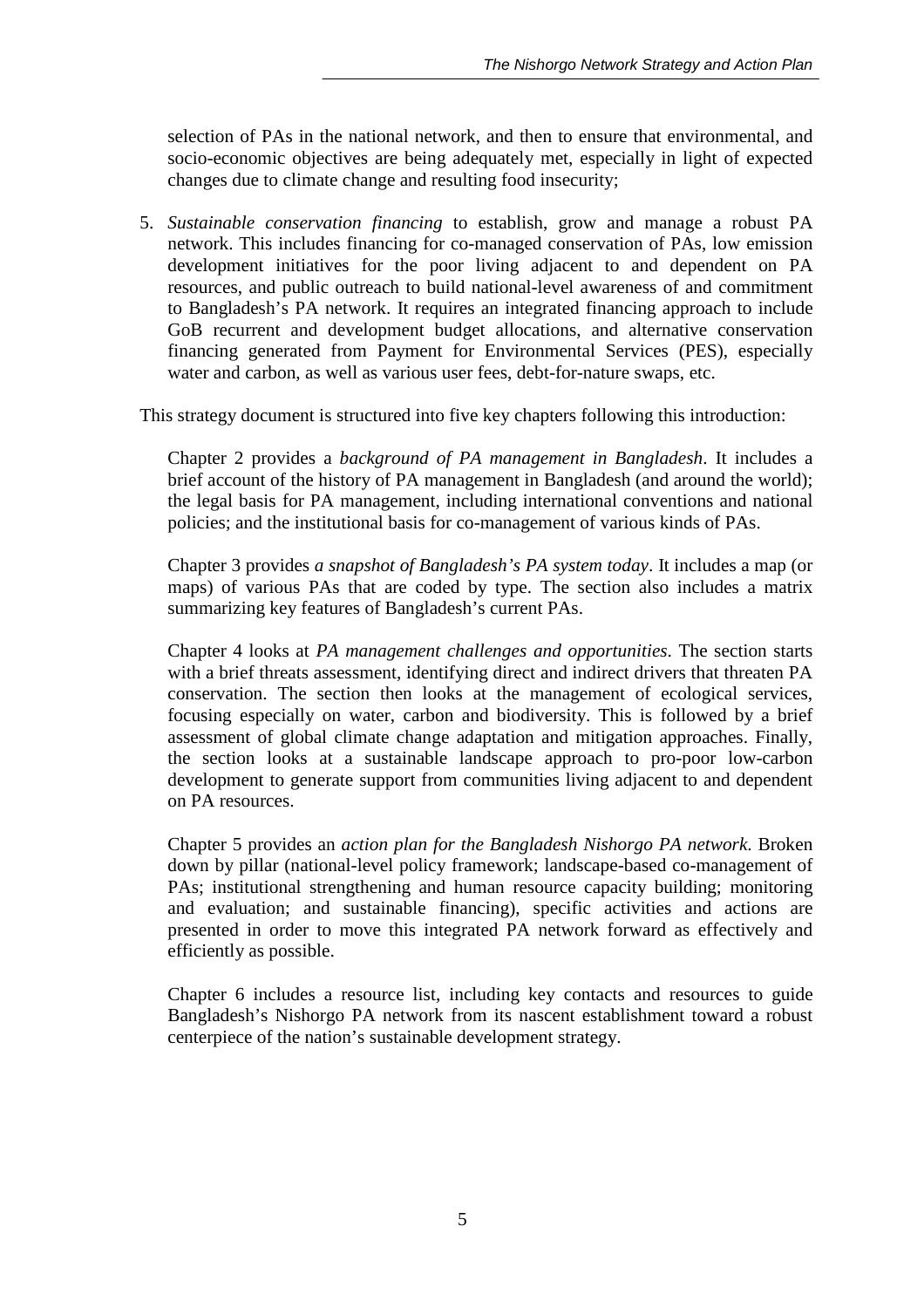# *2. Background of Protected Area Management in Bangladesh*

Efforts to establish a national protected areas system in Bangladesh commenced in the 1960s with creation of a number of National Parks and Wildlife Sanctuaries. The conservation movement received a push in the 1980s and then expanded rapidly into the 1990s. Concentrating almost entirely on protected areas under management of the Forest Department, this interest in the 1980s correlated with global trends for terrestrial protected areas and nature conservation.

## 2.1 Early PA Management: An Enforcement Approach

Managed by the Forest Department, initial PA conservation management was based on an enforcement approach as per the Forest Act of 1927 and the Wildlife Preservation Act of 1974. This included the designation of protected areas, appointment of field staff, and enforcement efforts to keep people out of protected areas in order to reduce incidence of illegal logging and forest encroachment. In Bangladesh, like other densely populated developing countries, the enforcement approach to PA management proved inefficient and costly. Forest Department could not provide enough field staff to significantly reduce threats to PA resources. Moreover, the enforcement approach proved to be a heavy financial burden on limited budget. Forest Department was not endowed with sufficient human or financial resources necessary to effectively manage a growing PA system, and the pressures being put upon it by a growing population and economy

## 2.2 Integrated Conservation and Development

By the 1990s, Bangladesh joined other developing countries in evolving the Integrated Conservation and Development Project, or ICDP, approach to conservation. The ICDP approach shifted objectives of PA management from strict conservation within PAs to a more positive and integrated strategy of generating support for conservation by providing development benefits to communities living adjacent to PAs. While enforcement activities continued, Forest Department began working with other stakeholders striving to provide economic development opportunities to communities living in the buffer zones of PAs.

The ICDP approach to PA management improved efforts to better conserve Bangladesh's PAs, but faced problems and inefficiencies. Development activities, while often appreciated by the beneficiaries, did not necessarily correlate to threats reduction. Beneficiaries often were not the ones encroaching on PAs, and the level of economic benefits was insufficient to sway people away from illegal encroachment activities. The ICDP approach required strong facilitation skills and human resources that were not sufficiently available within the Forest Department. Meaningful development activities required a budget that far exceeded the regular budget of the Forest Department. The ICDP approach could be beneficial on a project basis, with significant human and financial resources made available over a fixed period of time. Conservation objectives might be achieved during the life of the project, but long-term sustainability of PA conservation remained questionable. In fact, in Bangladesh and around the world, once ICDP projects ended, project beneficiaries became disenchanted and threats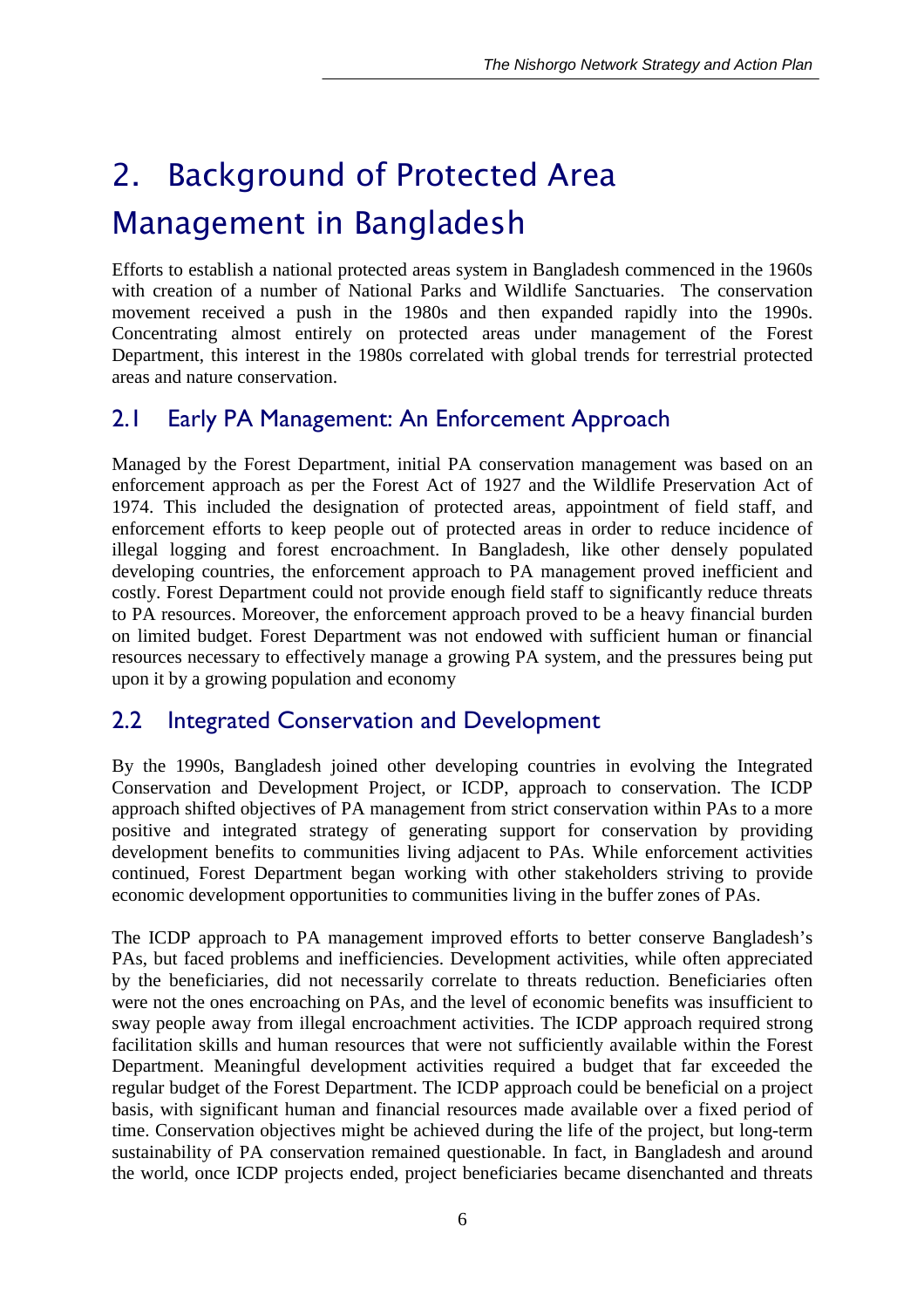to conservation quickly began to increase. ICDPs provided a band-aid but lacked sustainability.

#### 2.3 Sustainable Landscape Conservation and Co-management

Over the past decade, PA conservation management in Bangladesh has evolved to a landscape-based co-management approach. Drawing lessons learned from successful PA management around the developing world, co-management shares the responsibilities and rights of PA conservation management with all responsible stakeholders. This includes broad-based and equitable engagement of government agencies at all levels and communities dependent on PA resources, as well as relevant private sector, university, and NGO partners. It involves building awareness of the long-term economic development benefits that effective PA conservation provides, and then working together at a landscape level to balance conservation and with long-term, equitable and sustainable development.

**The Vision for Nishorgo Network in Bangladesh**

Nishorgo Network is the affiliated network of co-managed protected forest, wetland and ECAs throughout the country. With the assistance of Bangladesh Government, communities are working with the Government to conserve bio-diversity of the protected forest, wetlands and ECAs through co-management organizations. Co-management Organizations in forest and wetlands are represent the participation of local community and Government agencies in a new structure for protected area governance. The enthusiasm of the local community to participate and work for conservation with Government agencies represents a significant paradigm shift.

USAID's Nishorgo Support Project, MACH and IPAC projects expanded the co-management approach in different PAs. As a result, CMOs have been developed and organized in those Protected Areas and Wetlands. To date 16 CMOs in forest PAs and 17 CMOs in wetlands have been established and actively working in management process. Most of the CMOs are registered from the Department of Social Welfare and have their own identity. They have management plan according to the nature and features of the PAs and yearly activity plan based on the management plan.

Although, there are many differences of the PAs, challenges and threats are almost common. Bangladesh is a highly populated country with high density. In Bangladesh there are tremendous pressures on land and at the same time poverty is the important issue to address. Due to poverty, people living adjacent to the natural resources are highly dependent on resources. Climate refugees are dependent on forest land for their habitat.

To address the challenges and threats of biodiversity conservation is difficult for individual CMOs because of the magnitude of the issues. It needs huge mobilization of community people at the same time other partner organizations like GoB agencies and organizations working for conservation purpose. As example we can note here the issue of water pollution in Mokosh Beel, which is still unresolved. However, to promote larger campaign within the country in favour of conservation and building constituency, initiate and hold advocacy with policy makers for influencing them, ensure rigorous community mobilization, need united effort of the CMOs. Need regional and central forum of CMOs where they can share their experiences and move jointly to address and influence the challenges.

What would be the vision of Nishorgo network in Bangladesh? The basic perception of the network is a collective response to the demand of the environmental eco-system which is in vulnerable situation. This is an approach to work jointly by the community and Government through co-management organizations for revering the present trend. Focusing the conservation, collaborative management and pro-poor activities are the main principles of the network. Today, climate change is not only important but urgent issue to address by the Government for the community living around the forest, wetland and ECAs. People are becoming vulnerable day by day due climate change. Reduction of vulnerability Climate change mitigation and adaptation is necessary and at the same time need to mainstream the issue of these areas with our national development agenda.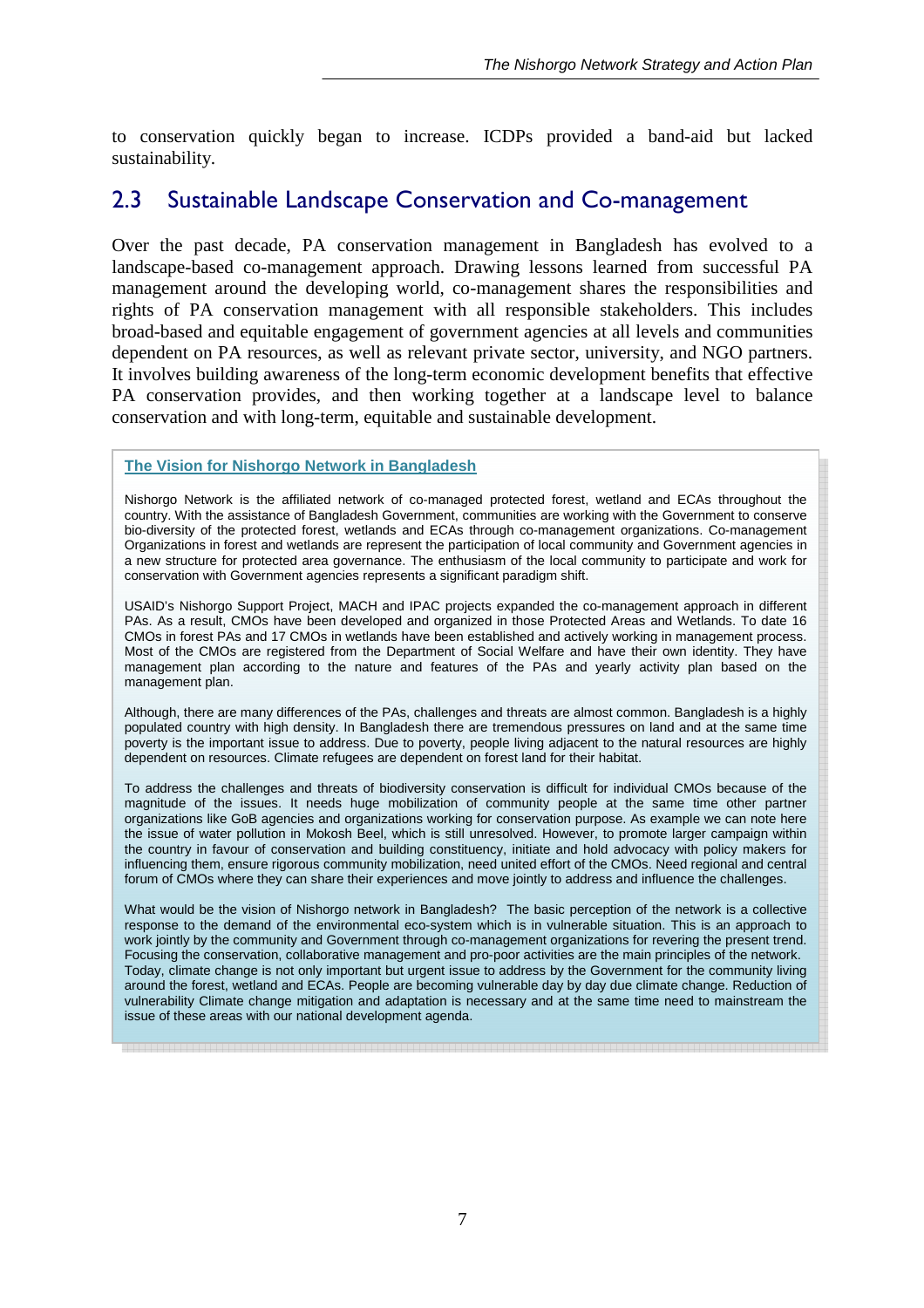

While ICDP activities were project-based, co-management for PA conservation is an entire paradigm shift in governance. The government shares management rights and responsibilities for conservation with PA-dependent communities. These communities actively support conservation management through participation in joint patrols and committing to development activities based on conservation or sustainable resource utilization. Government and community work together to identify and develop economic opportunities that enhance PA conservation (ecotourism, forest rehabilitation) and reduce dependence on PAs (intensifying agriculture, agroforestry and fisheries value chains through both intensifying and diversifying production on land outside of PAs).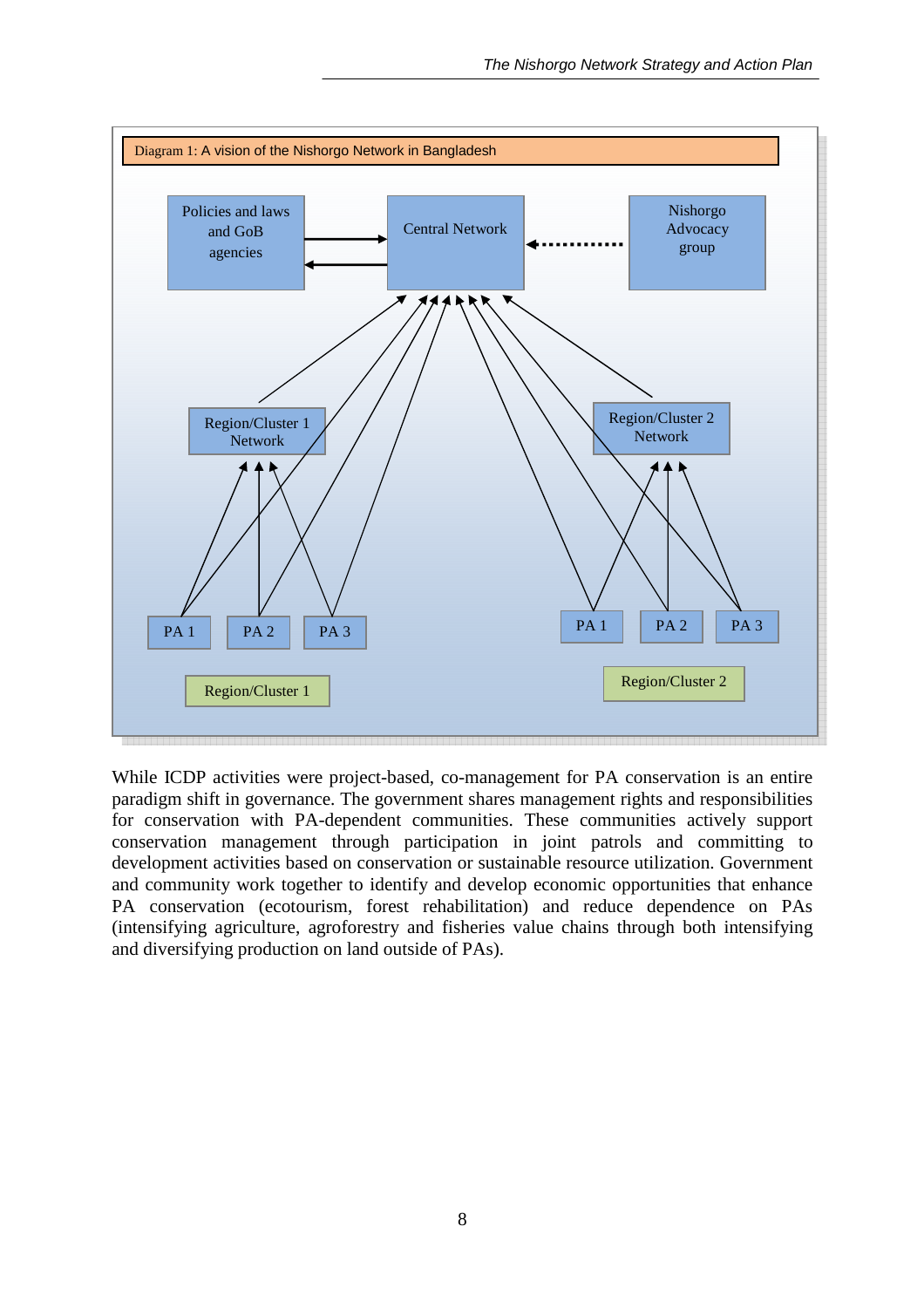## 2.4 Co-Management Initiatives in Bangladesh

Bangladesh has developed effective co-management approaches in both forest and wetland ecosystems. Initially implemented at a pilot scale, Bangladesh is now working with the international donor community to bring co-management for PA conservation to scale. Examples of important co-management initiatives include the following:

#### *The Arannayk Foundation*

The Arannayk Foundation, also known as the Bangladesh Tropical Forest Conservation Foundation, facilitates the conservation, protection, restoration and sustainable use and management of tropical forests in Bangladesh. The Arannayk Foundation serves as a catalyst for the protection and sustainability of forest biodiversity in Bangladesh. It adopts an ecosystem approach and considers the entire range of possible goods and services in order to optimize the mix of benefits for a given ecosystem.

The Foundation provides grants and other technical support to NGOs, community organizations, universities and research institutions, and other organizations working to conserve forest biodiversity in Bangladesh. The foundation incorporates rigorous monitoring and evaluation to ensure effectiveness of its projects, and develops forward looking assessments to incorporate lessons learned and guide future initiatives.

The Arannayk Foundation is a strong proponent of co-management for effective conservation of forests in Bangladesh. For example, Arannayk Foundation has facilitated the formation of a co-management committee (CMC) in the proposed Inani National Park near Cox's Bazar. This has generated significant support from both the Forest Department as well as the local community for the conservation of this important area. Additionally, Arannnayk Foundation is providing grants to co-management committees for existing Protected Areas to support integrated conservation and development.

#### *IUCN Bangladesh's Initiative in Chittagong Hill Tracts (CHT)*

The IUCN Bangladesh Country Office (IUCNB) initiated a program in 2000 to link people with nature conservation in the hilly areas of southeast Bangladesh. The goal of the program was to develop a socially acceptable, economically viable and "biodiversity friendly" development model for a given landscape in which the ethnic people of the CHT can live "in harmony with nature". The expected outputs of the program include: (i.) awareness raising of local people on sustainable use of natural resources, (ii.) building capacity at local level for conservation and sustainable development, (iii.) development and implementation of sustainable land use plans, (iv.) ecological regeneration of depleted tropical forests, (v.) support to rural livelihoods by increasing productivity of their farming systems, and (vi.) making provision for alternative income generating activities (IUCNB 2003).

Krykhong Para, one of the villages of *Mouza* Hafaikhong in the Baderban Hill District, was selected as the pilot area. A Village Development Committee (VDC) was established to manage all activities of the program with technical support from IUCNB. The participatory and capacity building approaches of the pilot initiatives have been well accepted by the community as well as the district council and district administration. Ethnic people from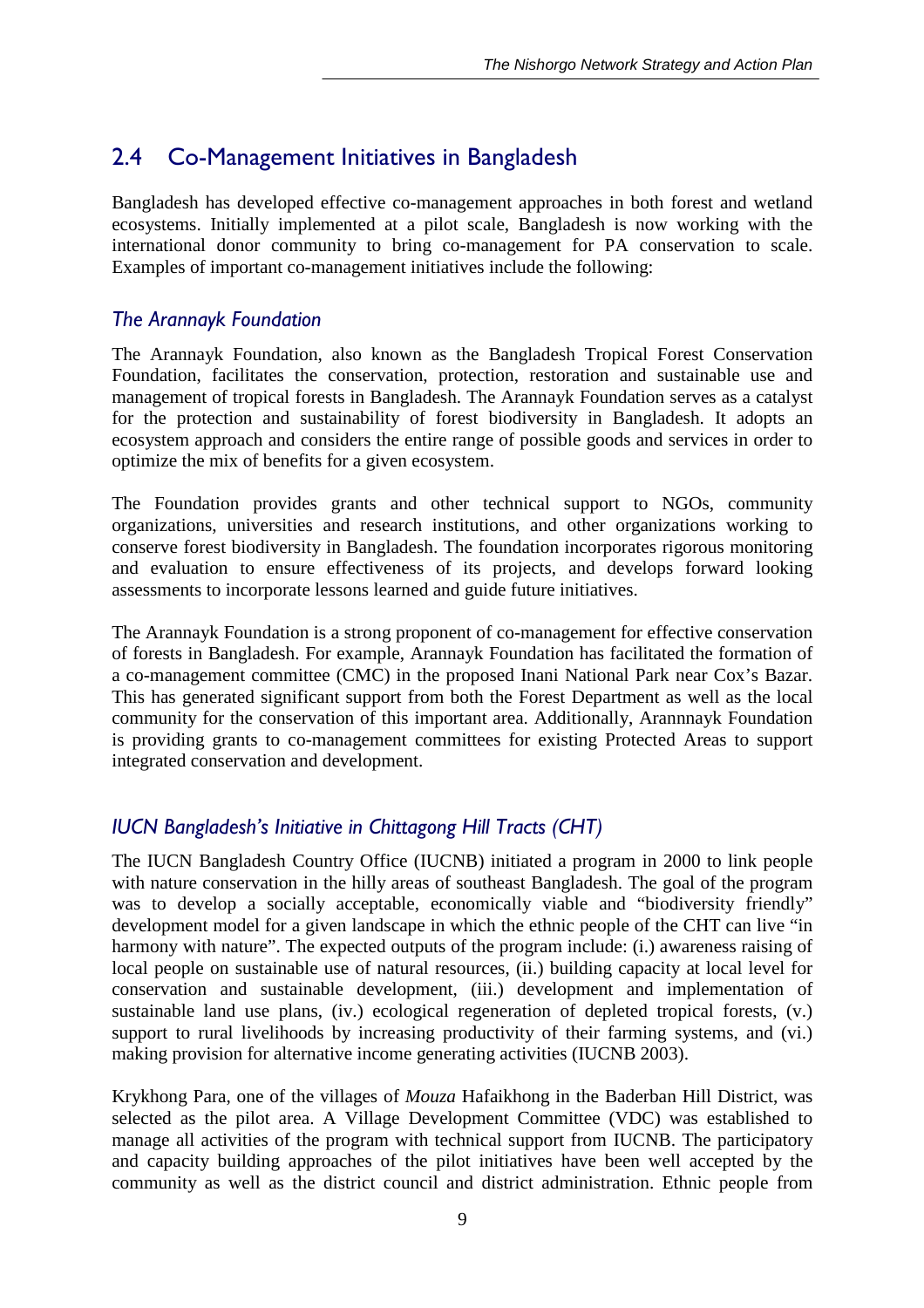other villages of the same *Mouza* as well as nearby areas approached the project for assistance with undertaking similar programs in their villages (IUCNB 2003).

#### *UNDP-GEF Coastal and Wetland Biodiversity Management Project*

The Coastal and Wetland Biodiversity Management Project (CWBMP) is a UNDP-GEF funded project implemented by the Department of Environment (DoE) under the Ministry of Environment and Forests, working to conserve wetlands in Cox's Bazar and Hakaluki Haor.

It is designed to establish and demonstrate an innovative system for management of Ecologically Critical Areas (ECAs) in Bangladesh that will have a significant and positive impact on the long term viability of the country's biodiversity resources. Among the eight ECA sites declared under the Bangladesh Environment Conservation Act 1995, CWBMP is working on four of them. The project supports DoE to operate the ECA concept at two main geographical areas. One area (which includes three ECA sites) is the country's biodiversity rich long coastal zone and the other is the largest and most important inland freshwater wetlands of the country.

#### *USAID Support for Co-Management: MACH, Nishorgo Support Project and IPAC*

USAID has worked with the Government of Bangladesh since 1998 to develop effective pilot-level co-management approaches to wetlands and forest PAs through the respective MACH and Nishorgo Support Project (NSP), and then to support the development of an overall PA co-management strategy through IPAC since 2008.

The MACH and NSP pilot efforts focused on 3 freshwater wetland sites and 5 forest protected areas covering about 45,000 hectares and affecting the lives of several hundred thousand people in three areas of the country (central region north of Dhaka, northeast region around Srimongal and southeast Teknaf peninsula). Both projects developed a model for comanagement, and tested this approach through support for a number of best practices that proved effective in conserving biodiversity while increasing local socio-economic benefits. A variety of community based organizations (CBOs) including resource user groups and resource management organizations were established and supported with revolving funds, access to credit, training and technical support. Upazila Fisheries Committees, Comanagement Committees and Councils and other forms of co-management organizations (CMO) were also organized, and endowment funds were established to support UFC and revenue sharing agreements were developed to help support CMC.

These projects contributed to a reduction in the loss of biodiversity in wetlands and forests, the productivity of the local fisheries was increased, local communities became engaged in working collaboratively with local government authorities and GoB technical services, and considerable socio-economic benefits were documented, particularly among households engaged in wetland restoration and community-based fisheries management, and through ecotourism developments associated with protected forests.

As MACH and NSP project assistance ended in 2008, USAID and the Government of Bangladesh launched IPAC to support bringing these pilot projects to scale. It was anticipated that the three concerned technical departments would work together to consolidate and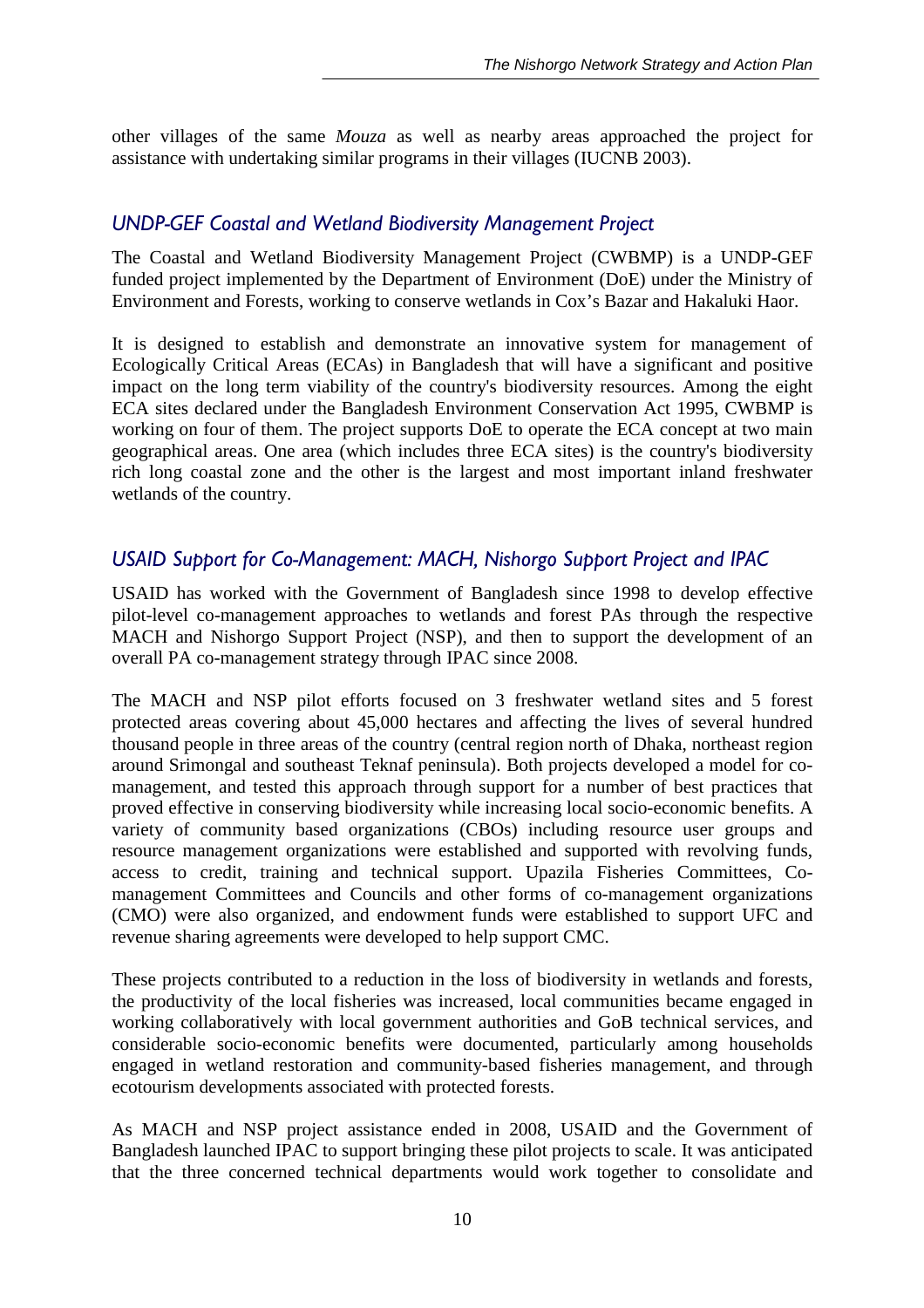harmonize their approaches for community based, collaborative management of these PA landscapes, and integrate the network of declared PA into a national system, jointly supervised by the Dept of Fisheries, Forest Dept and Dept of Environment. IPAC was funded to provide assistance in key areas, including the strengthening of a favorable policy and legal framework, development of communications and outreach, increased support for training and capacity building, and increased support for site level implementation of PA co-management

## 2.5 Legal Basis for Co-Management in Bangladesh

Bangladesh has taken important steps in establishing a legal basis for co-management especially with regard to conservation of forest Protected Areas. Department of Fisheries has a long history of strong collaboration with local communities in managing wetlands, but this is yet to be codified specifically for the conservation of wetland Protected Areas. Comanagement is implicit in management of Ecologically Critical Areas, though could be made more explicit with strengthened legislation. A strong precedent for conservation of Protected Areas based on co-management exists in Bangladesh. An important next-step is to streamline and integrate policy through a Law or Act, clarified through relevant Government Orders, to nurture coo-management of forest, wetland and other Protected Areas in Bangladesh's Nishorgo Network.

The legal basis for co-management of Protected Areas in Bangladesh is founded upon the following:

*Revised Forest Act, 1927*. This Act provides a framework for forest management in Bangladesh. Current revisions to the Act incorporate principles of co-management including provisions for joint management of forests to ensure shared responsibilities and benefits of conservation between government and local communities. Co-management is formalized through a provision to constitute local forest management committees. The revised Act has been approved by Cabinet and has been sent to Parliament where it should be passed as a bill.

*Revised Wildlife (Conservation) Act.* This Act provides a framework for conservation management of Bangladesh's wildlife. Section 17 of the revised Act codifies a commitment to co-management, stipulating that the co-management approach is employed to ensure proper utilization, conservation and management of Protected Area natural resources. It empowers the government to promulgate the co-management approach as a partnership mechanism that ensures the active participation of all parties, especially the Forest Department and local communities. It encourages the government to form and support comanagement committees and organizations. The revised Act is currently with Parliament where it is expected to be passed as a bill.

*Social Forestry Rules.* Bangladesh's Social Forestry rules provide clear guidance for collaborative management of forest areas through reforestation with fast-rotation tree crops, providing a clear revenue-sharing scheme for harvesting and then replanting follow-up generations of tree crops. Most relevant for forest areas outside of Protected Areas, this rule provides an important basis for income-generating co-management opportunities between government and local communities engaged in forest Protected Area conservation as it provides a basis for income generating reforestation in the greater landscape beyond the core zone of forest Protected Areas. Social Forestry Rules also form the basis for draft Protected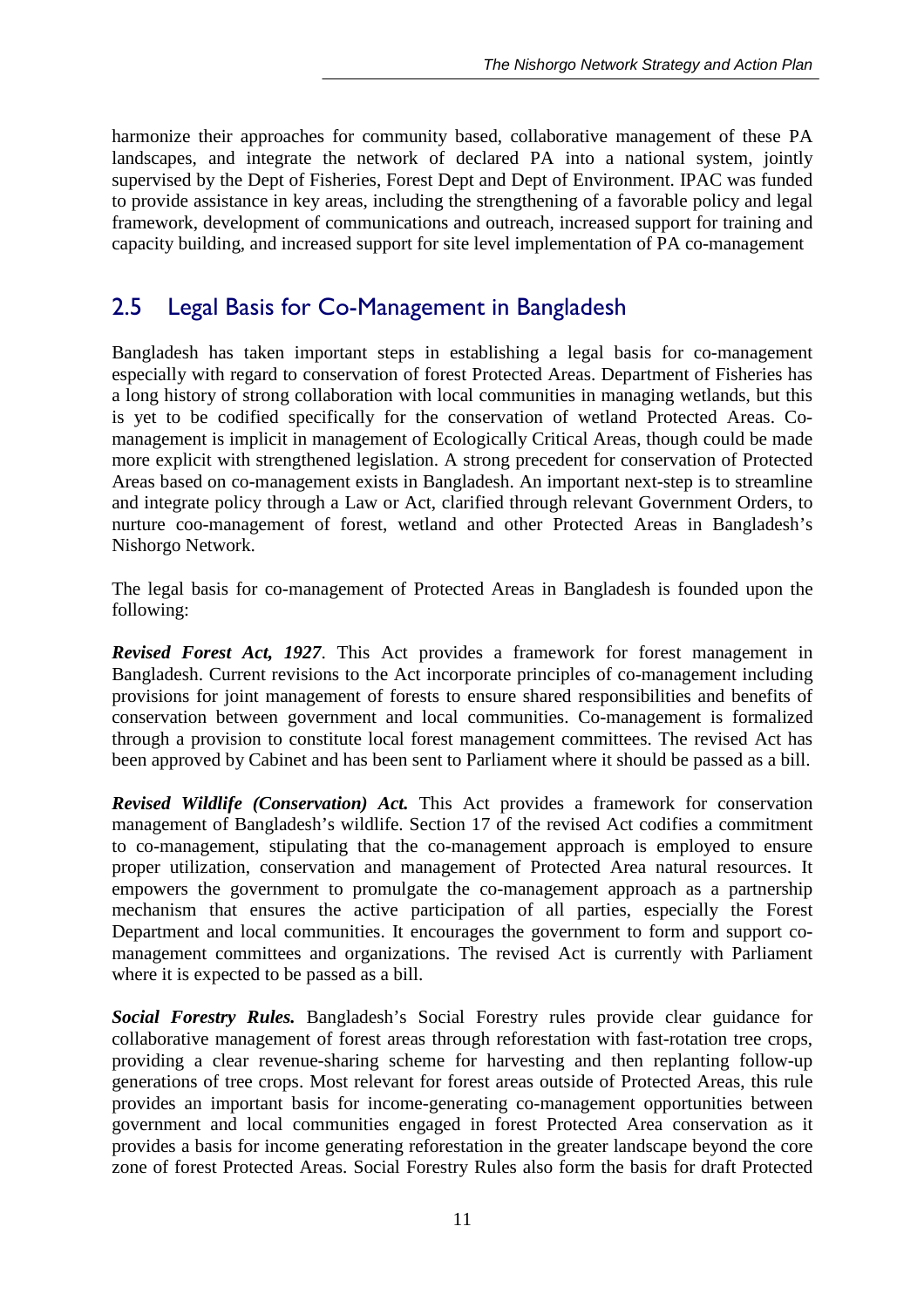Area rules that will clarify rights, roles and responsibilities between government and local communities in co-management of forest Protected Areas.

*Protected Area Revenue Sharing Guidelines***.** Forest Department has prepared and implemented guidelines for collecting user fees and sharing benefits between government and forest Protected Area co-management committees. Currently, this enables co-management committees to collect and then utilize 50% of revenues generated from entrance fees to National Parks and Wildlife Sanctuaries. These guidelines provide a precedent for additional revenue sharing opportunities. This includes user fee revenue sharing for the Sundarbans as well as possible revenue sharing for forest carbon financing initiatives.

*Wetland Co-Management Guidelines*. The Department of Fisheries has developed draft guidelines for co-managed conservation of wetland areas. This draft Government Order adapts co-management principles from forest Protected Area management to the unique challenges and opportunities of Bangladesh's wetlands.

## 2.6 National Program & Strategies Supporting and to be Supported by the Nishorgo National PA Network:

To be effective, the Nishorgo National PA Network strategy must recognize, support and be supported by a number of national programs, strategies and action plans with overlapping interests. Espousing its co-management values, it is critical that this new Nishorgo National PA Strategy leads to greater cohesiveness among national programs, strategies and action plans related to conservation, sustainable natural resources management, poverty alleviation, food security, and global climate change adaptation and mitigation. Some of the key programs, strategies and action plans include the following:

#### Poverty Reduction Strategy

One of the most important strategies for Bangladesh that has relevance to all sustainable development activities undertaken in the country is the National Strategy for Accelerated Poverty Reduction. The poverty reduction strategy paper (PRSP) for Bangladesh is based on a road map that addresses the multiple dimensions of poverty reduction while "unlocking the potential" from an optimal mix of public action, private initiatives and community mobilization. There are eight specific avenues outlined, including at least three of direct relevance to the scope and objectives of the Nishorgo Network: participation and empowerment of the poor, especially women, ethnic minorities and other marginalized or ecologically vulnerable groups; promoting good governance; and caring for the environment and its sustainability.

The PRSP explicitly recognizes that:

 "human lives and livelihoods in Bangladesh are intricately intertwined with nature. Consequently, no process of development and eradication of poverty can be conceived of without putting care for environment and sustainable development at the centre-stage. On the other hand, as the poor depend heavily on nature for their livelihood, without the wholehearted involvement of the poor, caring for environment becomes an extremely difficult task….it is important to keep in mind that in a country where the majority of the poor are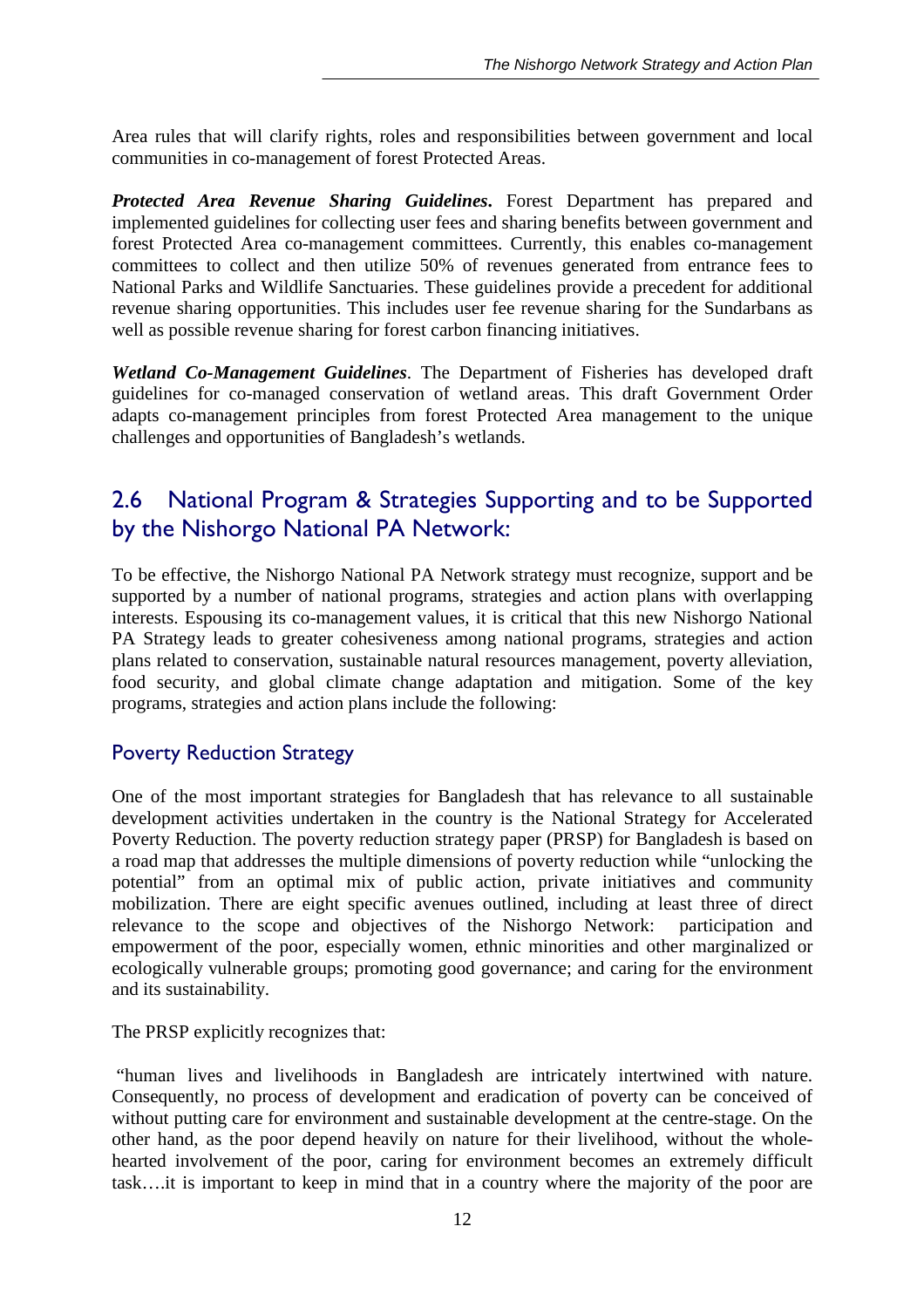highly dependent on natural resources, the improved management of natural resources is a prerequisite for poverty reduction….the linkage between poverty and conservation of natural resources is a mutually reinforcing process….Thus conservation and regeneration of natural resources through appropriate intervention, investment and management have to be ensured so that the poor and vulnerable communities can depend on the use of natural resources on a sustainable basis."<sup>1</sup>

The PRSP recognizes that biodiversity is an asset for the nation, and that the economic wellbeing of the country is being negatively impacted by the continued degradation and loss of biodiversity; furthermore, it notes that the improvement of biodiversity will benefit the poor, especially in terms of fisheries given the large numbers that depend on fishing for income generation and also as a source of protein. It also recognizes that dependence on land and other natural resources is increasing, not decreasing; and that the yields, productivity and economic contributions of these natural resources must increase, not decrease if poverty is to be reduced. More effective conservation of biodiversity and improved management of public commons or common property resources such as open water resources in wetlands, forests, khas and grazing lands, and the rivers and open seas is critically important to maintain a safety net for the poor. The PRSP recommends that specific measures should be taken to prevent the capture and exploitation of the highest quality public commons by the Government and/or local elites so as to exclude the poor.

In view of the foregoing, the PRSP recommends that

"the Government should improve and systematize access of the poor to the natural commons and introduce community-based participatory natural resource management; in this respect, enacting laws and regulatory frameworks and recognizing the rights of the ethnic minority and rural people to local common property resources are essential. The conservation of nature needs to include the goal of ensuring sustainable livelihood for the poor."

#### National Biodiversity Strategy and Action Plan

The Convention on Biodiversity Conservation includes 11 broad goals that are relevant to the goals and objectives of a national Protected Area system, including promotion of conservation, reduction of species loss, conservation of genetic diversity, promotion of sustainable resource use, reduction of habitat loss, control of alien species, addressing threats to biodiversity from pollution and climate change and ensuring equitable benefit sharing. In 2005, Bangladesh formulated its National Biodiversity Strategy and Action Plan (NBSAP), with 5 pillars, 16 strategies and 128 action programs to ensure better protection of biological resources in Bangladesh. The NBSAP takes account of the institutional complexity and notes the complicated legal regime related to biodiversity conservation, and cites relevant policies and strategies in the forest, environment, fisheries and other sectors, as well as a number of project interventions that have supported biodiversity conservation in one manner or another. By 2009, the fourth national report on NBSAP status and implementation had been prepared, and in 2010 a major assessment and program of action to the year 2020 was carried out as a

 $\overline{a}$ 

<sup>1</sup> Bangladesh Unlocking the Potential – National Strategy for Accelerated Poverty Reduction. General Economics Division, Planning Commission, Government of People's Republic of Bangladesh, October 16, 2005. p. 177.

 $2$  Ibid, 2005. pp. 181.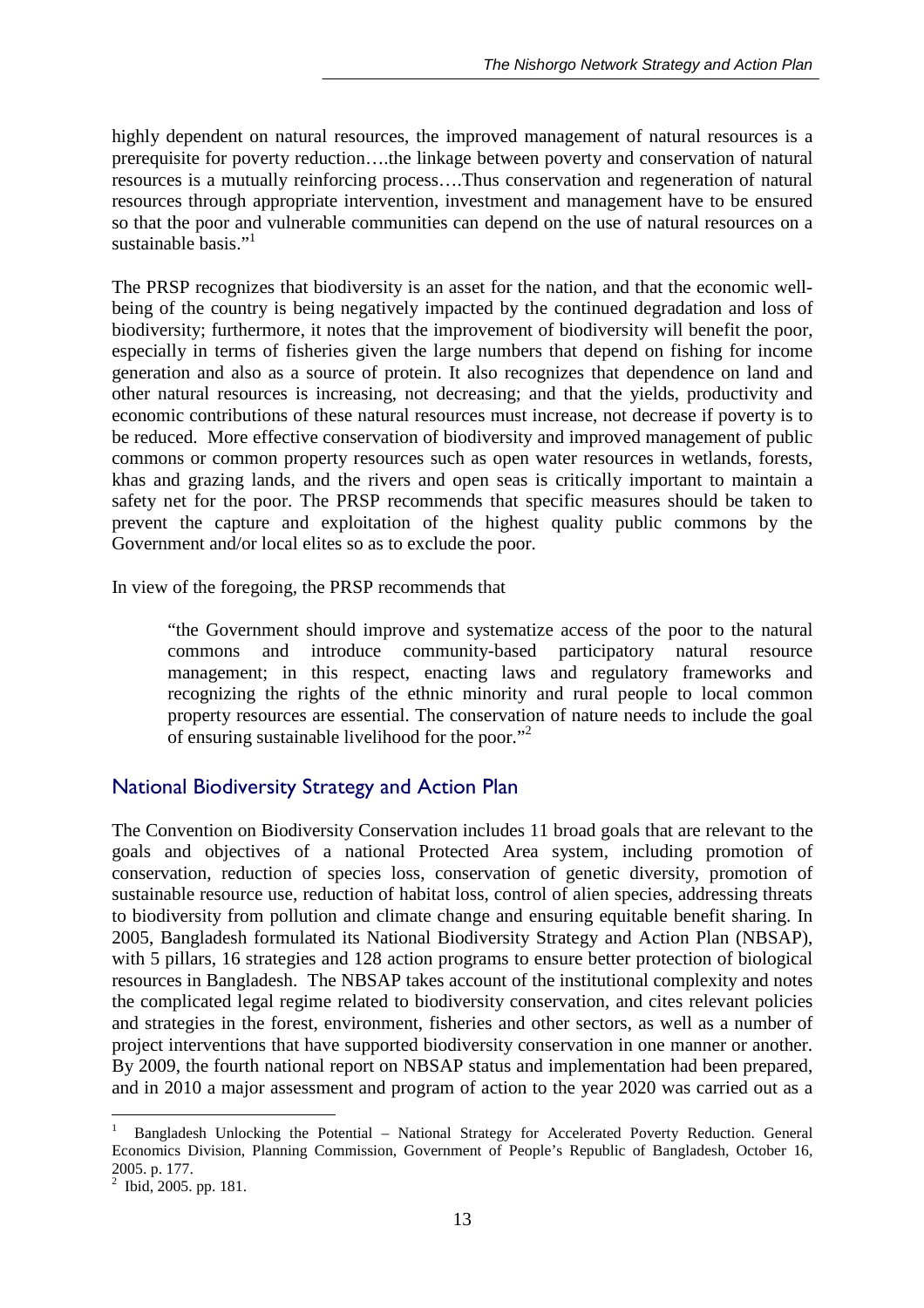milestone event for the International Year of Biodiversity. The assessment highlights the major threats or drivers of biodiversity loss, and reviews progress made so far in achieving its 2010 targets under seven focal areas related to the NBSAP and associated projects. The assessment also includes an analysis of the linkages between NBSAP and the programs outlined in the Bangladesh Climate Change Strategy and Action Plan (BCCSAP), and complementarities and conflicts between NBSAP and Poverty Reduction Strategy Paper. By and large, there has been progress and some accomplishments on many fronts, although the 2010 report notes that many challenges exist to mainstream and successfully implement NBSAP, including:

- weak inter-sectoral coordination
- lack of momentum in policy level endorsement to back conservation of biodiversity; negligible efforts to enhance policy level understanding of the importance of biodiversity conservation
- legal and institutional framework not supportive of biodiversity conservation; inadequate implementation of existing legislation to halt conversion of forest lands
- negative impacts of climate change on conservation
- inadequate financial and technical capacity of concerned organizations to implement NBSAP strategies and action plans

Taking into account the latest assessment, a participatory process was organized to identify the short and long term programs to be undertaken for nine focal areas of biodiversity conservation in Bangladesh, including the conservation of coastal areas, wetlands and fisheries, landscapes, forests and wildlife. Some of the recommended activities from the recently adopted Biodiversity Programme of Action 2020 (BPA 2020) that are most pertinent to the strengthening and scaling up of the Nishorgo Network include:

- updated survey of wetlands to declare and conserve important areas
- development of guidelines and rules for wetland ecosystem management
- provision for community based wetland management
- community based conservation of riverine habitats to conserve cetaceans
- community based management of medicinal plants in CHT
- development of guidelines and monitoring indicators to apply ecosystem approach towards forest biodiversity conservation
- updated inventory and demarcation of forest areas
- development of REDD+ projects with communities in suitable areas
- development of conservation based forest management system
- conduct study to identify biodiversity rich forest ecosystems to be declared and managed as protected areas
- develop a handbook on best practices in management of ecosystems in relation to wildlife, cultural heritage and landscape conservation

#### Forest Department's 'Vision 2010'

In 2003, the Forest Department developed a "Vision 2010" to identify the major challenges to improved PA management in the medium term. Per that Vision, the major trends that could be expected to affect PA management in Bangladesh included:

The number of tourists visiting protected areas and other nature sites will continue to increase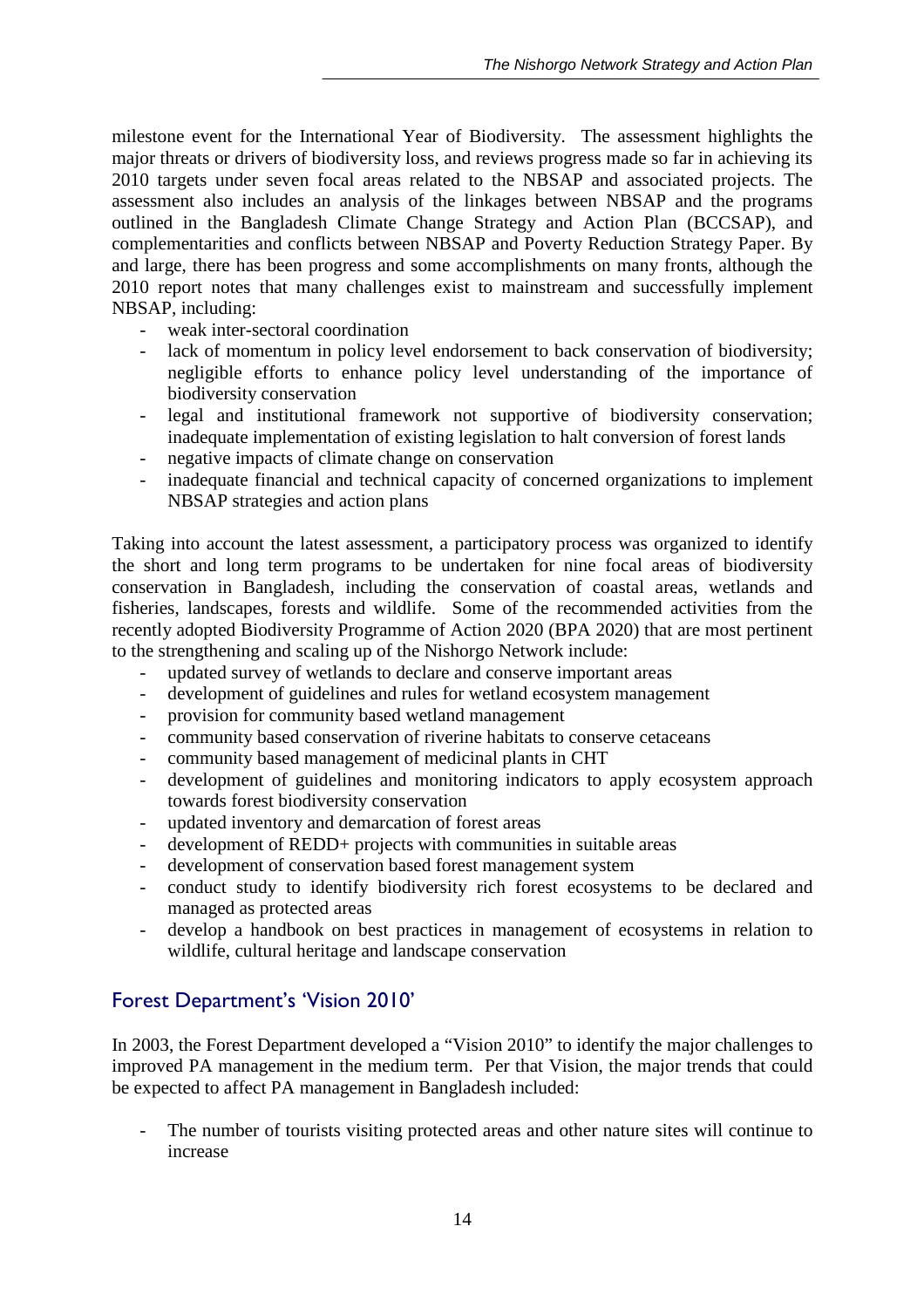- NGOs, academics and the international community will put steadily increasing pressure on the FD to manage protected areas in a more sustainable way
- It will be increasingly difficult to adhere to the international Conventions that the country is bound to uphold
- At the local level, the demands on protected areas will increase
- Forest Department will manage protected areas in a more sustainable way
- Protected Areas will see increasing intractable social conflicts
- The economics of land prices and competing development plans*,* based on increasing demand for land, will put an extra pressure on the protected area system

As a response to these coming challenges and trends, the FD will need to master a new approach to PA conservation, as called for under the Nishorgo Program. Nishorgo must find ways to get "buy-in" or consensus from local stakeholders who can serve as a counterweight to special interests far away from PAs and adjacent lands. "Vision 2010" states that FD will need new approaches for PA management, including several issues:

- PA managers would need to continue to focus on and master forest and ecosystem management
- The Wildlife and Nature Conservation Circle, and its mandate and processes, would need to be modified to be in line with the overall goals of Nishorgo. In effect, the Circle would need to be strengthened and its processes reviewed
- A co-management approach should be adopted
- To extend the reach and effectiveness of the PA managers, an active local PA management committee, composed of an appropriate but small number of local stakeholders, will be essential
- The role of the DFO/Wildlife, in particular, needs to be examined and clarified
- PA Managers can no longer manage their areas as islands cut off from the rest of society
- The FD must continue to improve its ability to manage the legal dimensions of land and resource conflicts

"Vision 2010" recognizes that PAs represent important economic opportunities and each PA will need to take appropriate steps to move toward financial self-sufficiency. To reach its goals, the Forest Department will also build its institutional, human and material capacity to meet these challenges. Formal structural changes must be made to the PA capacity-building efforts for PAs to become functional and operational. The movement towards a separate PA management system should be made slowly, allowing the national PA management institutions to gain ability in the process. The five pilot PAs that are the focus of NSP will produce models for PA management that can be extended to other PAs as a networked PA system.

#### National Fisheries Strategy and Action Plan

The National Fisheries Strategy and Action Plan was formulated to present new ways in which policies, in particular the National Fisheries policy, can be implemented and support can be offered to guide the sector, recognizing that over the next ten years the requirements of the sector are likely to change as development continues apace. It recognizes the need for more support for the capture fisheries, both marine and inland, to reduce the current decline and to prevent further biodiversity and wetlands losses. It also recognizes the increased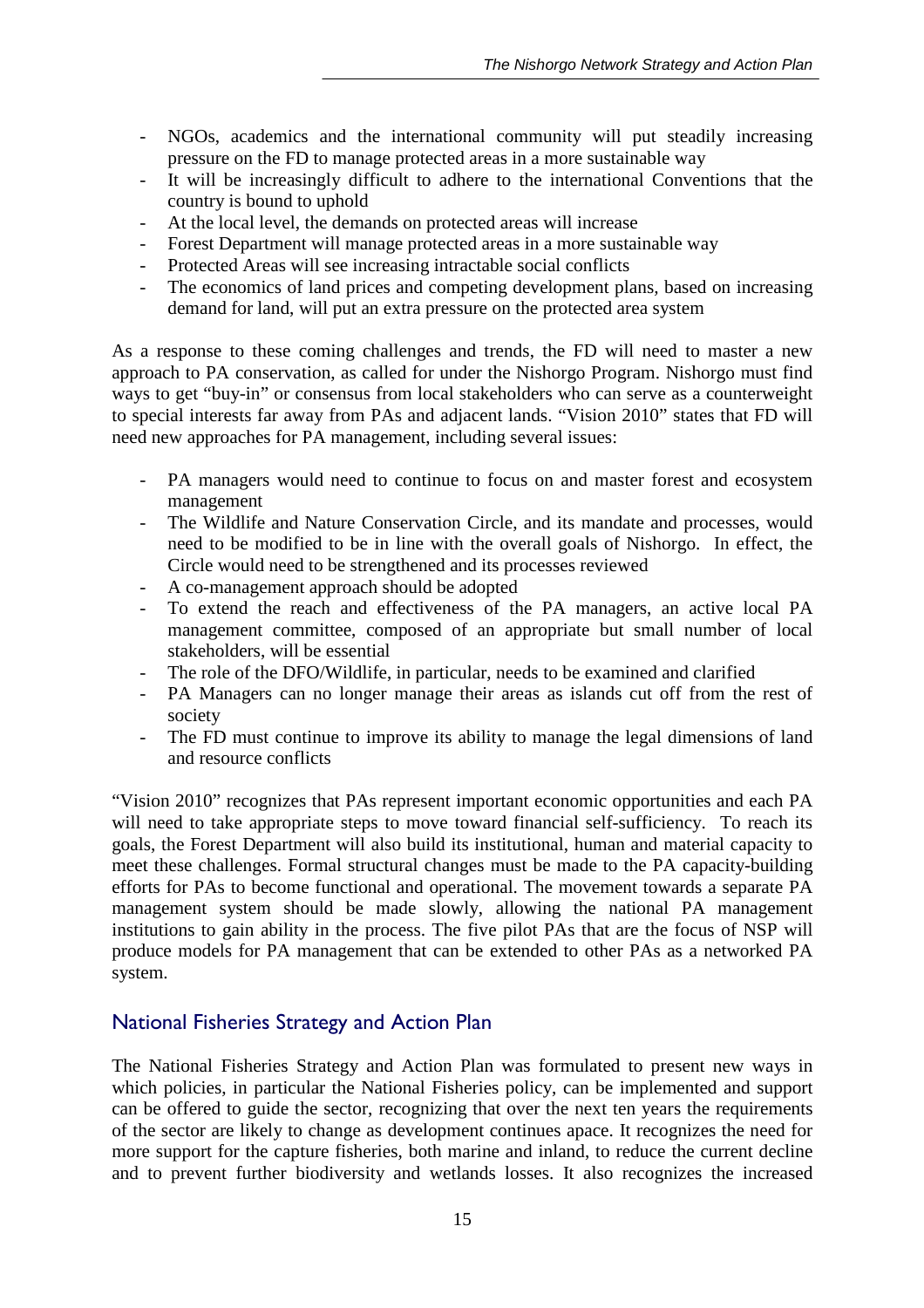support needed for both promoting aquaculture while also improving the regulatory framework to provide a structure for continued expansion. All of this must be done from severely constrained resources and so improved working relationships need to be fostered to encourage greater ownership and management by the fishers through community or comanagement.

The Strategy and Action Plan represents the compilation of eight sub-strategies which have been formulated to provide specific direction in their areas. These were all prepared using a participatory approach with inputs from Department of Fisheries and other stakeholders from the private sector, research bodies, other government agencies, NGOs, and fish farmers and fishers. The work was facilitated by project staff but the ownership of the strategy lies with the Department of Fisheries which is responsible for coordinating the management of the sector. The building block sub-strategies include:

- Aquaculture Sub-strategy
- Aquaculture Extension Sub-strategy
- Inland Capture Fisheries Sub-strategy
- Marine Sector Sub-strategy
- Shrimp Sub-strategy
- Monitoring and Evaluation Sub-strategy
- Quality Control Sub-strategy
- Human Resource Development Sub-strategy

#### The Bangladesh Tiger Action Plan

The Bangladesh Tiger Action Plan (BTAP) marks the beginning of a structured approach to achieving long-term conservation of tigers in Bangladesh. The BTAP is a policy-level document that provides a vision, goals, and objectives to guide an integrated and focused tiger conservation programme. The vision is to ensure protected tiger landscapes in Bangladesh, where wild tigers thrive at optimum carrying capacities and which continue to provide essential ecological services to mankind. The main goal for the next eight years is to stabilise or increase the Sundarbans tiger population. The Bangladesh Forest Department, under the Ministry of Environment and Forests, is the custodian of the forest and its wildlife, but one of the most important aspects of the BTAP is the recognition that the immense task of tiger conservation necessitates support and expertise outside the normal remit of forest management. Therefore, the establishment of a Forest Department-led platform that facilitates collaboration for the implementation of conservation activities will be fundamental to its success.

Tigers are directly threatened by poaching to supply the increasing demand for tiger products. In addition, Bangladesh suffers high levels of tiger-human conflict, manifested in humankilling, livestock depredation, and ultimately the retribution killings of tigers by affected local communities. Poaching of prey further reduces the capacity of the forest to support tigers, and unsustainable forest use and climate change threaten to reduce the area in which tigers can live. In building a successful tiger conservation effort, there are also a range of challenges that need to be dealt with relating to: (1) institutional development and policy, (2) forest protection and law enforcement, (3) education and awareness, (4) research and monitoring, and (5) the need for collaboration.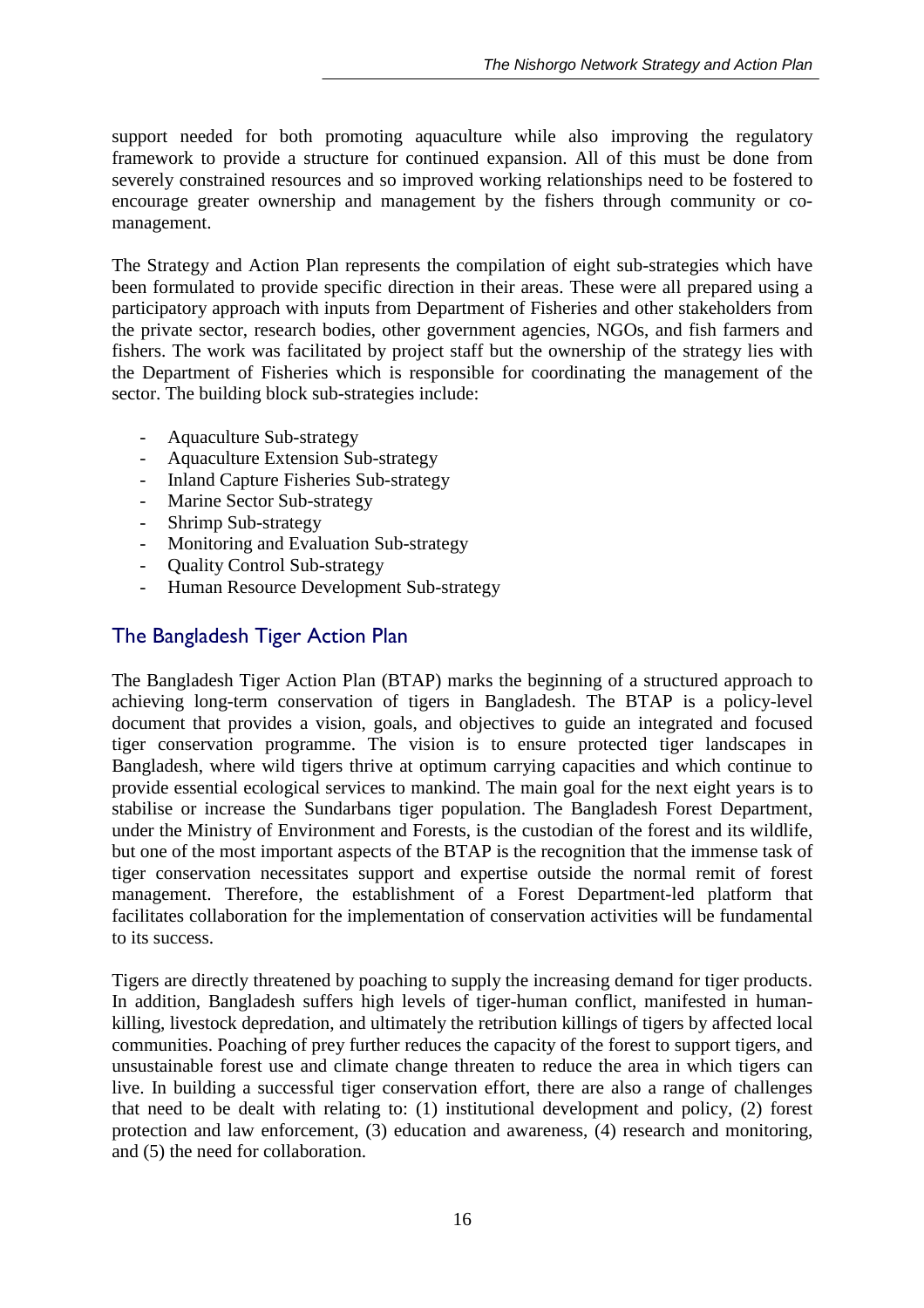#### Climate Change Strategy and Action Plan

In seeking to address the threat of Global Climate Change, Bangladesh has also developed strategies and programs that are relevant to the goals of the Nishorgo Network. In 2005, a National Adaptation Programme for Action (NAPA) with a view towards identifying projects to strengthen adaptive capacities and increase resiliency among the most vulnerable populations in coastal areas and elsewhere. Focal points were identified in relevant ministries to support the implementation of prioritized actions, including coastal afforestation with community participation, provision of drinking water supplies to coastal communities, capacity building to integrate climate change in development planning, awareness raising and assistance in coping with recurrent floods.

In 2008-2009, the overall Climate Change Strategy and Action Plan was developed with the leadership of the Dept of Environment and Ministry of Environment and Forests, and Climate Change cells and units have been established in DoE and MoEF to support the implementation of the BCCSAP. The strategy includes a number of pillars related to food security, disaster management, infrastructure development, research and knowledge management, low carbon development an capacity building. The potentially negative impacts of climate change on biodiversity as well as on livelihoods, food supplies and the incidence of disease are noted. The opportunity and potential benefits from programs aimed at mitigation and carbon sequestration, including CDM initiatives, Afforestation / Reforestation and REDD+ in association with Protected Area co-management are also cited. The protection of livelihoods in ECA, and contribution to food security and adaptation from improved fisheries management is also noted.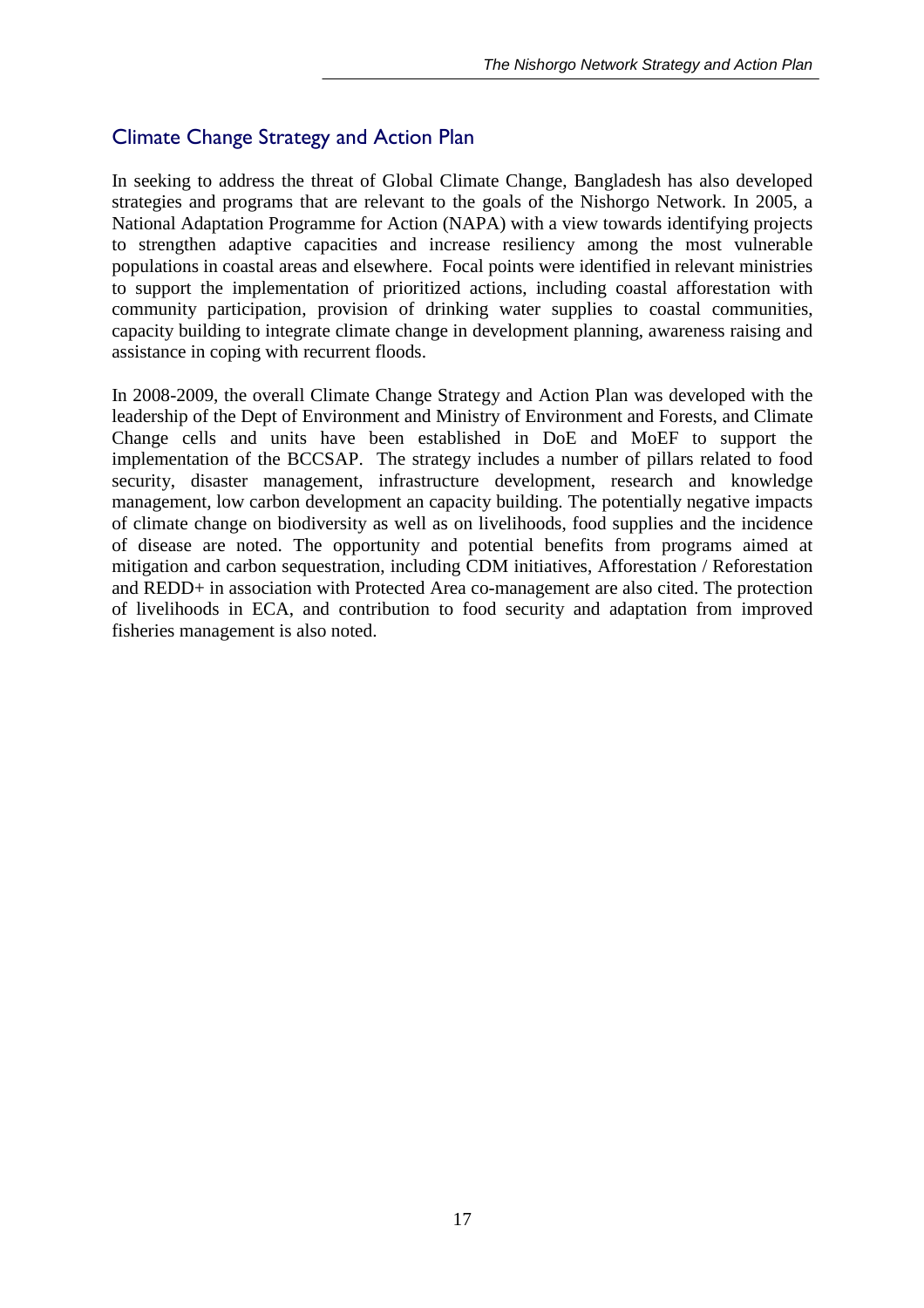## *3. The Bangladesh PA System Today*

Bangladesh was originally a country of rich wetlands and tropical forests, but those vast expanses of wetland and forest habitat have been largely converted to agricultural fields, human settlements and fish and shrimp firms, particularly during the last fifty years. We get some idea of the vegetation and geography of this area from the experiences of early visitors. A Chinese traveler named Xuanzang (also spelled as Hieun Tsans) who visited this area around 630 A.D. found it very marshy. The British surveyor Francis Buchannan, who surveyed the southeastern Bangladesh in 1798 to identify areas suitable for the cultivation of spices, saw most of the area covered by dense forests. Lord Guy Mounfort, who flew as a Royal Air Force pilot in the Second World War and then returned in 1969 to lead a World Wildlife Fund expedition, noted that the nearly continuous hill forests of Greater Sylhet from the 1940s had been decimated in the intervening years. The rich wetlands of the country are, in some areas, still quite in their original state, but forests have suffered severely from overexploitation.

Four main wildlife habitats in Bangladesh include forests; wetlands; bushy, grassy and bamboo-covered areas; and homestead vegetation. These are described below.

#### Forests

There are three types of forests in Bangladesh, i.e. mangrove, mixed evergreen, and deciduous forests (Figure 1). One-tenth (9.8 percent, or 1.45 million ha) of the country's surface area is under the forest belts, but the actual coverage of natural forests is lower than this, with most of this accounted for by the Sundarbans mangrove forest. Bangladesh has one of the world's lowest forest-to-population ratios  $\langle 0.02 \rangle$  has per person). The natural forests are the most important wildlife habitats since most of the flagship and threatened species are found there.

The mangrove forests (including coastal plantations) cover an area of 0.71 million ha along the coast, with most of this (0.58 million ha) accounted for by the Sundarbans – the largest and least disturbed forest of Bangladesh. The Bangladesh and Indian Sundarbans together form the largest single mangrove forest in the world accounting for 6 percent of all mangroves on earth. The mangrove forests are characterized by unique plants that grow below the high tide level and can survive through the use of various types of aerial roots. The vegetation is mainly composed of mangrove trees such as Sundri (Heritiera fomes, Sundari), Excoecaria agallocha (Gewa), Sonneratia apetal (Keora), Sonneratia caseolaris (Chila/Ora) and Avicennia spp (Baen), and smaller plants such as ceriops spp. (Goran), Phoenix paludosa (Hental), Nipa Palm (Nypa fruticans, Golpata), Acanthus ilicifolius (Hargoza), Sungrass (Imperata spp., Chhan) and Typha spp. (Hogla).

The mixed evergreen forests have become heavily fragmented but together cover an area of 0.55 million ha in the southeast and northeast of Bangladesh. Some relatively large patches of mixed evergreen forests still exist in the Chittagong Hill Tracts in the southeast. The two best mixed evergreen forests in the northeast are found within Rema-Kalenga Wildlife Sanctuary and Lawachara National Park. The mixed evergreen forests are dominated by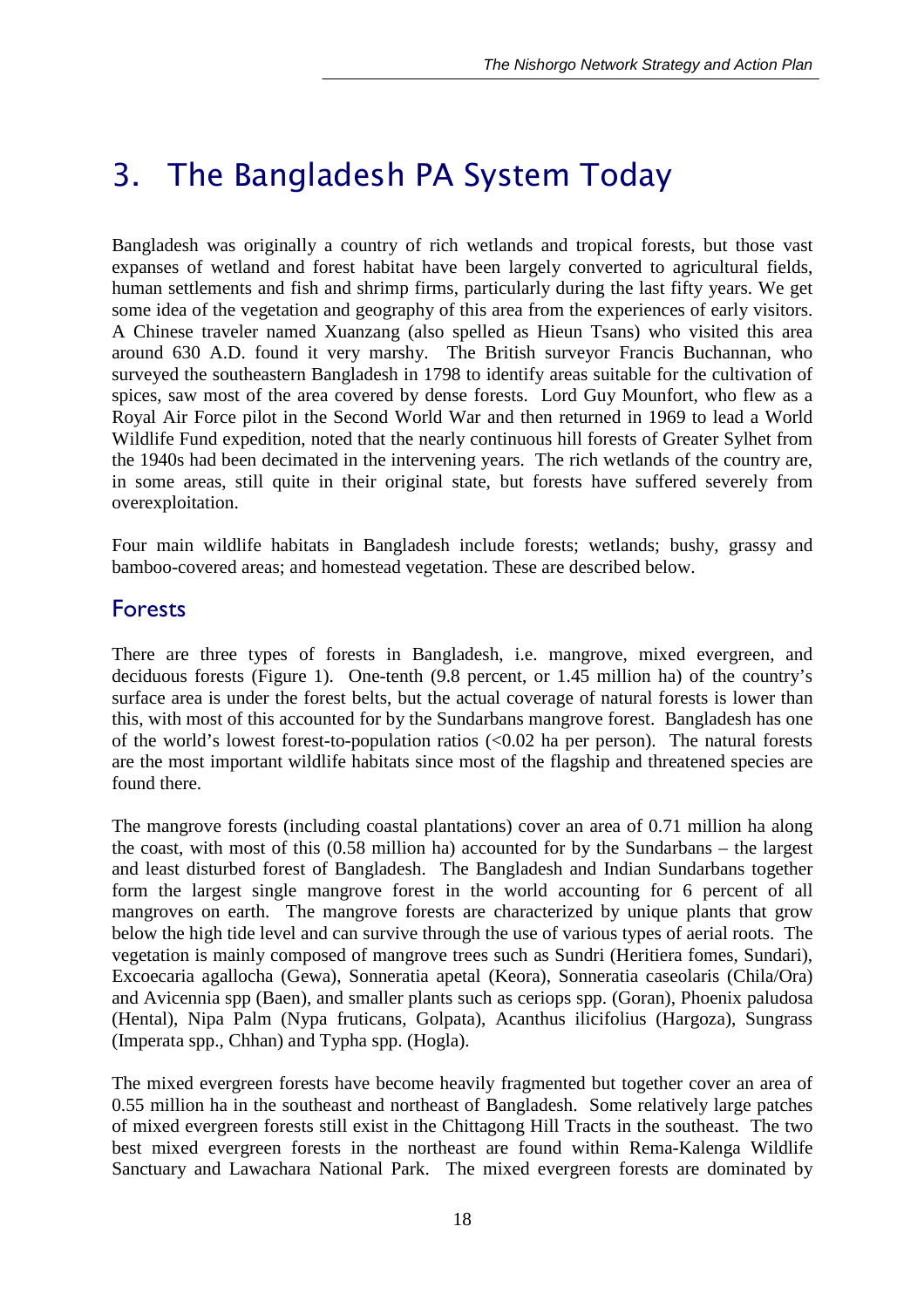evergreen trees, but also have some deciduous trees. The principal tree species include Artocarpus chaplasha (Chapalish), Dipterocarpuspp. (Garzan), Swintonia floribunda (Civit), Bombax spp.(Shimul), Michelia champacea (Champa) Syzygium spp. (Jaam), Wild Mange (Mangifrea longipes, Ury-aam), Albizia spp (Koroi), Dillenia pentagyna (Hargaza/Azuli), Lagerstroemia spp. (Jarul) and Ficus spp. (Bot). Other common plants include differenct species of bamboo (Bambusa spp., Melocann spp., etc.), epiphytes (Vanda spp., Dendrobium spp., etc. ), climbers and ferns, including the Tree-fern (Alsophila sp.).

The deciduous forest have also become largely fragmented and degraded throughout the country. The 0.12 million ha of deciduous forests are distributed in the central, northern and northwestern parts of the country. Only in the Madhupur Tract are relatively large areas of forests still existing, although they are not in a primary state. The most dominant tree species of the forest is Sal (Shorea robusta , Shal), which forms 80 percent of the trees, but mature Sal trees in the forest are now extremely rare. Other pecies that form the vegetation include trees such as Dillienia pentagyna (Hargaza/Azuli), Adina cordifolia (Kaikka),, Ficus spp. (Bot) and Syzygium spp. (Jaam), and plants including Zizyphus spp. (Bon-boroi), Spondias mangifrea (Bon-amra), Phyllanthus embelica (Amloki), Gloriosa superba (Ulotchondal), Curcuma spp (Shoti), Bamboo (Bambusa spp.) and Lantana camrara. The deciduous forests have many large grassland pockets, dominated by imperata grasses.

#### **Wetlands**

Bangladesh is a country of wetlands, with 7 percent (1.03 million ha) of the country permanently always under water, 21 percent (3.09 million ha) deply flooded and 35 percent (5.16 million ha) experiencing shallow inundation. The five most important wetland areas are Haor Baasin in the northeast, the Sundarbans in the southwest, the Meghna River estuary in the south, Kaptai Lake in the southeast, and the coastal areas adjacent to St. Martin's island and the Teknaf Peninsula in the far southeast. Two sites have been recognized as internationally important wetlands under the Convention on Wetlands of International Importance Especially as Waterfowl Habitats ("Ramsar" Convention). Threse two "Ramsar" sites include Tanguar Haor and the Sundarbans. The riverbeds of large rivers like Jamuna, Padma and Meghna, together with their tributaries, are good habitats for many wetland birds. The sandflats, mudflats, and grassy areas along the coast are also important for coastal and marine birds and other wildlife. Moreover, the Bay of Bengal provides habitats for marine wildlife. The common vegetation of the wetlands are reeds like Saccharum (Kansh) and Phragmites (Nol), and other plants such as Barringtonia racemosa (Hijal), Water Hyacinth (Eichhornia crassipes, Kochuri Pana), Lemna spp. (Khudi Pana), Chara spp. , Nitella spp. Saggitaria spp., Ipomoea spp. (Kolmi), and Water Lily (Nymphaea nouchali, Shapla). One special wetland plant of the country is the Wild Rose (Rosa involucrate, Guzar Kanta) that grows only in the Haor Basin. Some species like Myriostachya wightiana (Dhanshi/Ury Ghash) and Typha spp.(Hogla) grow only in the coastal wetlands.

### Bushy, Grassy and Bamboo-Covered Areas

The hilly areas in the southeast, particularly the Chittagong Hill Tracts, and in the northeast, have huge hilly areas covered by dwarf vegetation. The total of such areas is 5 percent (0.80 million ha) of the country's total area, most of which (0.73 million ha) are found in the Chittagong Hill Tracts and legally designated as "unclassed state forests". Common bushy plants such as Lantana camara, Eupatorium sp., Clerodendrum spp., Melastoma spp., many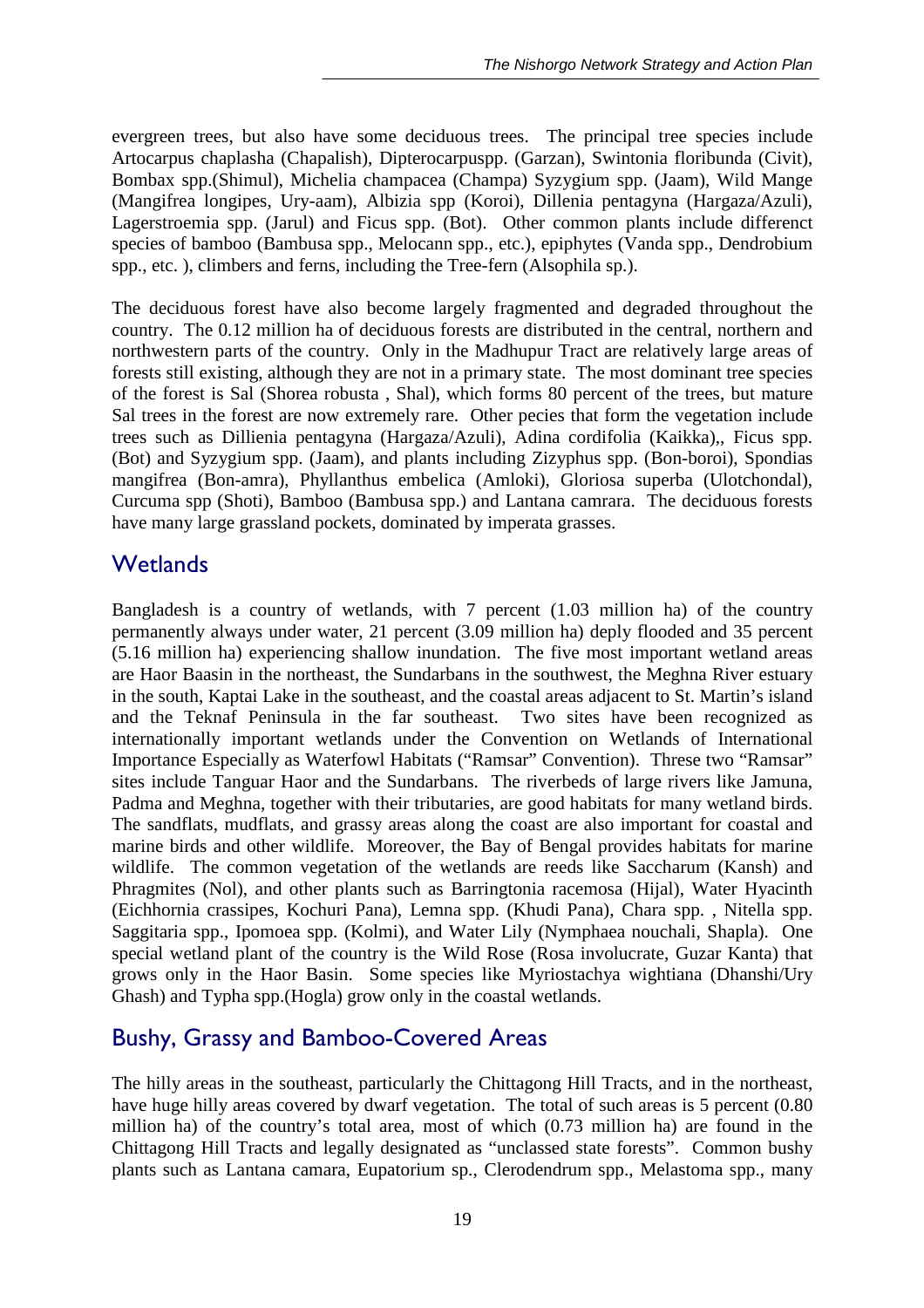species of bamboo (Melocanna bambusoides, Bambusa spp., Oxytenanthera spp., Teinostachyum griffithi, Neohouzeaua dullooa, etc.) and grass (Imperata spp., Phragmites spp., etc.) grow in these areas. Some of the areas pereviously had good forest cover, but once the trees were logged the areas were occupied by bushes, grasses and bamboo.

### Homestead Vegetation

Most villages in Bangladesh are lush with vegetation. The backyards of village homes often have dense growth of planted and natural vegetation, and are particularly important in supporting a number of wildlife. These wildlife use the homestead vegetation and surrounding crop fields (Rice, Wheat, Jute, etc.) for their food and shelter. Homesteads account for 27 percent (4.0 million ha) of the country's total area. The common vegetation of the villages include the trees like Mango (Magnifera indica, Aam), Jackfruit (Artocarpus heterophyllus, Kanthal), Syzygium spp. (Jaam), Litchi (Lichi chinensis, Lichu), Zizyphus mauritiana (Boroi), Dyospyros peregrine (Gaab), Tamarind (Tamarindus indica, Tentul), Silk Cotton (Bombax ceiba, Shimul), Anthocephalus cadamba (Kadam), and Albizia spp. (Koroi), and other plants like bamboo (Bambusa spp., Bansh), Banana (Musa spp., Kola), Date Palm (Phoenix sylvestris, Khejur), Palmyra (Borassus flabellifer, Taal), Coconut (Cocos nucifera, Narikel), Barringtonia racemosa (Hijal), Fig (Ficus spp., Dumur), Lime (Citus aurantifolia, Lebu), Calotropis gigantean (Akand), Ricinus communis (Bherenda), Cassia spp., Clerodendrum inerme (Bhant) and Coccinia grandis (Telakucha).

### Protected Areas & Wildlife Conservation

Bangladesh has a network of designated Protected Areas, Primarily for the conservation of Wildlife. While some of these were declared in the 1960s, the history of forest management by the state goes back at least to the Mughal era. During the Mughal Empire and the rulings of the local kings there were areas preserved for sport-hunting for the elites. During the Colonial ear, forests were brought undger the Government's jurisdiction and parts of the forests were declared as Reserves where logging was not permitted. In 1793, the Government of British India officially took control of the forest, and in 1865 the Forest Department was created and the first Forest Act was promulgated.

A significant improvement in the legal status of the Protected Areas occurred after the independence of Bangladesh through the formulation and implementation of Bangladesh Wildlife Order in 1973, which was refined as Bangladesh Wildlife Preservation Act, 1974. According to this Act there are three defined types of Protected Areas: National Parks, Wildlife Sanctuaries and Game Reserves.

The National Park is defined as "comparatively large areas of outstanding scenic and natural beauty with the primary object of protection and preservation of scenery, flora and fauna in the Natural state to which access for public recreation and education and research may be allowed".

The Wildlife Sanctuary is defined as "an area closed to hunting, shooting or trapping of wild animals and declared as under Article 23 by the Government as undisturbed breeding ground, primarily for the protection of wildlife, inclusive of all natural resources, such as vegetation, soil, and water".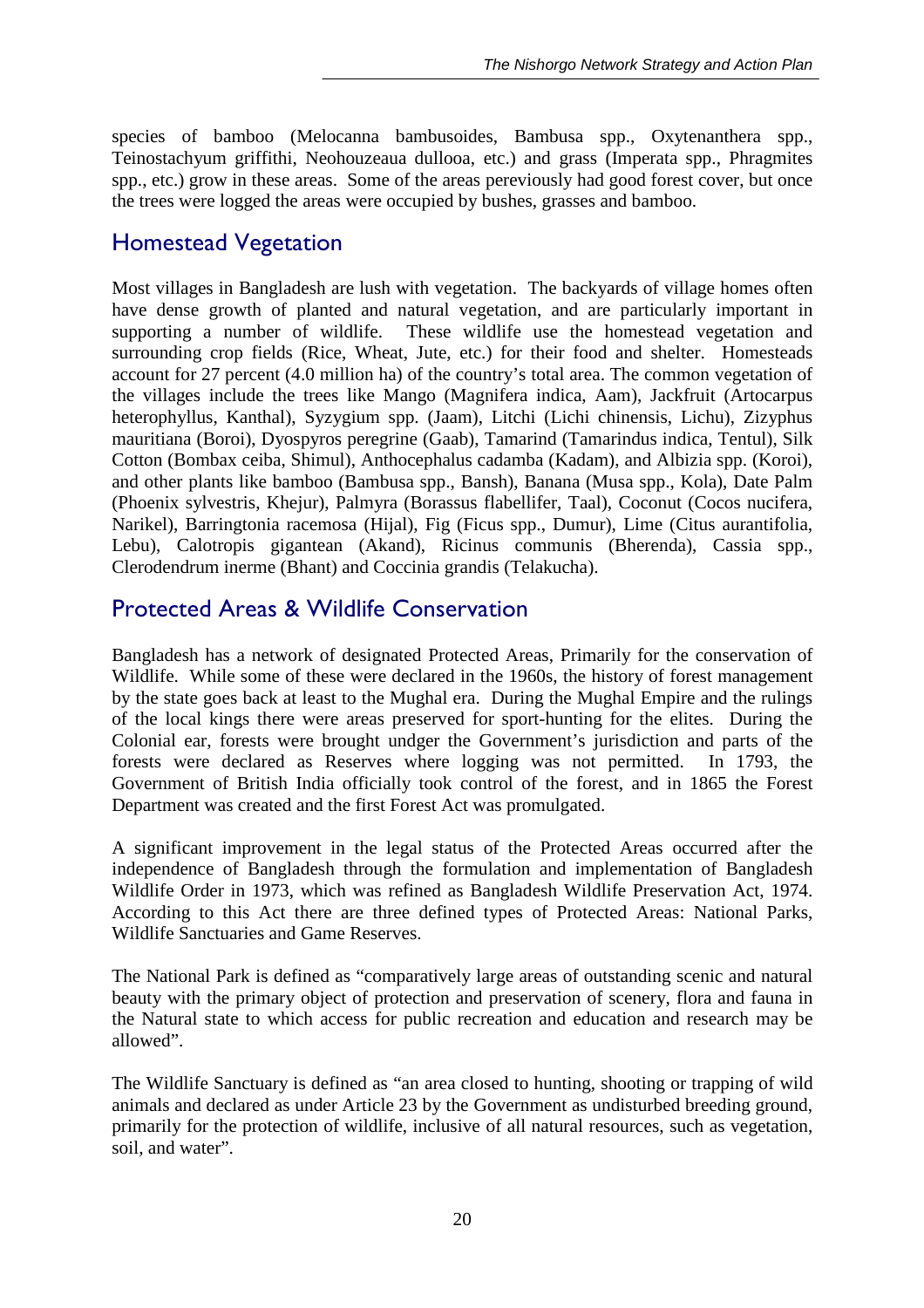The Game Reserve is quite similar to that of Wildlife Sanctuary except for the provision of hunting permit., and is defined as "an area declared by the Government as such for the protection of wildlife and increase in the population of important species wherein capturing of wild animals shall be unlawful".

In recent years, the Forest Department has declared a number of sites as "Eco-Parks" and "Safari Parks". Although these declarations have no legal basis in the Act, they are distinguished by being smaller in size than the other Protected Areas and generally organized and managed to support recreational visitation rather than conservation. The one Safari Park (at Dulahazra north of Cox's Bazar) includes a collection of different wild animals kept in relative large enclosures.

In light of continued loss of forest habitat throughout the country, the Forest Department has in recent years experimented with modified approaches to management of Protected Areas. The Department's Nishorgo Program for Protected Area Management, created in 2003, has shifted the historical emphasis on exclusive Government control of Protected Areas towards an active engagement with local and national stakeholders. At five pilot sites, the Department has been testing "collaborative management" models and a wide range of complementary activities, including ecosystem restoration, nature interpretation, key species monitoring, support to conservation enterprises and more. The Program has received financing principally from the Government of Bangladesh and United States Agency for International Development, with additional support provided by the German Agency for Technical Cooperation and the Asian Development Bank.

Using birds as bio-indicators, systematic monitoring and evaluation indicate that the conditions of forest understories have improved. Although evidence indicates that illegal felling has slowed, it has yet to be stopped. Moreover, there is a positive change in the mindset of the local communities regarding conservation, primarily thorough their involvement in "Co-Management Councils" which are now legally recognized and formally engaged in management decision-making, as well as through their involvement in the form of patrolling, working as paid nature guides and other activities.

Today, there are 19 Protected Areas and 6 other conservation sites in Bangladesh with a total area of 252,835 ha or 2,528.35  $km^2$ , covering only 1.7 percent of the total area of Bangladesh. All these Protected Areas are forests or bushy and bamboo-covered area under the jurisdiction of the Forest Department despite the fact that there area many rich wetlands in the country that require legal protection. Notably, the Government has declared Hakaluki Haor (in northeast), Teknaf Peninsula (in far southeast), St. Martin's Island (in far southeast) and a few other areas as Ecologically Critical Areas. The legal protection, however, does not necessarily ensure actual protection, but one big step on the road to protection.

The existing Protected Areas are the remnants of luxuriant natural forests that once existed and serve as the last strongholds of most of the charismatic wildlife of the country. Sadly, however, most of the Protected Areas are very small and disturbed, with in sufficient management. These areas must be protected from further degradation and initiatives should be taken to improve the health of the wilderness and biodiversity.

Bangladesh is also managing about 85,000 hectares of wetlands and more than 44,000 hectares of ecologically critical areas (ECAs) as Protected Areas. Wetlands and ECAs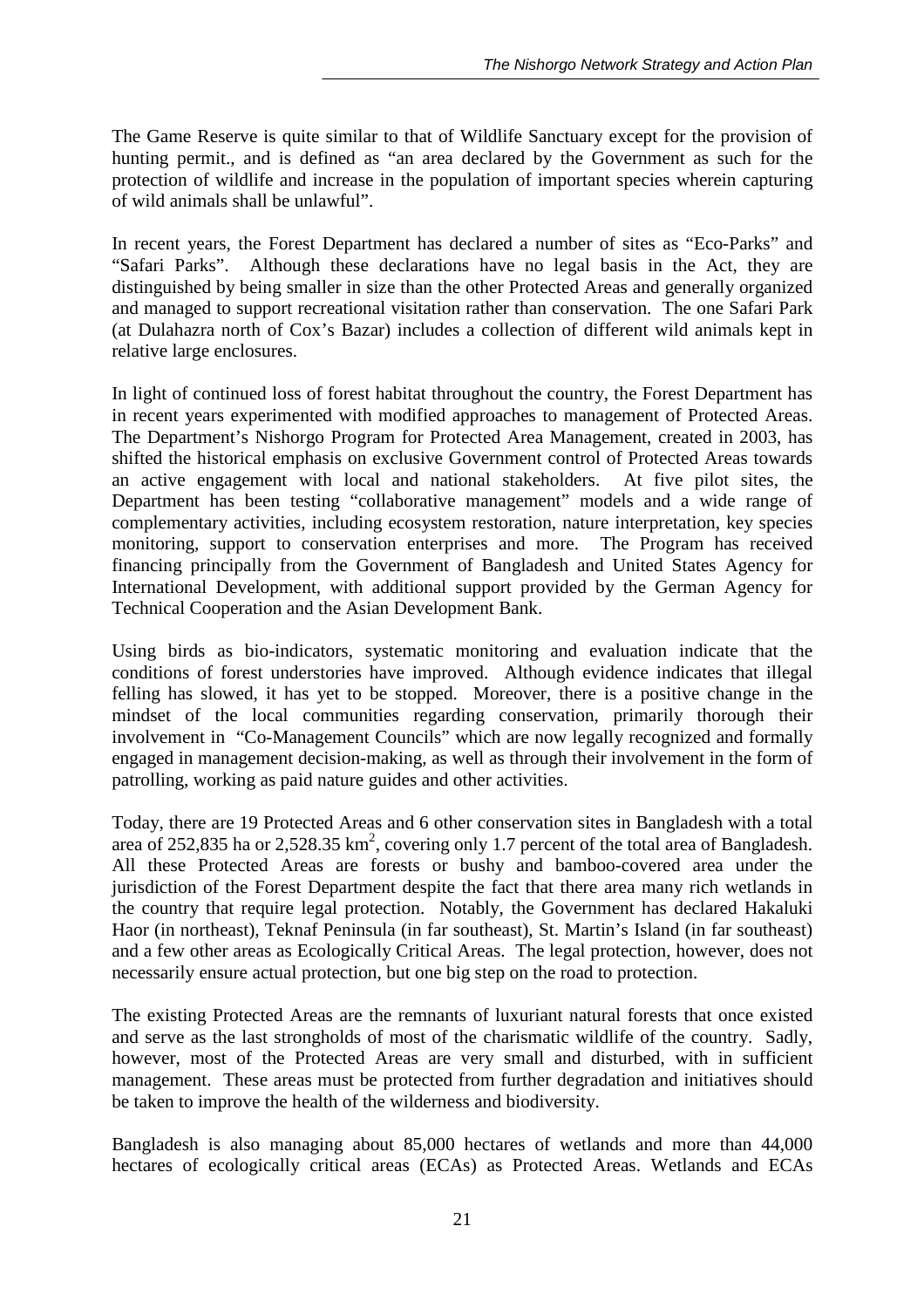represent an important expansion of Bangladesh's PA system, especially with regard to addressing food security and Global Climate Change Adaptation. Managing wetlands as protected areas ensures that vast wetland areas stabilize surface water flow, reducing incidence of flooding in the wet season and storing water deep into the dry season. Moreover, protected wetlands result in increased fish catch for communities dependent on wetlands for their livelihoods. ECAs help buffer against natural disasters, providing sizable PAs to absorb the shock and thus lessen the impact of cyclones and floods.

| No.                              | <b>Protected Area</b>          | <b>Habitat Type</b> | Location                         | Area (Ha) | <b>Established</b><br>(Extended) |  |  |  |
|----------------------------------|--------------------------------|---------------------|----------------------------------|-----------|----------------------------------|--|--|--|
|                                  | <b>A. National Parks</b>       |                     |                                  |           |                                  |  |  |  |
| $\mathbf{1}$                     | Modhupur NP                    | Sal forest          | Tangail/Mym                      | 8,436.13  | 1962 (1982)                      |  |  |  |
|                                  | <b>Bhawal NP</b>               |                     | ensingh                          |           |                                  |  |  |  |
| $\overline{2}$<br>$\overline{3}$ |                                | Sal forest          | Gazipur                          | 5,022.27  | 1974 (1982)                      |  |  |  |
|                                  | Himchari NP                    | Hill forest         | Cox's Bazar                      | 1,729     | 1980                             |  |  |  |
| $\overline{4}$                   | Lawachara NP                   | Hill forest         | Maulvibazar                      | 1,250     | 1996                             |  |  |  |
| 5                                | Kaptai NP                      | Hill forest         | Chittagong<br><b>Hill Tracts</b> | 5,464.78  | 1999                             |  |  |  |
| 6                                | Ramsagar NP                    | Sal forest          | Dinajpur                         | 27.75     | 2001                             |  |  |  |
| $\overline{7}$                   | Nijhum Dweep NP                | Mangrove            | Noakhali                         | 16,352.23 | 2001                             |  |  |  |
| 8                                | Medha Kachapia NP              | Hill forest         | Cox's Bazar                      | 395.92    | 2004                             |  |  |  |
| 9                                | Satchari NP                    | Hill forest         | Habiganj                         | 242.91    | 2005                             |  |  |  |
| 10                               | Khadimnagar NP                 | Hill forest         | Sylhet                           | 678.80    | 2006                             |  |  |  |
| 11                               | Baryadhala NP                  | <b>Hill forest</b>  | Chittagong                       | 2,933.61  | 2010                             |  |  |  |
| 12                               | Kadigar NP                     | Sal forest          | Mymensingh                       | 344.13    | 2010                             |  |  |  |
| 13                               | Sinra NP                       | Sal forest          | Dinajpur                         | 305.69    | 2010                             |  |  |  |
| 14                               | Nabab Gonj NP                  | Sal forest          | Dinajpur                         | 517.61    | 2010                             |  |  |  |
| 15                               | Kuakata NP                     | Mangrove            | Patuakhali                       | 1,613     | 2010                             |  |  |  |
|                                  | <b>B. Wildlife Sanctuaries</b> |                     |                                  |           |                                  |  |  |  |
| 11                               | Char Kukri-Mukri WS            | Marine, Intertidal  | <b>Bhola</b>                     | 40.00     | 1981                             |  |  |  |
| 12                               | Rema-Kalenga WS                | <b>Hill Forest</b>  | Hobigonj                         | 1,795.55  | 1981 (1996)                      |  |  |  |
| 13                               | Pablakhali WS                  | <b>Hill Forest</b>  | Chittagong<br><b>Hill Tracts</b> | 42,087.00 | 1983                             |  |  |  |
| 14                               | Chunati WS                     | <b>Hill Forest</b>  | Chittagong                       | 7,763.97  | 1996                             |  |  |  |
| 15                               | <b>Teknaf WS</b>               | <b>Hill Forest</b>  | Cox's Bazar                      | 11,614.57 | 1983 (2010)                      |  |  |  |
| 16                               | <b>Sundarbans East WS</b>      | Mangrove            | <b>Bagerhat</b>                  | 31,226.94 | 1996                             |  |  |  |
| 17                               | <b>Sundarbans West WS</b>      | Mangrove            | Sathkhira                        | 71,502.10 | 1996                             |  |  |  |
| 18                               | Sundarbans South WS            | Mangrove            | Khulna                           | 36,970.46 | 1996                             |  |  |  |
| 19                               | Fasiakhali WS                  | <b>Hill Forest</b>  | Cox's Bazar                      | 1,302.43  | 2007                             |  |  |  |
| $20\,$                           | Hazarikhil WS                  | <b>Hill Forest</b>  | Chittagong                       | 1,177.53  | 2010                             |  |  |  |
| $\overline{21}$                  | Dudpukuria Dhopachari<br>WS    | <b>Hill Forest</b>  | Chittagong                       | 4,716.57  | 2010                             |  |  |  |
| 22                               | Sangu WS                       | <b>Hill Forest</b>  | Bandarbon                        | 2,331.98  | 2010                             |  |  |  |
| 23                               | Tangragiri WS                  | Mangrove            | Barguna                          | 4,048.58  | 2010                             |  |  |  |
|                                  | D. Wetland PA                  |                     |                                  |           |                                  |  |  |  |
| 24                               | Hakaluki Haor                  | Wetland             | Moulvibazar                      | 18,383    | 1999                             |  |  |  |

Table 3.1: Bangladesh's Protected Areas as of November 2010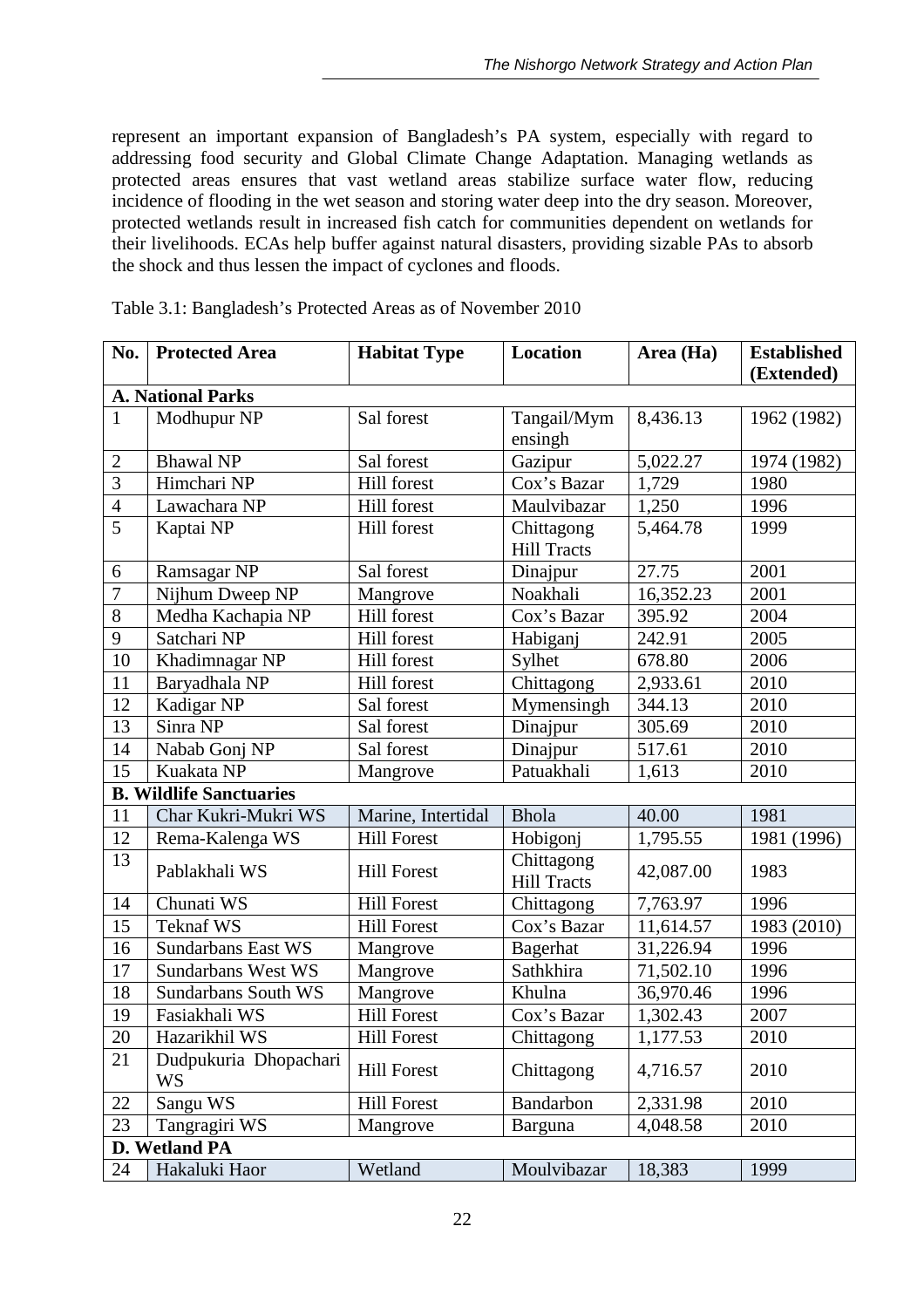| 25 | Tanguar Haor (Ramsar)                       | Wetland              | Sunamgonj    | 9,727    | 1999 |
|----|---------------------------------------------|----------------------|--------------|----------|------|
|    |                                             |                      |              |          |      |
| 26 | Marjat Baor, Jhenaidah                      | Oxbow Lake           | Jessore      | 200      | 1999 |
| 27 | Gulshan-Baridhara Lake                      | Urban Wetland        | <b>Dhaka</b> |          | 2001 |
| 28 | Hail Haor                                   |                      | Moulvibazar  | $3,000-$ |      |
|    |                                             |                      |              | 12,000   |      |
| 29 | Baikka Beel (sanctuary)                     | Wetland              | Moulvibazar  | 100      | 2003 |
|    | <b>E. Ecologically Critical Areas (ECA)</b> |                      |              |          |      |
| 30 | Teknaf Peninsula                            | Sandy Beach          | Cox's Bazar  | 10,465   | 1999 |
|    | Sundarbans<br>(10)<br>km                    | Mangrove             |              |          | 1999 |
| 31 | periphery                                   |                      |              |          |      |
|    | buffer around the forest)                   |                      |              |          |      |
| 32 | St. Martins Island                          | Coral Ecosystem      | Cox's Bazar  | 590      | 1999 |
|    | Hakaluki Haor                               | Wetland              | Moulvibazar  | 18,383   | 1999 |
| 33 | Sonadia Island                              | <b>Sand Dunes</b>    | Cox's Bazar  | 4,916    | 1999 |
|    | Tanguar Haor (Ramsar)                       | Wetland              | Moulvibazar  | 9,727    | 1999 |
|    | Marjat Baor, Jhenaidah                      | <b>Oxbow Lake</b>    | Jessore      | 200      | 1999 |
|    | Gulshan-Baridhara Lake                      | <b>Urban Wetland</b> | <b>Dhaka</b> |          | 2001 |
| 34 | Rivers<br>(Buriganga,                       | River                |              |          | 2009 |
|    | Turag,                                      |                      |              |          |      |
|    | Sitalakhya<br>Balu)<br>and                  |                      |              |          |      |
|    | around                                      |                      |              |          |      |
|    |                                             |                      |              |          |      |
|    | Dhaka city                                  |                      |              |          |      |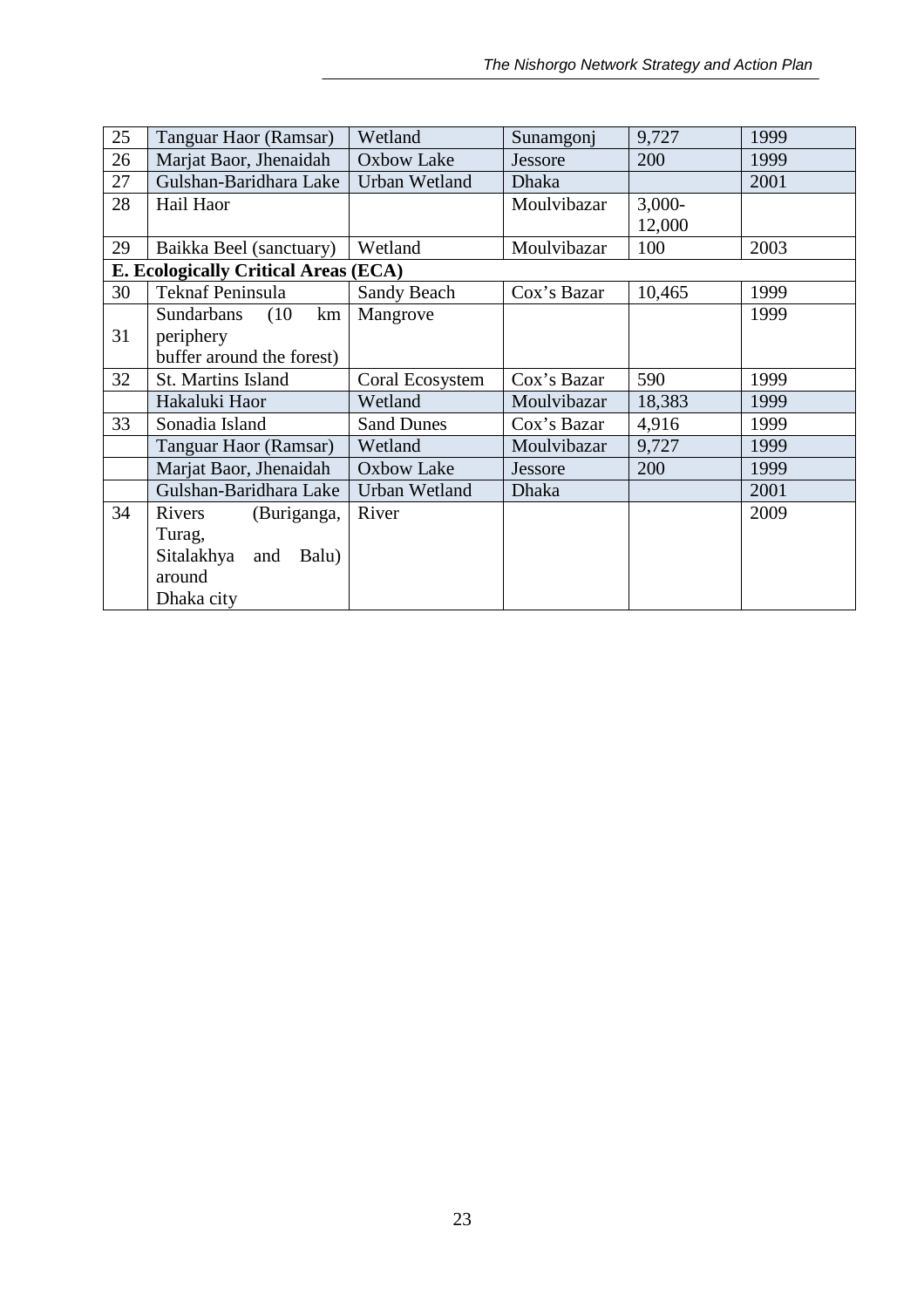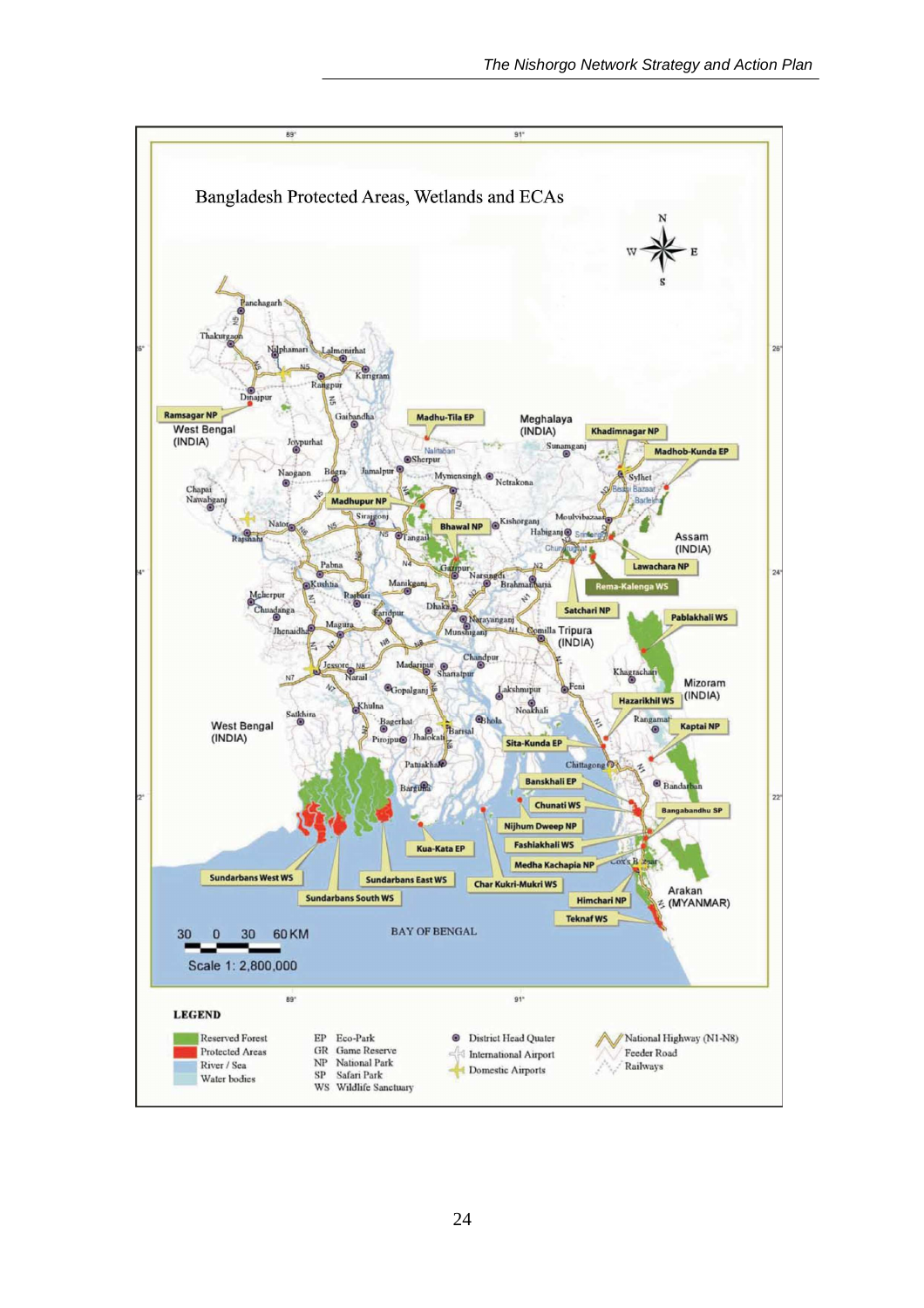| Type of PA                   | Targeted ecosystem    | Number declared | <b>Estimated Area (ha)</b> |
|------------------------------|-----------------------|-----------------|----------------------------|
| <b>National Parks</b>        | wetlands,<br>Forests, | 15              | 45,313.83                  |
|                              | mangrove              |                 |                            |
| <b>Wildlife Sanctuaries</b>  | Mangrove,<br>char,    | 13              | 216,577.68                 |
|                              | forest                |                 |                            |
| Safari<br>Ecoparks,          | Mixed<br>evergreen,   | 7               | 5,202                      |
| <b>Botanical</b><br>Parks,   | hill<br>high<br>and   |                 |                            |
| Gardens                      | deciduous forest      |                 |                            |
|                              |                       |                 |                            |
|                              |                       |                 |                            |
|                              |                       |                 |                            |
| <b>Fish Sanctuaries</b>      | Wetlands,<br>open     | Over 300        | 85,000                     |
|                              | water bodies, rivers  |                 |                            |
| <b>Ecologically Critical</b> | beach,<br>Mangrove,   | 12              | 44,281                     |
| Areas                        | wetlands,<br>corals,  |                 |                            |
|                              | rivers                |                 |                            |
| Community                    | Forested catchment    | Over 100        | 5,000-10,000               |
| <b>Conserved Areas</b>       | areas, wetlands       |                 |                            |
| Total                        |                       | 400-500         | $300,000 - 350,000$        |

Table 3.2 Types of Protected Areas in Bangladesh, and Area per Type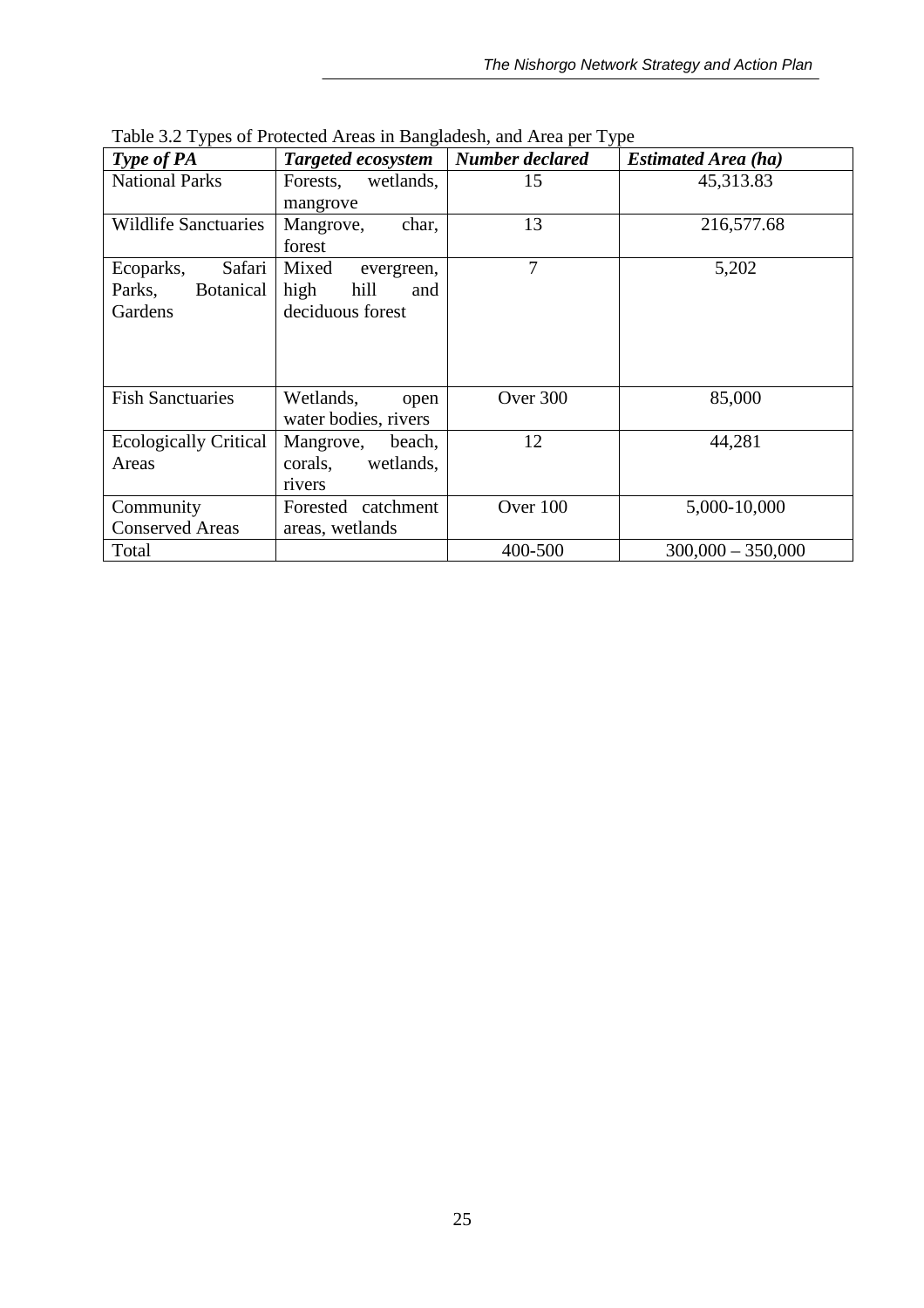# *4. Protected Area Management Challenges and Opportunities*

Bangladesh's Protected Areas present a paradox. A well-managed Protected Area system can contribute to the long-term and sustainable development of Bangladesh while simultaneously providing safe-guards and buffers to negative impacts of food security and Global Climate Change. In many respects, Bangladesh's future rests on managing densely populated rural landscapes as mosaics integrating protection and rehabilitation of Protected Areas to safeguard ecosystem functions and environmental services with sustainable utilization of adjacent agricultural land and wetlands.

### 4.1 Bangladesh's PA Threats Assessment

The main drivers threatening Bangladesh's Protected Areas are *high population and poverty.*  Resulting from this is lack of access to land or employment opportunities; as well as lack of access to affordable building materials and cooking fuel.

Additional drivers include lack of *government financial and human resources* to adequately manage the current and expanding Protected Area system. Government budgets are limited, often prioritizing more immediate challenges in disaster relief or health services delivery. Poorly resources staffing is inadequate to effectively manage large, often remote Protected Areas.

Increasingly, *Global Climate Change* is a main driver threatening Bangladesh's Protected Areas. Sea level rise and increased salination is likely changing the habitat structure of the Sundarbans mangrove forest, drawing more salt-tolerant tree species deeper inland. Increased incidence of cyclones and other natural disasters is leading to more significant tree loss and subsequent vegetative change. Change in temperatures and rainfall seasonality is likely impacting forest and wetland flora and fauna resources, exacerbating the negative impact of ongoing PA encroachment and weakening the resilience of PA ecosystems to adapt and bounce back.

There are a number of secondary drivers associated with the primary drivers threatening Bangladesh's PA system and thus Bangladesh's ability to ensure food security and adapt to Global Climate Change. This includes but is not limited to lack of awareness, lack of clear tenure for forest-dependent communities, and various limitations on government to effectively manage a sprawling and often isolated PA system. Yet addressing secondary drivers without addressing the underlying primary drivers is inefficient in the short-run and ineffective in the long-run. Only by addressing primary drivers as they relate to Bangladesh's overall development and Global Climate Change strategies can Bangladesh's PA system contribute resilience, sustainability and adaptation.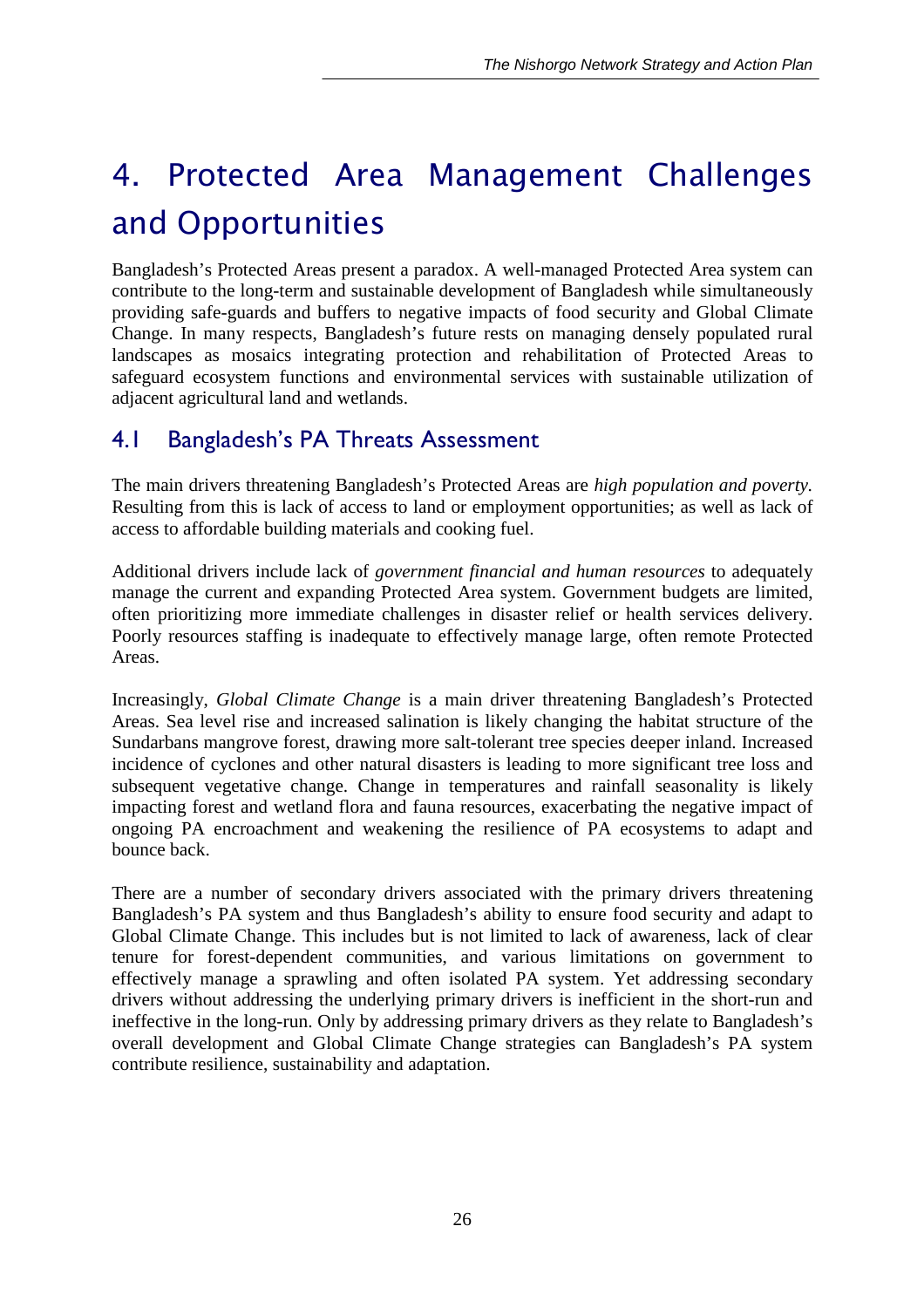## 4.2 Co-Management: Turning Threats into Opportunity

Co-management provides Bangladesh the single greatest opportunity for effectively managing an expanding PA system in a manner that contributes significantly to resiliencebased development, food security and Global Climate Change adaptation and mitigation. Comanagement offers a management paradigm that harnesses the primary drivers currently threatening the conservation of Protected Areas and turns them into our greatest resources for success.

Most fundamentally, co-management shares management responsibilities and rights for the conservation of Protected Areas between key stakeholders that include government agencies at various levels, communities dependent on PA resources for their livelihoods, and other private sector, university and NGO institutions that have a stake in the management and/or resources of a specific Protected Area. Taking a landscape approach, co-management stakeholders work together to manage a broad landscape for integrated conservation and sustainable development objectives. Protected Areas are managed as core conservation zones, with management activities limited to ecosystem and environmental services conservation, rehabilitation, restoration, and sustainable natural resources management. Broader landscapes adjacent to and beyond Protected Areas are managed for low-emissions based sustainable development based on the intensification of agriculture, fisheries, agro-forestry and other sustainably-managed value chains.

Key to effective co-management in Bangladesh is the rapid and significant demonstration of livelihoods benefits for poor people living adjacent to and dependent on forest and/or wetland Protected Areas. Such benefits can be financial, including sustainable development initiatives based on the intensification of economic activities in the landscape beyond the Protected Area. Financial benefits can also be based on effective conservation and restoration of Protected Areas, through ecotourism development or social forestry critical land restoration. Benefits are also generated from improved and enhanced environmental services from conserved Protected Areas. This includes increased fish catch from around wetland PAs, improved access to stabilized water resources from well-managed forest protected areas, and sharing of payments for environmental services possibly from carbon sequestration and water resource management. Many economic benefits of PAs may not be accrued for many years to come. Importantly, given the extreme level of poverty in Bangladesh, effective comanagement requires the demonstration of economic benefits today as we build the momentum for more and broader based benefits tomorrow. Without demonstrating meaningful benefits today, we will lose the opportunity to reap greater rewards tomorrow.

Co-management mobilizes a cadre of PA managers that far exceeds the capacity of government, and also necessitates government changing its approach to interacting with PA stakeholders. While enforcement must continue, government can draw on community patrol groups to strengthen numbers in the field and lessen the financial and human resource burden. Government must also re-orient human resources toward a more significant role as facilitator. Government leadership in co-management requires the ability to clearly communicate a vision for shared conservation and development, and then the skills to facilitate this. The co-management paradigm requires significantly less management of natural resources and significantly more management of people.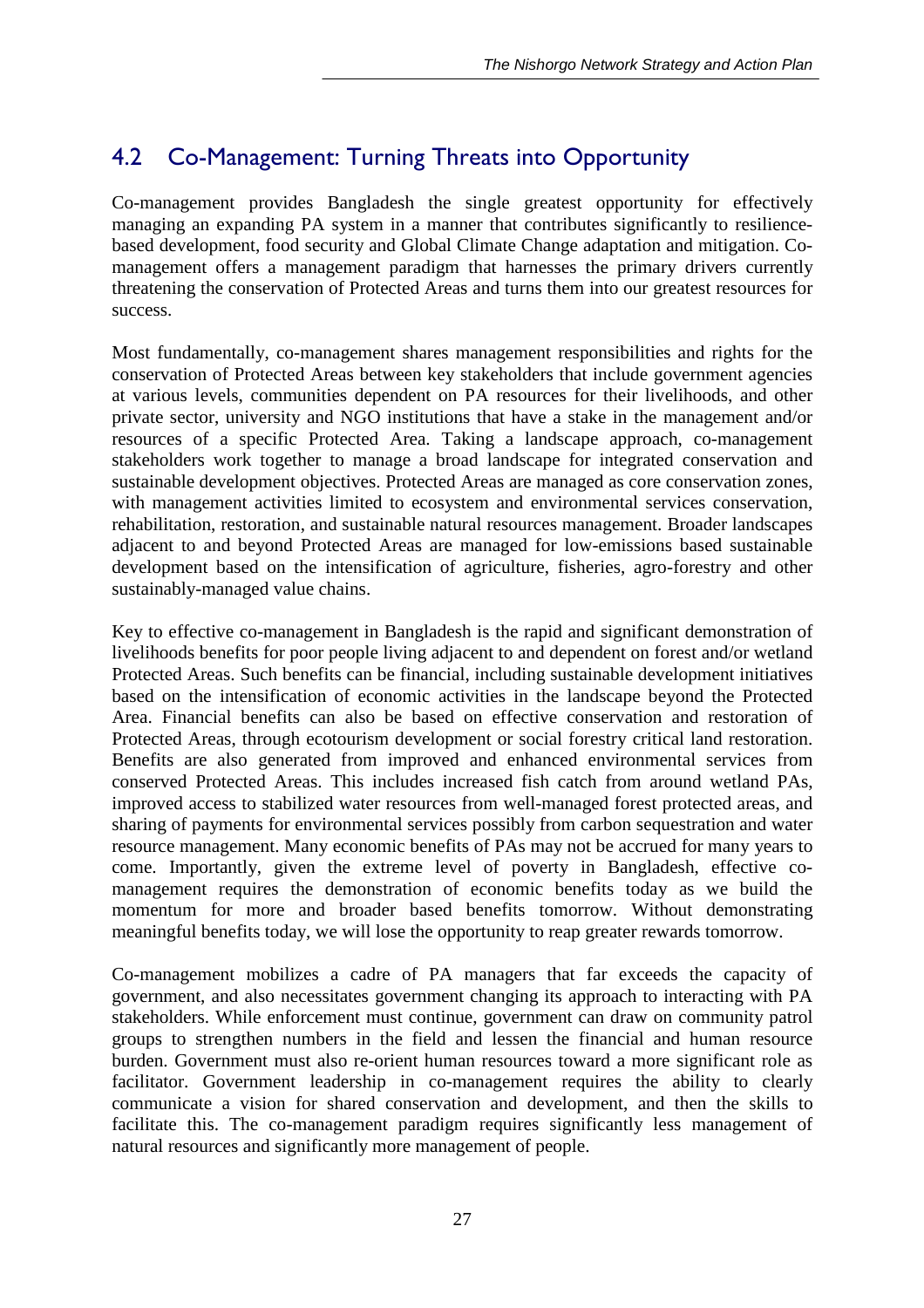Co-management can clearly address the primary drivers threatening Bangladesh's PAs today, turning threats into opportunities. It mobilizes the rural poor to become partners, this reducing strain on government budgets. Implemented at a landscape level, incorporating PA conservation with low emissions development in the buffer areas, it contributes to Global Climate Change adaptation and mitigation.

Just as there are many secondary drivers threatening Bangladesh's PAs, there are many secondary drivers that will enhance conservation of these PAs. Awareness campaigns will raise interest in and commitment to effectively managed PAs. Addressing land tenure issues in forest and wetland PAs will strengthen the sense of ownership among stakeholders. Yet these secondary drivers cannot have sustainable impact without fully embracing comanagement as a means to mobilize the poor, demonstrate immediate economic benefits of integrated conservation and development to the, offset human and financial resource demands from the government, and integrate global climate change adaptation and mitigation into a landscape-based approach to PA conservation.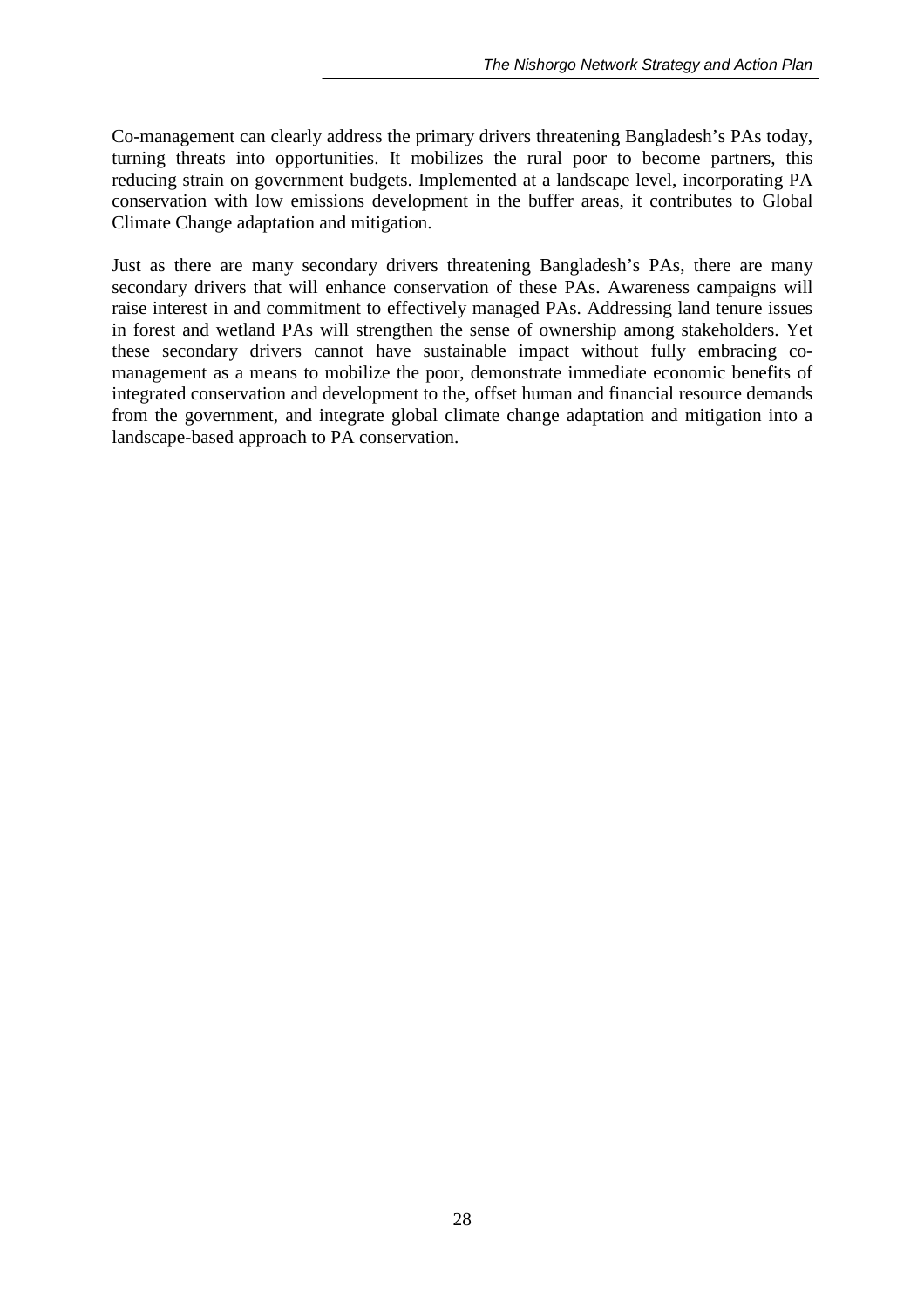# *5. Bangladesh Nishorgo Protected Area Network Action Plan*

This national integrated PA network is based on five main *pillars*:

- 1. *National-level policy framework* that formally establishes a comprehensive network of forest, wetland, marine and other PAs as a centerpiece of the national sustainable development strategy; harmonizes policies amongst various government agencies to most effectively support integrated PA co-management; and communicates the significance of integrated PA co-management to long-term sustainable development;
- 2. *Landscape-based co-management of forest, wetland and other PAs* based on lowcarbon development plans that integrate PA conservation with sustainable livelihoods development of poor people living adjacent to and dependent on PA resources;
- 3. *Institutional strengthening and human resource capacity building* to strengthen effective co-management of PAs. This includes but is not limited to the effective facilitation of co-management activities that lead to conservation of PAs, low carbon development for poor people living adjacent to and dependent on PA resources, and elucidation of the significant role of a PA network for national sustainable development. This also includes the facilitation of Public-Private Partnerships (PPPs) to leverage additional financial, in-kind and technical resources required for effective PA conservation co-management;
- 4. *Monitoring and evaluation* to support adequate selection of PAs in the national network, and then to ensure that environmental, economic and social objectives are being adequately met, especially in light of expected changes due to climate change;
- 5. *Sustainable financing* to establish, grow and manage a robust PA network. This includes financing for co-managed conservation of PAs, low-carbon development initiatives for the poor living adjacent to and dependent on PA resources, and public outreach to build national-level awareness of and commitment to Bangladesh's PA network. It requires an integrated financing approach to include GoB budget allocations, donor support, and alternative conservation financing generated from Payment for Environmental Services (PES), especially water and carbon, as well as various user fees, debt-for-nature swaps, etc.

Specific action plans for each of these pillars follows:

#### 1. Enabling Policy and Legal Framework

1. PA policy assessment identifying gaps in policy and related legal framework, especially related to types of PAs, co-management principles and an overall, integrated PA system.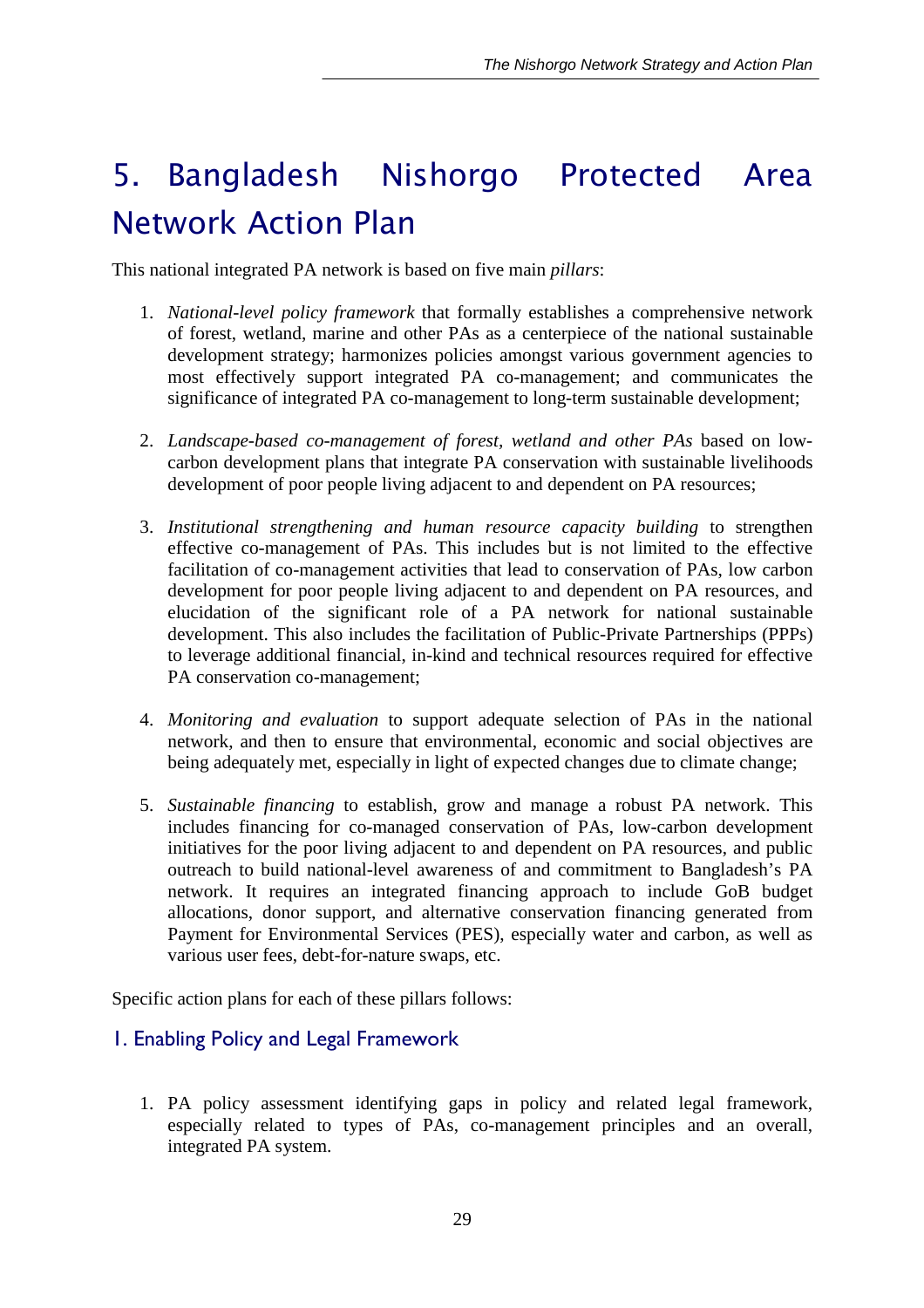- 2. Policy harmonization review, ensuring the national PA strategy synergizes with related national strategies most notably dealing with food security and Global Climate Change
- 3. Development of national PA policy statement embracing the establishment of a national integrated PA system based on co-management and sustainable land-use including forest, wetland and ECAs, and focused on supporting food security as well as GCC A&M, and in line with the relevant international conventions to which the GOB is signatory.
- 4. Establishment of national-level PA co-management board/council/oversight committee under the leadership of the Prime Minister and with representation from relevant government agencies and civil society organizations in order to ensure intersectoral and inter-departmental coordination for policy implementation.
- 5. Roll-out national Nishorgo Network communications campaign to build awareness of and support for Bangladesh's integrated PA network.

#### 2. Landscape-based Co-Management of forest, wetland and ECA Protected Areas

- 1. Integration of PA conservation management within broader sustainable development planning including their contribution in food, water and environmental security.
- 2. Facilitation of on-going landscape-based co-management planning and field implementation initiatives in existing PAs, focusing on achievement of significant economic benefits to poor community dependent on PAs based on conservationlinked value chain and livelihoods interventions.
- 3. As representatives of selected biogeographic regions, declaration of suitable forests and wetlands as PAs and identification of their multi-use interface landscape zones and buffer zones for co-management with neighboring community.
- 4. Identification of corridors that link the country's comparatively small PAs and declaration of such corridors as ECAs in order to provide adequate protection for ensuring their long-term conservation values.
- 5. Expansion of co-management of PAs through a strategic and systematic expansion of co-management into newly-declared PAs and under-represented PAs.
- 6. Mobilizing local community including women by following the approved comanagement approach and providing for their sustainability through capacity building, capitalization and sustainable financing including revolving funds.
- 7. Naturally regenerating degraded forests and wetlands PAs in gainful partnerships with the local community by equitably sharing benefits that will accrue as a result of enhanced productivity of restored ecosystems.

#### 3. Institutional Strengthening and Human Resource Capacity Development

- 1. Based on sectoral reviews, strengthen capacity for PA co-management possibly through establishment or redeployment of PA wings/divisions in the concerned directorates for ensuring strengthened staff recruitment, posting, performance review and promotion, and implementing in-service refreshers courses on PA comanagement and conservation biology.
- 2. Prepare and implement Institutional Development Frameworks to guide and measure progress on profound institutional changes required at the national level in government agencies and at the PA site-based level for co-management organizations.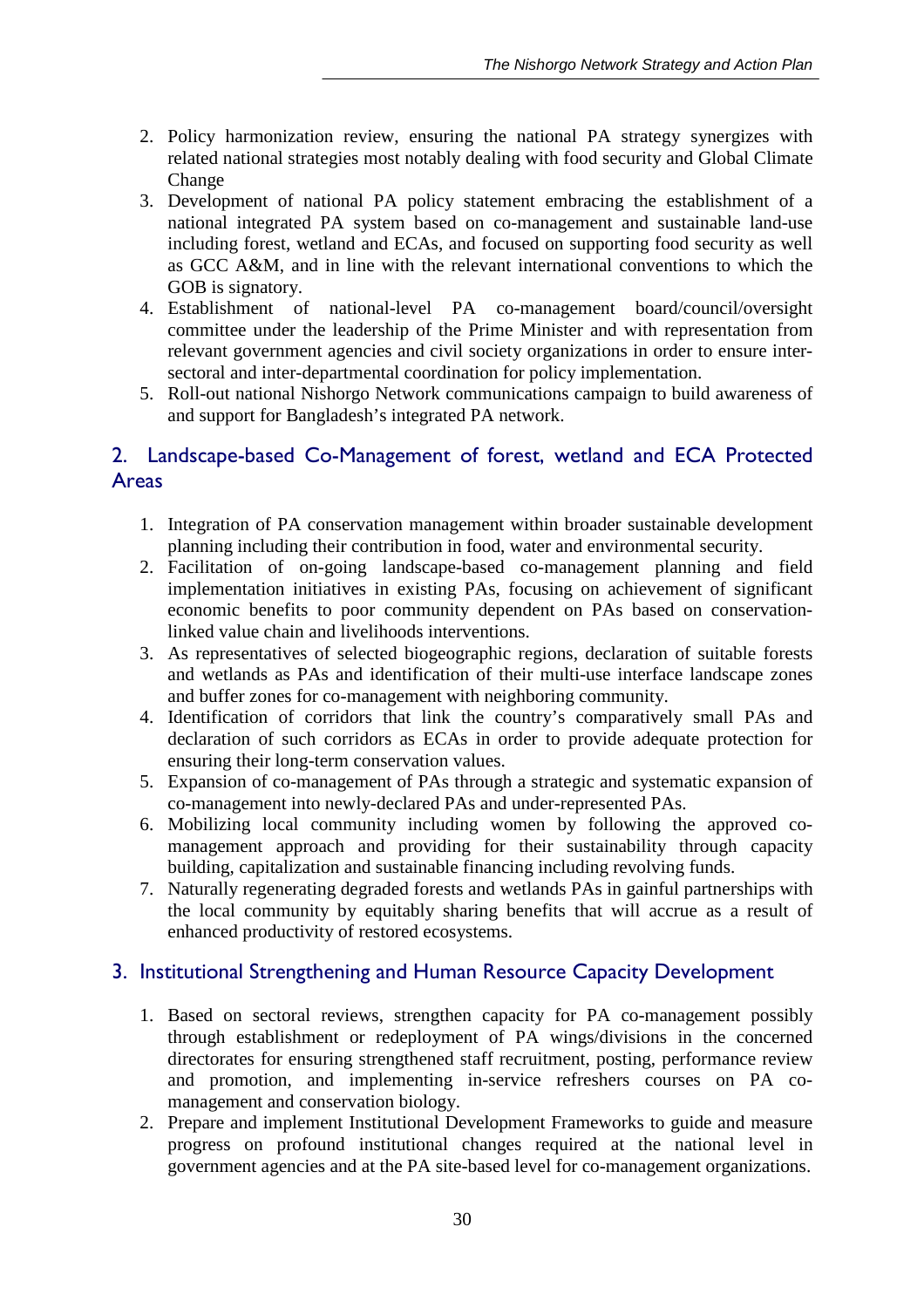- 3. Prepare and implement human resource training programs for government officials to build skills in facilitation and people-management, and for NGOs and community partners on co-management, low emissions conservation and development, and global climate change adaptation and mitigation.
- 4. Biannually prepare a PA status and performance report that will be presented to the national parliament for national debate and consequent corrective measures.

#### 4. Monitoring and Evaluation

- 1. Prepare and implement a comprehensive monitoring and evaluation protocol that measures and provides guidance toward resource allocation to achieve environmental, social and economic objectives of PA co-management.
- 2. Prepare and implement site-specific participatory monitoring protocols that measure and provide guidance for understanding and responding to impacts of Global Climate Change.

#### 5. Sustainable Financing

- 1 Prepare and implement a PA co-management sustainable financing plan that integrates efficient use of on-line government budget with an integrated alternative conservation financing strategy that leverages donor resources, debt-for-nature swaps, forest-carbon financing, payment for environmental services, user fees, and publicprivate partnerships.
- 2 Develop a national strategy and pursue on-going forest-carbon financing opportunities for Sundarbans, Chunati and 'bundled' PA conservation and reforestation.
- 3 Conduct economic valuation studies for each of the co-managed PAs in order to assess their potential contribution to the society in general and the neighboring community in particular.
- 4 Bring maximum number of PAs under co-management and implement the approved entry fee guidelines for community benefits sharing in all the co-managed PAs
- 5 Develop suitable guidelines for generating revenue and ensuring community benefits sharing from carbon credits from the co-managed PAs.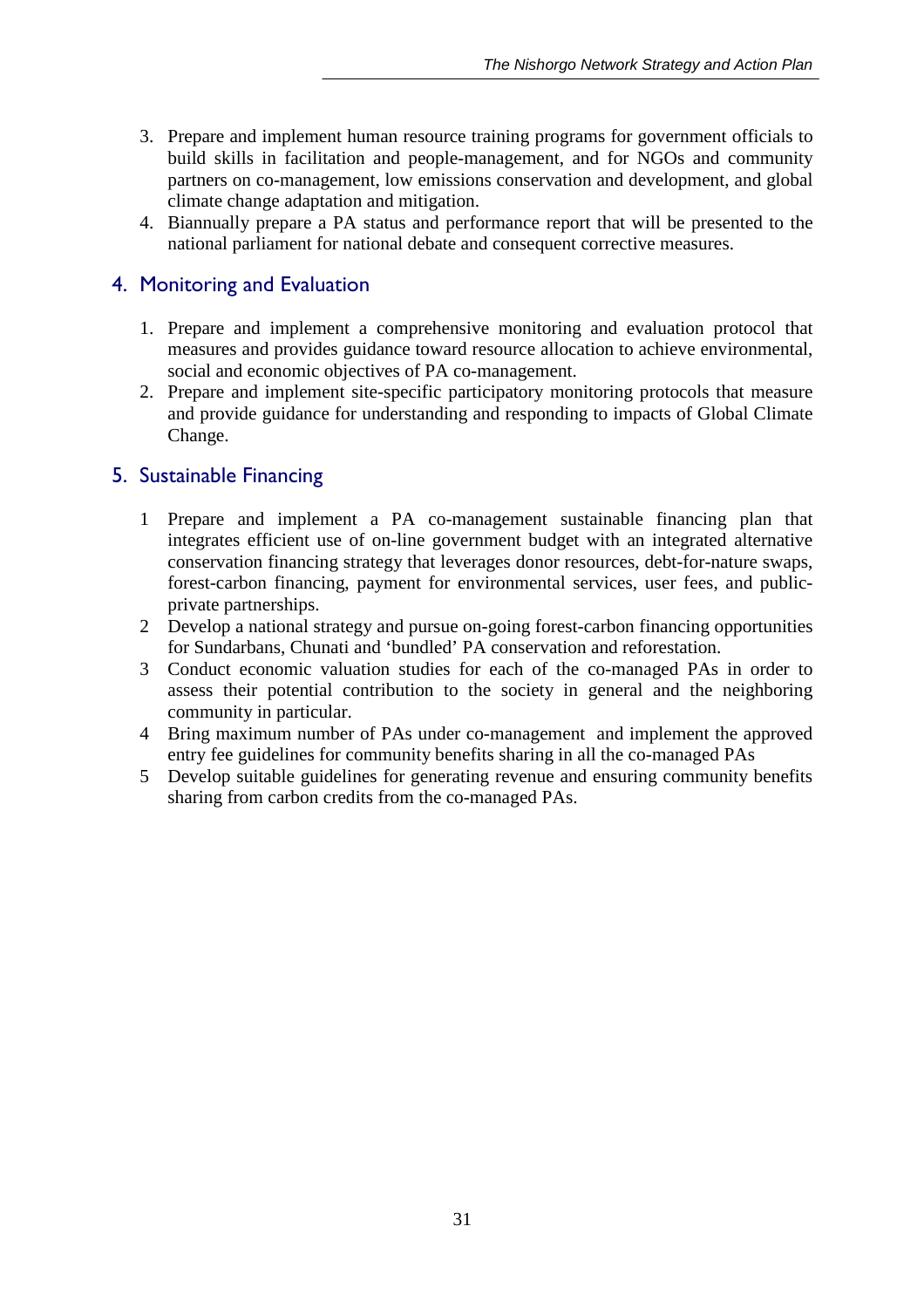# *6. Nishorgo Network Resource List*

| <b>Name and Title</b>                    | <b>Designation and</b><br>Organization                                                                                                                                       | <b>Experience and</b><br><b>Area of Expertise</b> | <b>Contact</b>                                                                         |  |  |  |
|------------------------------------------|------------------------------------------------------------------------------------------------------------------------------------------------------------------------------|---------------------------------------------------|----------------------------------------------------------------------------------------|--|--|--|
| <b>GOVERNMENT OF BANGLADESH CONTACTS</b> |                                                                                                                                                                              |                                                   |                                                                                        |  |  |  |
| Mr. Mesbah-Ul-<br>Alam                   | Secretary<br>Ministry of<br>Environment &<br><b>Forests</b><br><b>Building No.6</b><br><b>Bangladesh Secretariat</b><br>Dhaka-1000                                           |                                                   | 7160481 (PA)<br>7161676(PS)<br>7169210 (F)                                             |  |  |  |
| Dr. Mohammad<br>Nasiruddin               | Project Coordinator,<br>IPAC &Joint<br>Secretary<br>(Development)<br>Ministry of<br>Environment &<br>Forests<br>Building No.6<br><b>Bangladesh Secretariat</b><br>Dhaka-1000 |                                                   | 7169621 (Ph)<br>7169210 (F)                                                            |  |  |  |
| Mr.Ishtiaq Uddin<br>Ahmad                | Chief Conservator of<br>Forests, Bangladesh<br><b>Forest Department</b><br>Bana Bhaban, Plot E-8<br>Sher-e-Bangla Nagar,<br>Agargaon<br>Dhaka-1207                           |                                                   | 811-8671 (Ph)<br>811-9453 (Fax)<br>8125713 (H)<br>01712 085 944<br>iuahmad55@gmail.com |  |  |  |
| Mr. Md. Yunus Ali                        | Dy. Chief Conservator<br>of Forests & Project<br>Director, IPAC Bana<br>Bhaban, Plot E-8<br>Sher-e-Bangla Nagar,<br>Agargaon<br>Dhaka-1207                                   |                                                   | 8127222(Off)<br>01715371965(Cell)<br>yunus_forest@yahoo.com                            |  |  |  |
| Dr.Tapan Kumar<br>Dey                    | <b>Conservator of Forests</b><br><b>Wildlife and Nature</b><br><b>Conservation Circle</b><br>Bana Bhaban,<br>Agargaon<br>Dhaka-1207                                          |                                                   | 01727329816<br>deytkcfwild@gmail.com                                                   |  |  |  |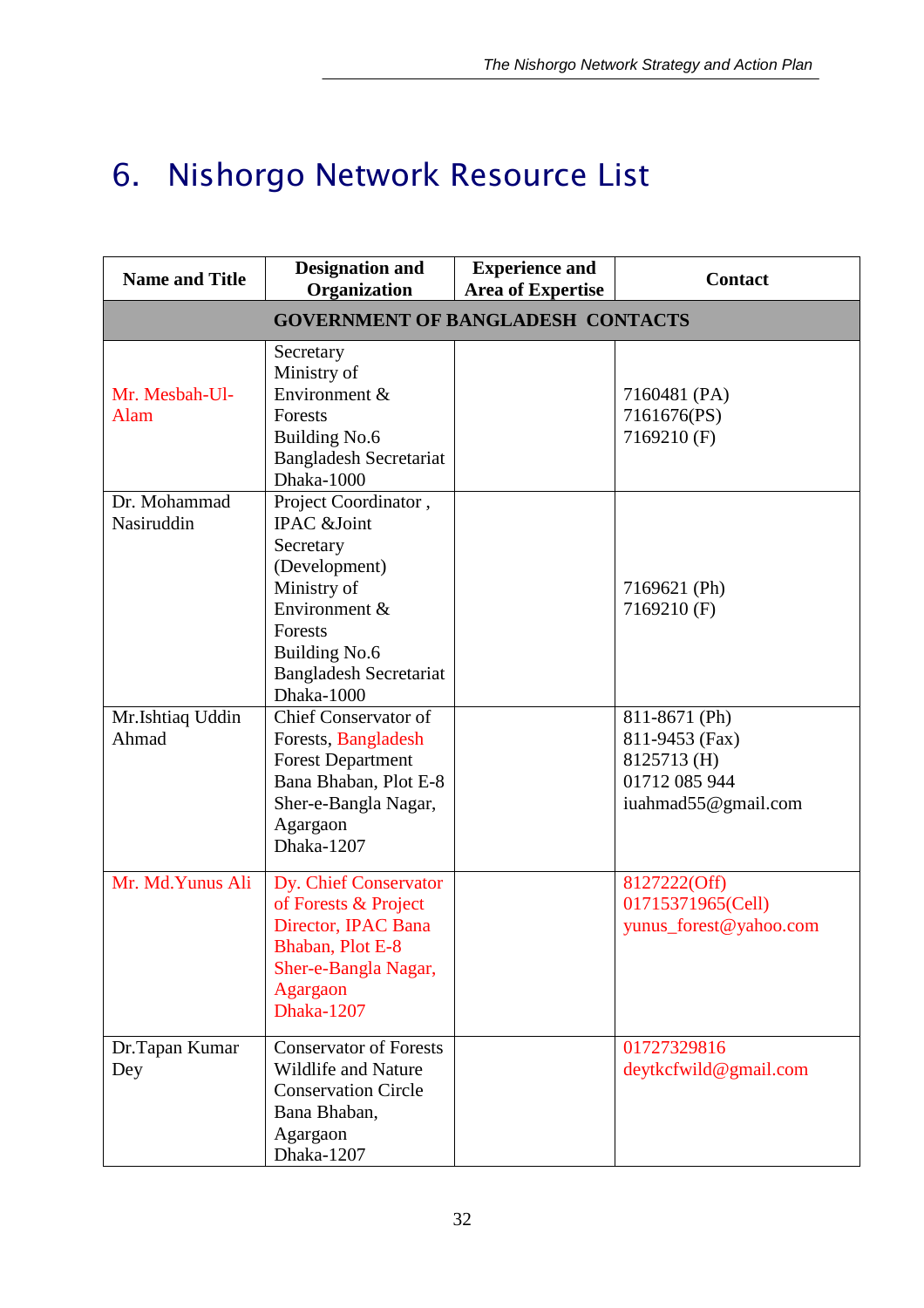| Mr. Haradhan          | <b>Conservator of Forests</b>               | 01711 989419              |
|-----------------------|---------------------------------------------|---------------------------|
| <b>Bonik</b>          | <b>Project Director</b>                     | bonikhd@yahoo.com         |
|                       | Bamboo, Cane &                              |                           |
|                       | <b>Murta Plantations</b>                    |                           |
|                       | Project                                     |                           |
|                       | Bana Bhaban,                                |                           |
|                       |                                             |                           |
|                       | Mohakhali                                   |                           |
|                       | Dhaka-1212                                  |                           |
| Mr. Monowar           | <b>Director General</b>                     | 9127882                   |
| Islam                 | Department of                               | 01715 766719 (DG)         |
|                       | Environment                                 | 01916 328090 (Anwar-Staff |
|                       | Paribesh Bhaban, E-                         | officer)                  |
|                       | 16, Agargaon                                |                           |
|                       | Sher-E-Bangla Nagar                         |                           |
|                       | Dhaka-1207                                  |                           |
| Mr. Mohammad          | <b>Deputy Director</b>                      |                           |
| <b>Solaiman Hider</b> | Department of                               |                           |
|                       | Environment                                 |                           |
|                       | Paribesh Bhaban,                            |                           |
|                       | Agargaon                                    |                           |
|                       | Dhaka-1207                                  |                           |
| Ms. Afrin Akhter      | Program Coordinator                         | 913 7956                  |
|                       | Department of                               | 01552 322954              |
|                       | Environment                                 | afrinakter@doe-bd.org     |
|                       | Paribesh Bhaban,                            |                           |
|                       | Agargaon                                    |                           |
|                       | Dhaka-1207                                  |                           |
| Mr. Ujjwal Bikash     | Secretary                                   |                           |
| Dutta                 | Ministry of Fisheries                       | 716 4700 (Ph)             |
|                       | and Livestock                               | 716 1117 (Fax)            |
|                       | Building No.6 Room                          |                           |
|                       | 509                                         |                           |
|                       |                                             |                           |
|                       | <b>Bangladesh Secretariat</b><br>Dhaka-1000 |                           |
|                       | <b>Director General</b>                     |                           |
| Mr. Syed Arif         |                                             | 956-2861 (Ph)             |
| Azad                  | Department of                               | 956-9934 (PS)             |
|                       | <b>Fisheries</b>                            | 956-8393 (Fax)            |
|                       | Matsya Bhaban,                              |                           |
|                       | Ramna                                       |                           |
|                       | Dhaka-1000                                  |                           |
| Mr. Syed Ali          | Assistant Director &                        | 01712 555434              |
| Azher                 | <b>Focal Officer</b>                        | 956 0653 (F)              |
|                       | Department of                               |                           |
|                       | <b>Fisheries</b>                            |                           |
|                       | Matsya Bhaban,                              |                           |
|                       | Ramna                                       |                           |
|                       | Dhaka-1000                                  |                           |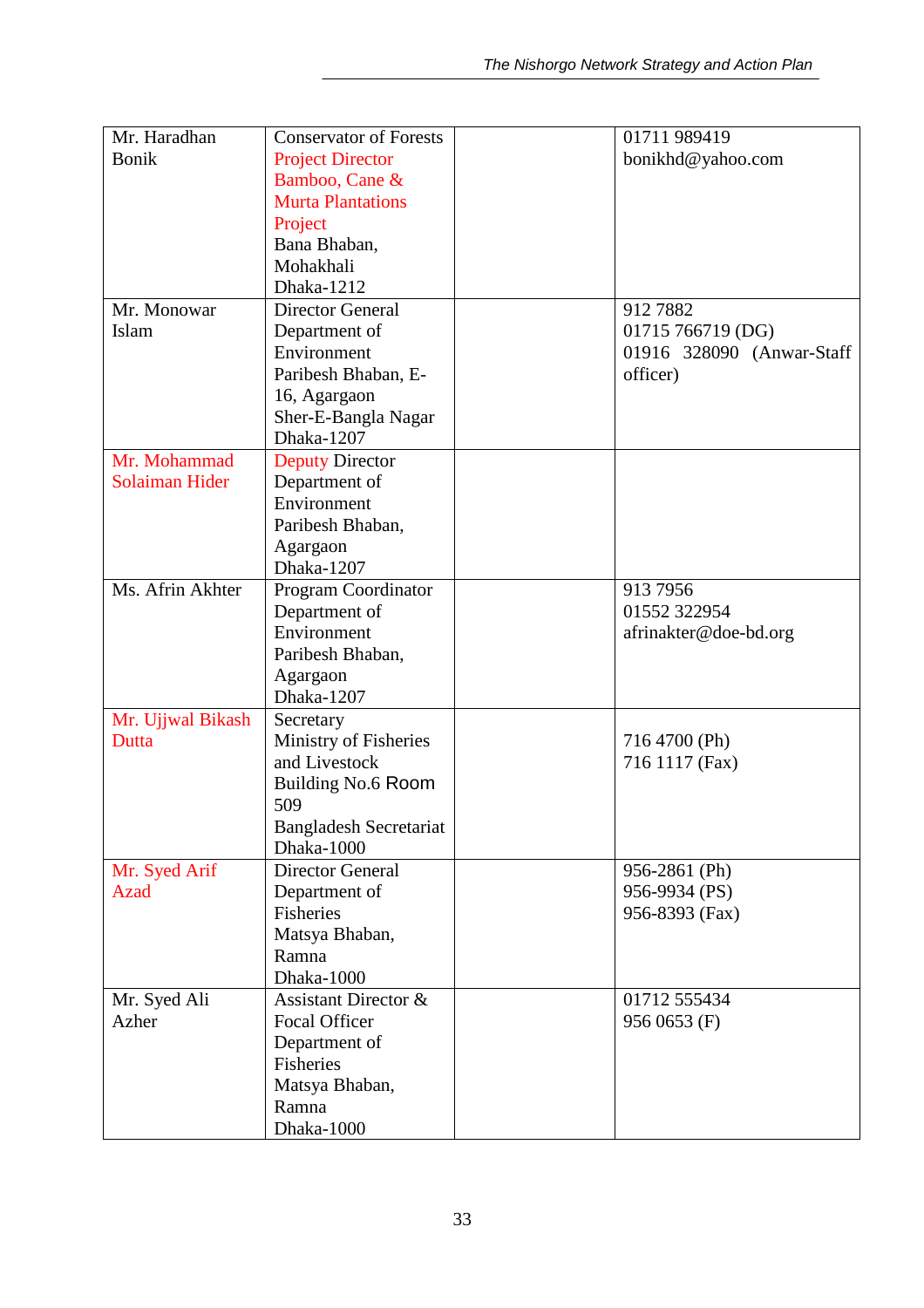| Mr. Mokhlesur<br>Rahman                        | Director<br><b>Bangladesh Forest</b><br><b>Research Institute</b><br>Soloshahar, P.O. Box<br>273<br>Chittagong                                                                                      |                               | 031-681577(O)/<br>681588 <sup>(8)</sup><br>031-681566 (Fax)                                   |
|------------------------------------------------|-----------------------------------------------------------------------------------------------------------------------------------------------------------------------------------------------------|-------------------------------|-----------------------------------------------------------------------------------------------|
|                                                |                                                                                                                                                                                                     | <b>DONOR AGENCIES CONTACT</b> |                                                                                               |
| Mr. Naren<br>Chanmugam                         | Director<br>Office of the Economic<br>Growth<br>USAID/Bangladesh<br><b>American Embassy</b><br>Madani Avenue,<br><b>Baridhara</b><br>Dhaka-1212                                                     |                               | Tel: (8802) 885-5500-20<br>E-mail:<br>nchanmugam@usaid.gov                                    |
| Mr. Alamgir<br>Hossain                         | <b>Project Management</b><br>Specialist (GCC)<br>USAID/Bangladesh<br><b>Economic Growth</b><br>Office<br><b>American Embassy</b><br>Madani Avenue,<br>Baridhara<br>Dhaka-1212<br>USAID / Bangladesh |                               | Tel: (880-2) 885-5500/22, Ext:<br>2721<br>Fax: (880-2) 989-0195<br>E-mail: ahossain@usaid.gov |
| Mr. Peter Palesch                              | Country Director, GTZ<br>Road 90, House 10/C<br>Gulshan-2, Dhaka-<br>1212                                                                                                                           |                               | Tel:<br>88230-70<br>$+88$<br>02<br>Fax: +88 028 8230-99                                       |
| Mr. Eric Otto Gomm                             | Coordinator, GTZ<br>Road 90, House 10/C<br>Gulshan-2, Dhaka-<br>1212                                                                                                                                |                               | 02<br>88230-70<br>Tel:<br>$+88$<br>Fax: +88 028 8230-99                                       |
| Mr. Koen<br>Duchateau                          | Program Officer<br>European Union<br>Plot 7, Road 84,<br>Gulshan<br>Dhaka-1212                                                                                                                      |                               |                                                                                               |
| Mr. Jorge Enrique<br>Nieto Rey<br>Mr. Arham U. | $1st$ Secretary $\&$<br>Program Manager<br>European Union<br>Plot 7, Road 84,<br>Gulshan<br>Dhaka-1212<br><b>Rural Development</b>                                                                  |                               |                                                                                               |
| Siddique                                       | Advisor<br><b>European Commission</b><br>Plot 7, Road 84,                                                                                                                                           |                               |                                                                                               |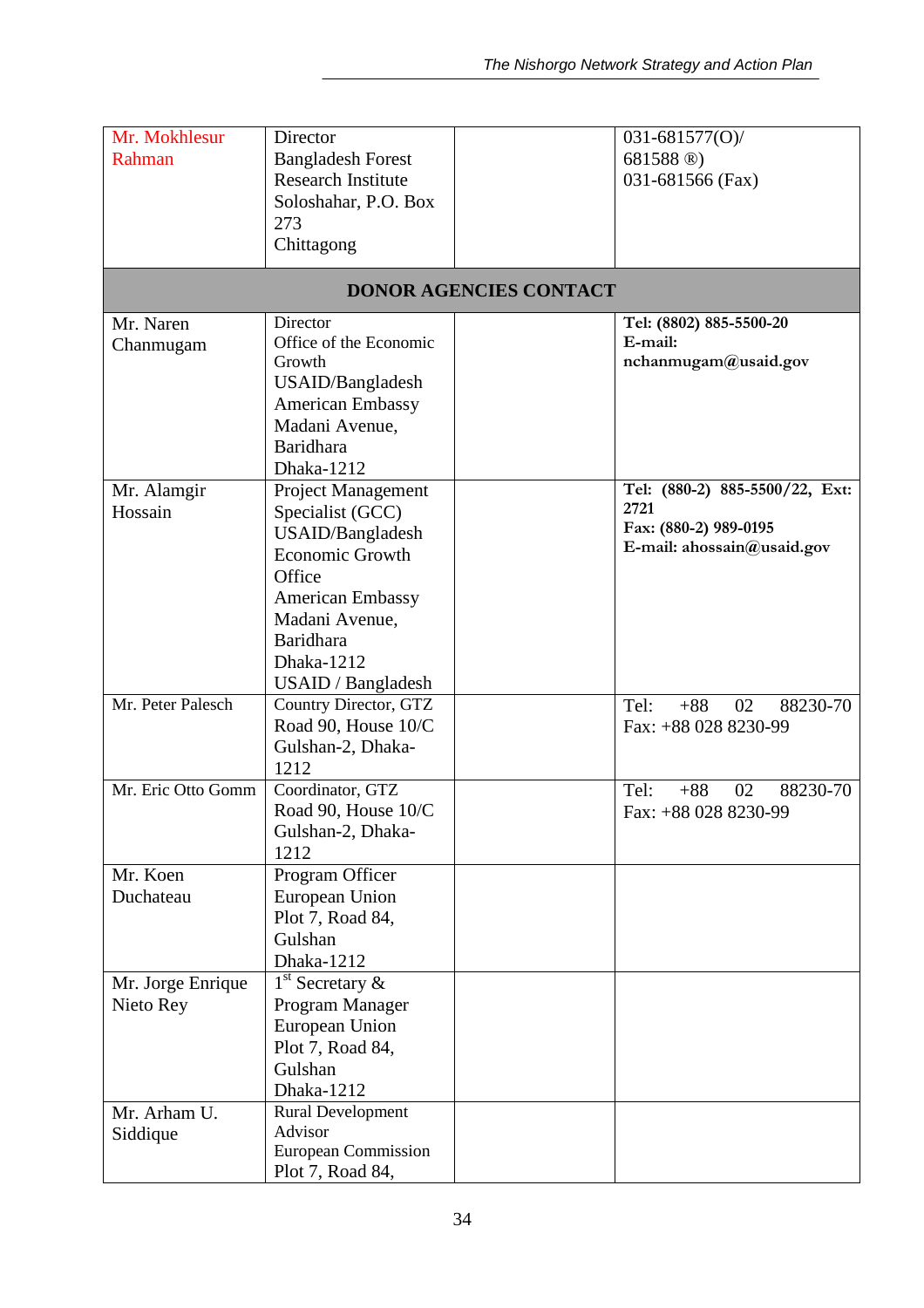|                  | Gulshan<br>Dhaka-1212                  |                     |                            |
|------------------|----------------------------------------|---------------------|----------------------------|
| Mr. Mamunul      | Programme Analyst                      |                     |                            |
| Haque Khan       | Biodiversity and                       |                     |                            |
|                  | <b>Natural Resources</b>               |                     |                            |
|                  | Environment and                        |                     |                            |
|                  | Sustainable Dev.                       |                     |                            |
|                  | Cluster                                |                     |                            |
|                  | UNDP, Bangladesh                       |                     |                            |
|                  | <b>IDB</b> Bhaban (18th                |                     |                            |
|                  | Floor)                                 |                     |                            |
|                  | Sher-e-Bangla Nagar                    |                     |                            |
|                  | Dhaka-1207                             |                     |                            |
| Mr. Arun Saha    | <b>Asian Development</b>               |                     |                            |
|                  | <b>Bank</b>                            |                     |                            |
|                  | UNDP, Bangladesh                       |                     |                            |
|                  | IDB Bhaban (18th                       |                     |                            |
|                  | Floor)                                 |                     |                            |
|                  | Sher-e-Bangla                          |                     |                            |
|                  | Nagar, Dhaka-1207                      |                     |                            |
| Mr. Shakil Ahmed | Environment                            |                     |                            |
| Ferdausi         | Specialist                             |                     |                            |
|                  | World Bank                             |                     |                            |
|                  | Agargaon, Dhaka                        |                     |                            |
|                  |                                        |                     |                            |
|                  |                                        |                     |                            |
|                  |                                        | <b>NGOs CONTACT</b> |                            |
| Mohd. Abdul      | <b>Arannayk Foundation</b>             |                     | quddus@arannayk.org        |
| Quddus, PhD.     |                                        |                     |                            |
| Farin Uddin      | <b>Arannayk Foundation</b>             |                     | Farid1952@gmail.com        |
| Ahmed            |                                        |                     |                            |
| Professor Niaz   | <b>IUCN</b>                            |                     | niaz@iucn.org              |
| Ahmed Khan       |                                        |                     |                            |
| Prof. Anwarul    | WTB/Dhaka Univ.                        |                     | anwar1955@gmail.com        |
| Islam,           |                                        |                     |                            |
| Syeda Rizwana    | <b>BELA</b>                            |                     | bela@bangla.net            |
| Hasan,           |                                        |                     |                            |
| Mr. Aly Zaker    | CEO and Director,                      | Communications,     | Tel: 989-3303              |
|                  | Asiatic Marketing and                  | marketing, media    | Mob: 01711-522233          |
|                  | <b>Communications Ltd</b>              | services and fine   | Email:                     |
|                  | House No. 63,                          | arts                | aly_zaker@asiaticjwt.com   |
|                  | Road No. 7 Block H                     |                     |                            |
| Prof.            | Banani, Dhaka-1213<br>Chairman, Bishwa | Environmentalist    | Tel: 9660812/8618567       |
| Abdullah<br>Abu  | Sahitya Kendra                         |                     | 8652868 <sup>®</sup>       |
| Sayeed           | 14 Kazi Nazrul Islam                   |                     | Mob: 01912682735(PS<br>Mr. |
|                  | Avenue                                 |                     | Pradip)<br>01711-695078    |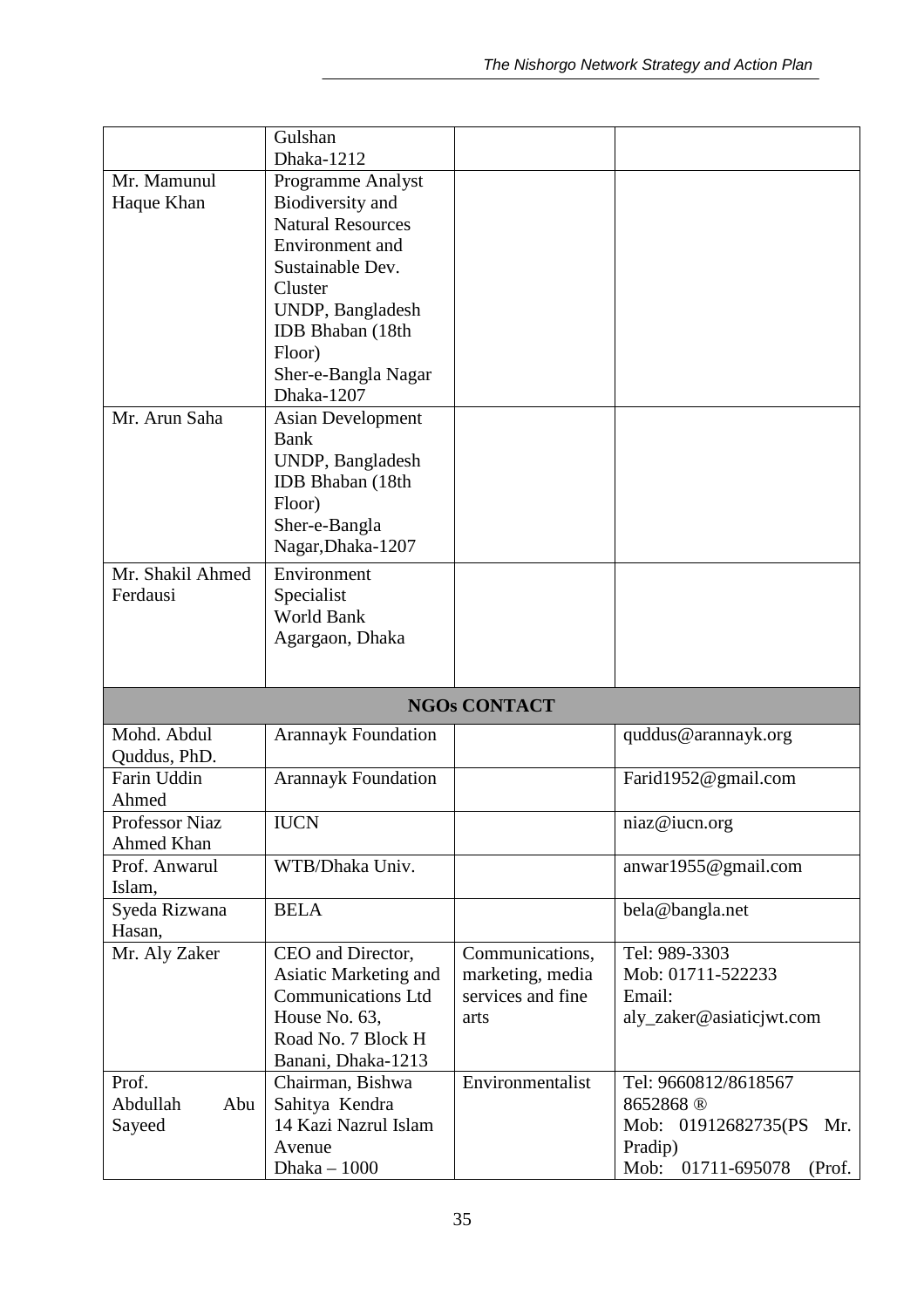|                            |                                                                                                                                                    |                                                                                      | Sayeed)                                                                                                                                       |
|----------------------------|----------------------------------------------------------------------------------------------------------------------------------------------------|--------------------------------------------------------------------------------------|-----------------------------------------------------------------------------------------------------------------------------------------------|
| Mr. Sheikh                 | 202 Aparajita                                                                                                                                      | Ex-Secretary,                                                                        | Mob: 01720 610620                                                                                                                             |
| Enayetullah                | <b>Eskaton Garden</b><br>Officers Quarters,                                                                                                        | Agriculture and<br>Forestry                                                          |                                                                                                                                               |
|                            | Ramna, Dhaka-1000                                                                                                                                  |                                                                                      |                                                                                                                                               |
| Dr. Atiq Rahman            | Executive Director,<br><b>Bangladesh Centre for</b><br><b>Advanced Studies</b><br>(BCAS), House No.10<br>Road No. 16A<br>Gulshan 1, Dhaka-<br>1212 | Climate Change,<br><b>CBNRM</b>                                                      | Tel:<br>$(+880-2)$<br>8851237,<br>8851986, 8852217, 8852904<br>Fax: (+880-2) 8851417<br>Email:atiq.rahman@bcas.net                            |
| Mr. Mujibur<br>Rahman      | Senior Fellow,<br><b>Bangladesh Center for</b><br><b>Advanced Studies</b><br>(BCAS)<br>House No. 10<br>Road No. 16A<br>Gulshan-1<br>Dhaka-1212     | Former Joint<br>Secretary; Wetland<br>leasing, Fisheries<br>and Rural<br>Development | $(+880-2)$<br>Tel:<br>8851237,<br>8851986, 8852217, 8852904<br>Fax: (+880-2) 8851417<br>Mob: 01711565031<br>Email:mujibur.rahman@bcas.<br>net |
| Mr. Salahdin<br>Imam       | CEO, Radius<br>Enterprises<br><b>Radius Center</b><br>Bays Galleria (5th<br>floor)<br>57 Gulshan Avenue<br>Gulshan 1, Dhaka-<br>1212               | Finance, Business<br>Consultant,<br><b>Carbon Forestry</b>                           | Tel: 8833471-4<br>Fax: 883-3474<br>Mob: 01713 000362<br>Email:<br>sal@radiuscentre-<br>bd.com                                                 |
| Advocate Sultana<br>Kamal  | <b>Executive Director</b><br>Ain O Shalish Kendra<br>7/17 Lalmatia<br>Block-B, Dhaka-1207                                                          | Environmental<br>Law and Policy                                                      | Tel: 8126137                                                                                                                                  |
| Dr. Ansarul Karim          | House No.33/Kha<br>Apt A-3, Road 12/A<br>Dhanmondi R/A<br>Dhaka-1205                                                                               | Professor<br>Environmentalist                                                        | Mob: 01713 414334                                                                                                                             |
| Mr. Syed Margub<br>Morshed | House No. 5<br>Road No. 68<br>Gulshan-2<br>Dhaka-1212                                                                                              | Ex-Secretary,<br>Environmentalist,<br>Member,<br>Civil Society                       | Tel: 988 9333                                                                                                                                 |
| Mr. Asaduzzaman            | Research Director,<br><b>Bangladesh Institute</b><br>for Development                                                                               | Researcher                                                                           | Tel:9125004<br>Mob: 01711 595066<br>Email: asad@sdnbd.org                                                                                     |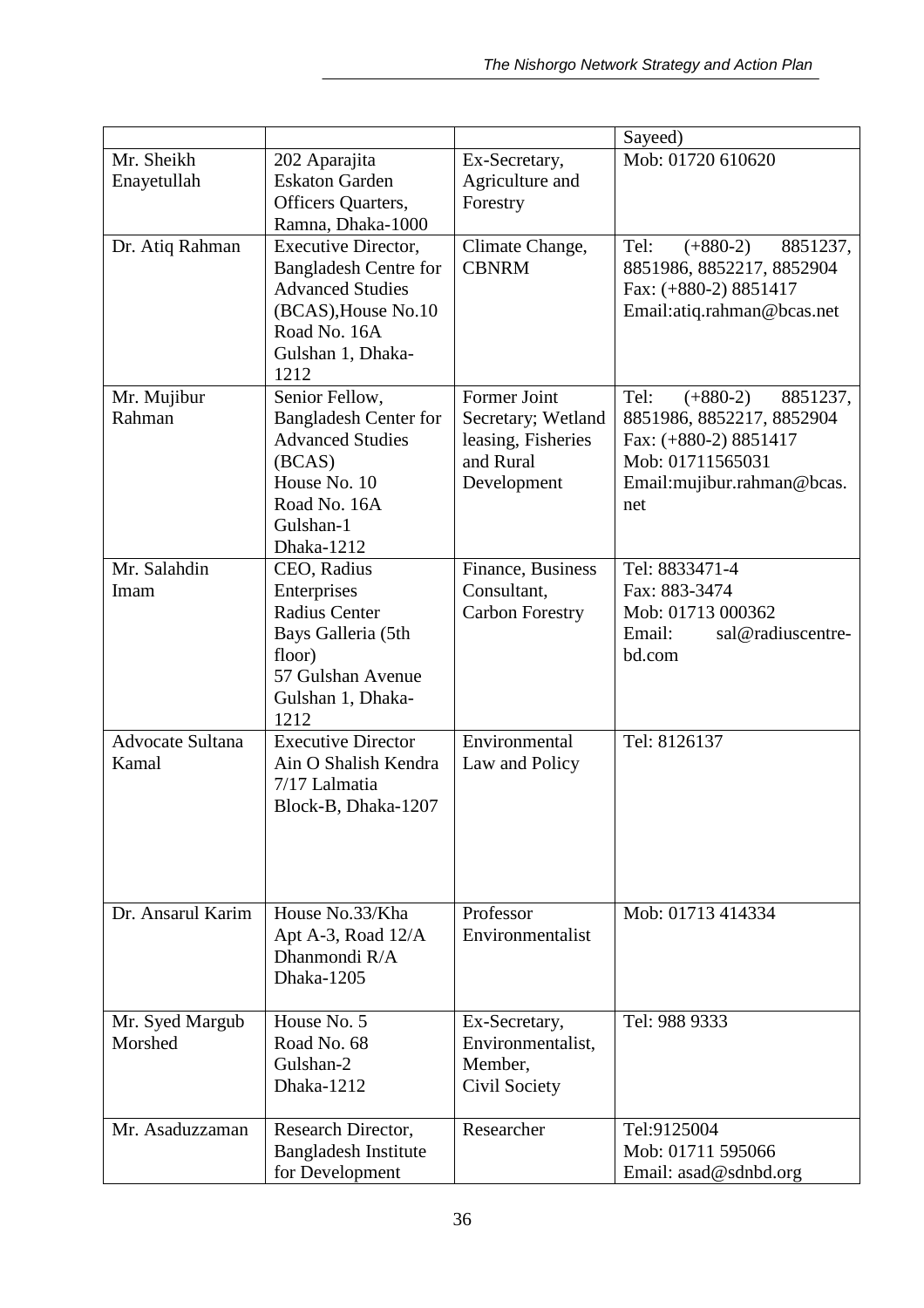|                   | <b>Studies</b><br>E-17 Agargaon<br>Sher-e-Bangla Nagar<br>Dhaka 1207 |                                   |                            |
|-------------------|----------------------------------------------------------------------|-----------------------------------|----------------------------|
| Mr. Munawar       | Group Director                                                       | Businessman,                      | Tel: 989 3442-3, 881 5382, |
| Misbah Moin       | Rahimafrooz<br>(Bangladesh) Ltd.                                     | investor in<br>renewable / solar  | 882 0547<br>Fax: 8827780   |
|                   | <b>Dhaka</b>                                                         | energy, improved                  | Mob: 01711 537633          |
|                   | 1/A Gulshan Avenue                                                   | agricultural                      | Email: munawar@rahimafrooz |
|                   | Gulshan 1, Dhaka-                                                    | technologies                      | .com                       |
|                   | 1212                                                                 |                                   |                            |
|                   |                                                                      | <b>UNIVERSITY CONTACT</b>         |                            |
| Dr. Monirul H.    | Jahangirnagar                                                        |                                   | mmhkhan@hotmail.com        |
| Khan              | University (JU)                                                      |                                   |                            |
| Dr. Zahurul Karim | Prof. Independent                                                    | Ex-Secretary,                     | Mob: 01713-095387          |
|                   | University Bangladesh                                                | authority on                      | Email: zkarim@caseed.org   |
|                   | Senior Policy and                                                    | climate change,                   |                            |
|                   | <b>Institutions Advisor,</b><br><b>IPAC</b>                          | food security,<br>agriculture and |                            |
|                   | <b>OR</b>                                                            | rural development,                |                            |
|                   | <b>Silicon Garden</b>                                                | co-management                     |                            |
|                   | Flat No.4D                                                           |                                   |                            |
|                   | House 74, Road 11/A                                                  |                                   |                            |
|                   |                                                                      |                                   |                            |
| Prof. Harun-ur-   | Prof. Independent                                                    |                                   |                            |
| Rashid            | <b>University Bangladesh</b>                                         |                                   |                            |
|                   |                                                                      |                                   |                            |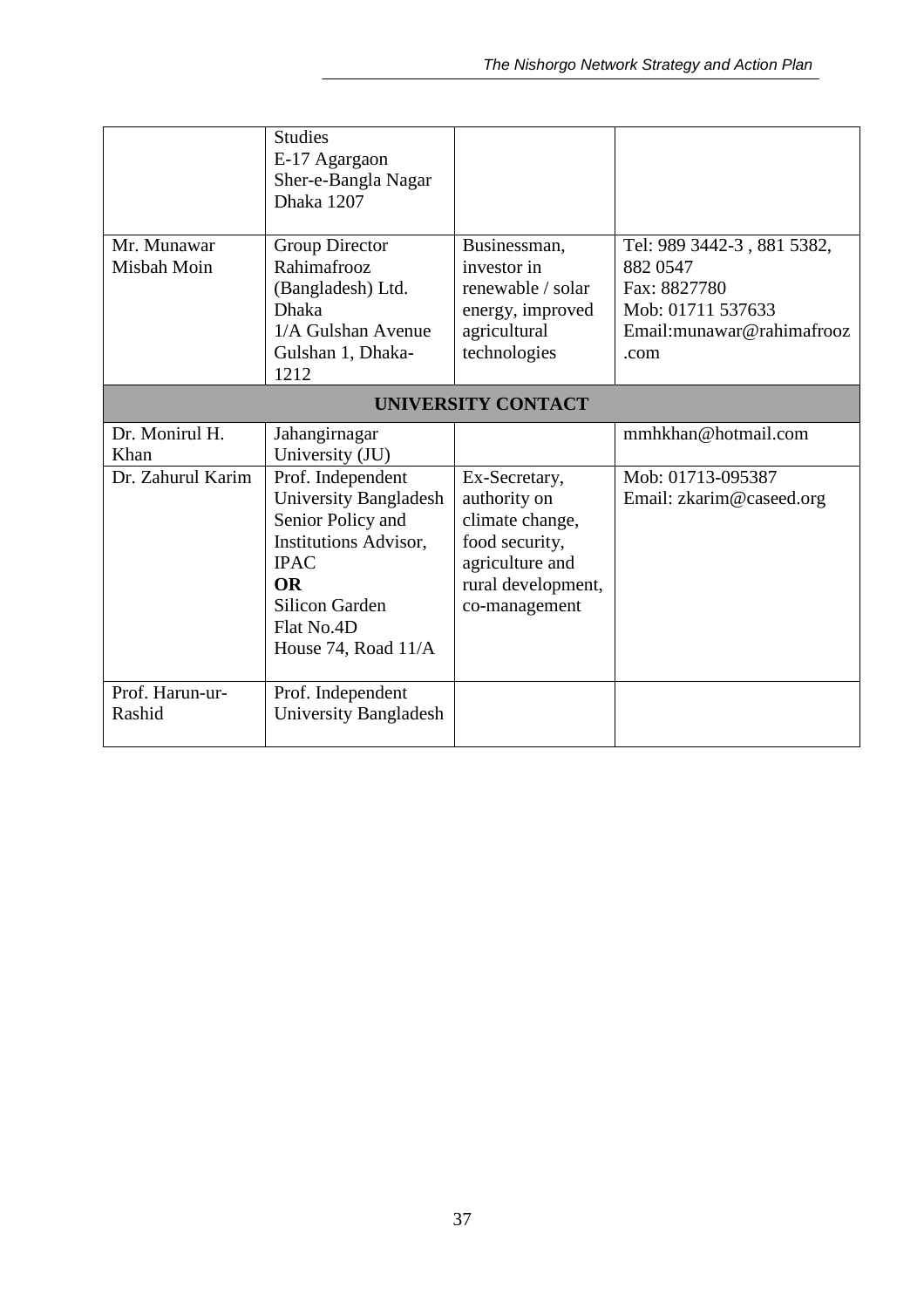## *References*

Department of Environment. Biodiversity National Assessment and Programme of Action 2020. Ministry of Environment and Forests, January 2010.

Department of Fisheries. National Fisheries Strategy and Action Plan.2008

Government of the People's Republic of Banglaesh,2010 (draft). Bangladesh Country Analysis on MDG 7 – Ensure Environmental Sustainability.

Ministry of Environment and Forests, Government of the People's Republic of Banglaesh, 2009. Bangladesh Climate Change Strategy and Action Plan.

Ministry of Environment and Forests, Government of the People's Republic of Banglaesh, 2009. Bangladesh Tiger Action Plan.

Ministry of Environment and Forests, 2006. National Biodiversity Strategy and Action Plan for Bangladesh. Prepared with support from UNDP and GEF, October, 2006.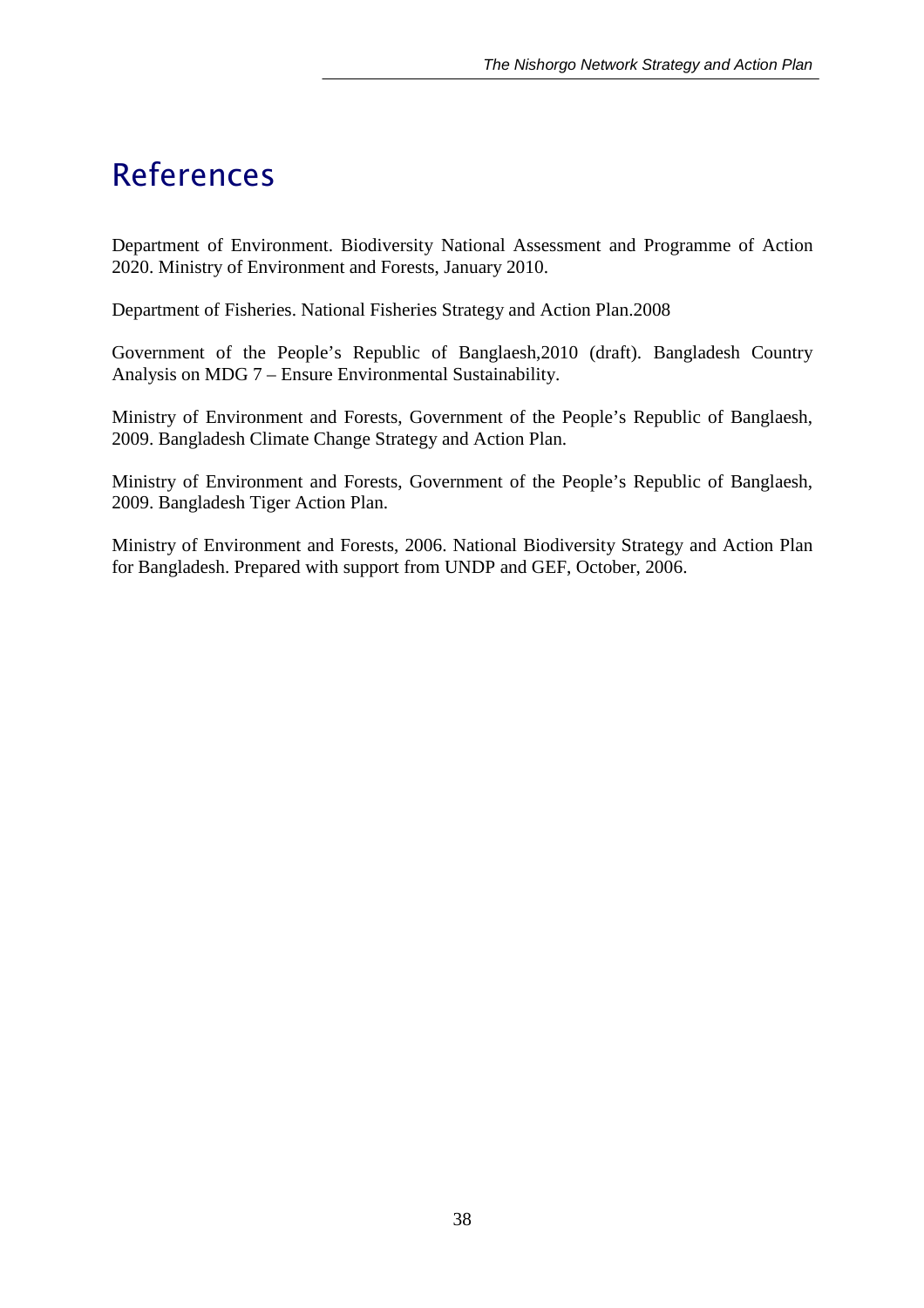## *Annex 1: Modalities of the Nishorgo Network*

- 1. Name and Status of the Network
	- Name

The name of the network is "Nishorgo Network"

• Status

This is a regional and national network of Co Management Organizations (CMO) which are representing the Protected Areas working in (forest, wetland and ECA) in Bangladesh to support bio-diversity conservation.

- 2. Objectives of the network
	- To serve as an apex body of the CMOs for the enhancement of knowledge and awareness of the forest, wetland protected areas and ECAs.
	- To encourage regional cooperation and collaboration among CMOs and other organizations working for conservation;
	- To promote/develop cooperation with government agencies to receive support for biodiversity conservation;
	- To link and liaise with donors and international bodies to receive fund or donation for conservation and community benefit;
	- To gather experiences from other countries through collaborating with the organization working for the same purpose;
	- To develop and maintain wide relation with academics, researchers and students for research purpose;
	- To organize lectures, meetings, seminars, workshops and conference on issues related to protection and conservation;
	- To maintain a website for benefit of PAs;
	- Publish booklets, brushier, and other promotional materials for enhancing biodiversity conservation;
- 3. Principle of network
	- Conservation focused
	- Collaborative management or co management
	- Pro-poor
- 4. Membership
	- Co management organizations working for bio diversity conservation in forest, wetlands and ECAs are the member of the network.
	- Membership is voluntary and must submit an application to the network.
	- Members should have the commitment to the objectives of the network,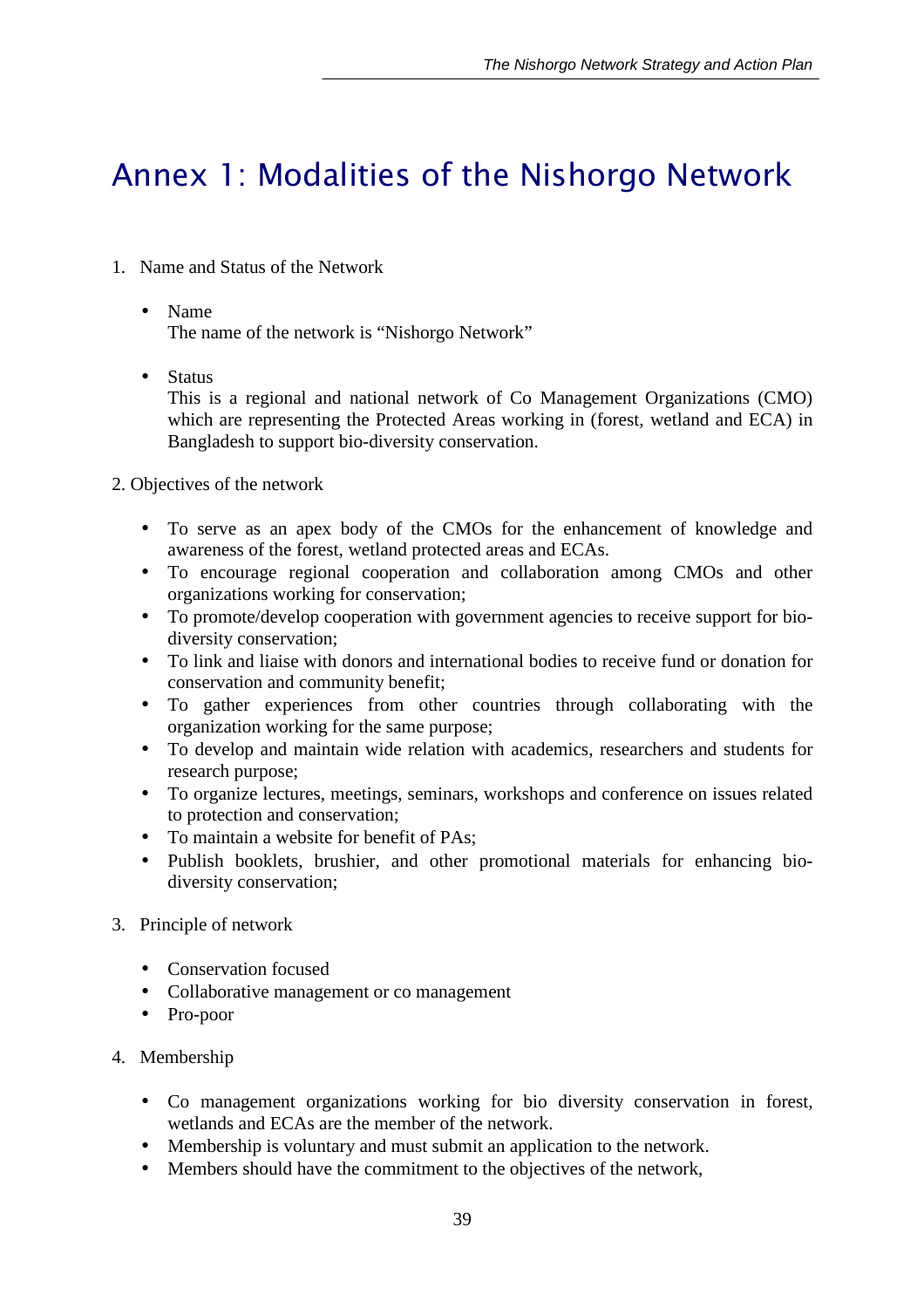- Membership shall be terminated for breach of conduct or for acting against the principle and interest of the network.
- President of CMOs will represent their organizations.
- 5. Rights and responsibilities of members
	- To take part in event organized by the network
	- To vote in elections, be elected, to official bodies of the network
	- To contribute through opinions and comments to the work carried out by the network
	- To promote and maintain reputation of the network
	- To help the network to accomplish the activities decided by the general council or executive committee
	- To help the network to achieve the objectives decided earlier by the general council
	- To share the best practices of individual member with other members
- 6. Structure and Governance
	- The network will consist of  $$ 
		- a) An central apex body to organize and manage all activities under the aegis of the network as well as monitor and coordinate the activities of all regions/clusters created under its jurisdiction
		- b) Regions/clusters body created and managed by local members of the network
- 6.1 At the central level, the organizational structure of the network shall comprise of the following:
	- The general council
	- The executive committee

6.2 The general council

- The general council is the highest official body of the network and is composed of all the members of the network – both at large and regional/ cluster members. A minimum of two-third of all members coming together at one particular time shall constitute a quorum. All duly registered members of the network have the right to vote at a general meeting.
- The General Council will meet once in a year, normally as part of Annual general meeting. Notice of the General meeting will be served at least one month in advance by the President and Secretary of the Network.
- A special/extra ordinary GM could be convened at the request of two-third members of the General Council. Notice of the special/extra ordinary meeting shall be serves at least two months in advance.
- The President of the Executive Committee or in his /her absence Vice-President shall preside all sessions of a GM.
- Any issue shall be decided by simple majority of the votes cast in GM with the president abstaining. In case of a tie the President has the casting vote.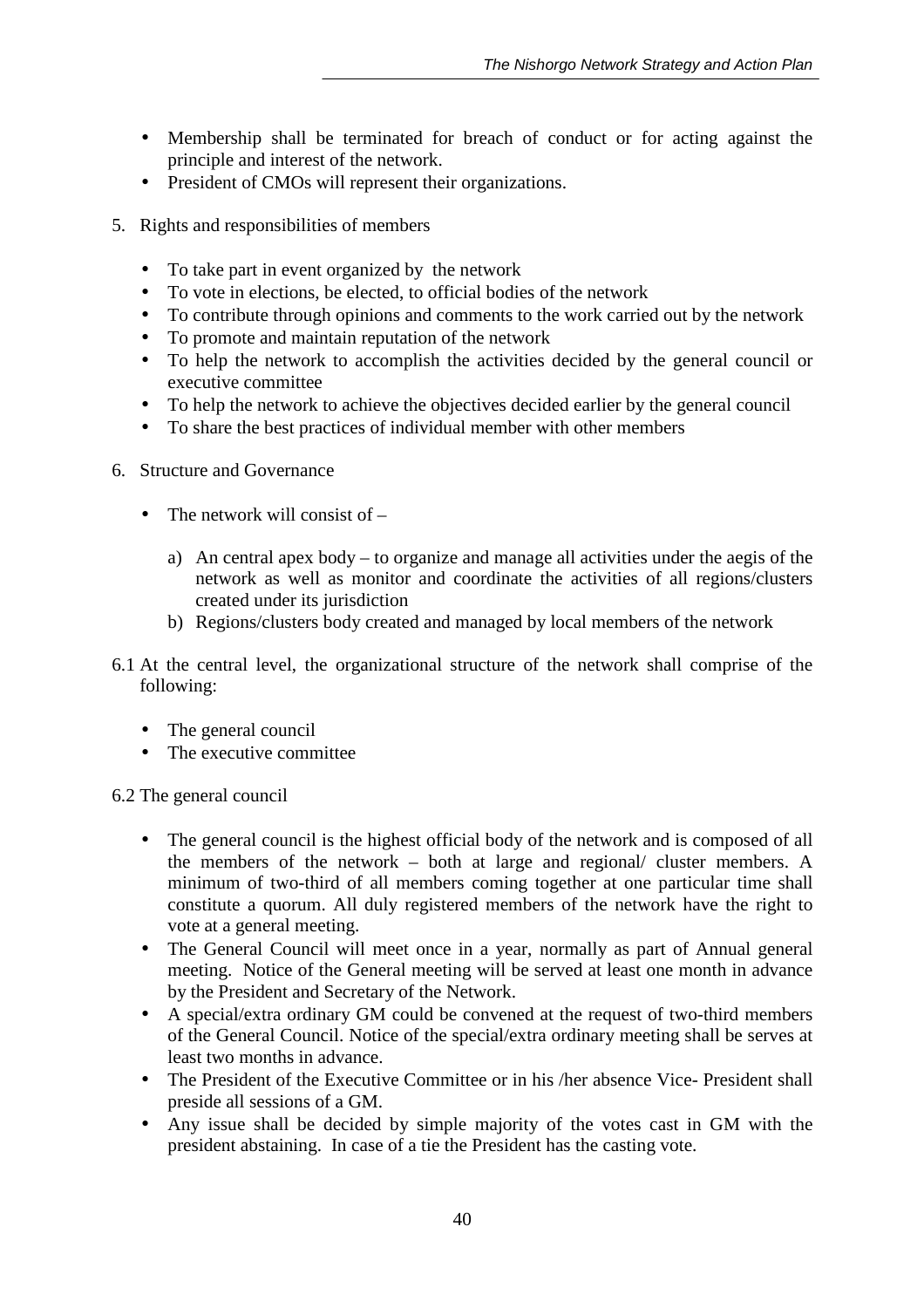• To audit the finance of network two auditors shall be selected by the general Meeting. At least once in a year the accounts of the network shall be audited. An auditor's report shall be presented at the General meeting. Members' of the Executive Committee are not eligible for selection as auditors.

6.3 The executive committee

- An Executive Committee will be formed to administer day to day activities and administrative affairs of the network.
- The Executive Committee shall consist of
- President
- Vice president
- Member Secretary
- Joint Secretary
- Treasurer
- 5 Members
- One representative from each region/cluster

Two Third of the EC members shall constitute a quorum

- The members of the executive committee shall be elected by the votes of members in GM.
- Members of the EC shall be elected for three years term. Re-Election is possible but only for two terms. After two terms new members will be elected for EC.
- There shall be at least quarterly meeting of the EC or whenever needs arises. Place and date will be determined by Member Secretary in consultation with President and at least one month notice will be served to each members of the EC. EC members are entitled to participate in and vote at the meetings of the EC.
- The day to day activities will be dealt by the Member Secretary with help of other EC members.

6.4 Election of the office bearers

- The Members of the General Council shall elect the members of the Executive Committee. The five members of the EC must come from different regions/clusters. Regional/Cluster network will elect one person for regular position of EC. The EC members will elect office bearers of the EC.
- The President of the EC will serve as president of the General Council.
- All members of EC shall be elected for three-year-term. They shall be eligible only for second term re-election.
- If there is vacancy arises in EC before expiration of a member's term, EC has the power to fill the vacancy by co-option.
- The Member Secretary shall keep the records of proceedings and the treasurer shall keep the book of accounts.
- The main tasks of the EC are:
- To determine the activities of the network;
- To implement the daily activities of the network;
- To prepare the report of the activities for General Council;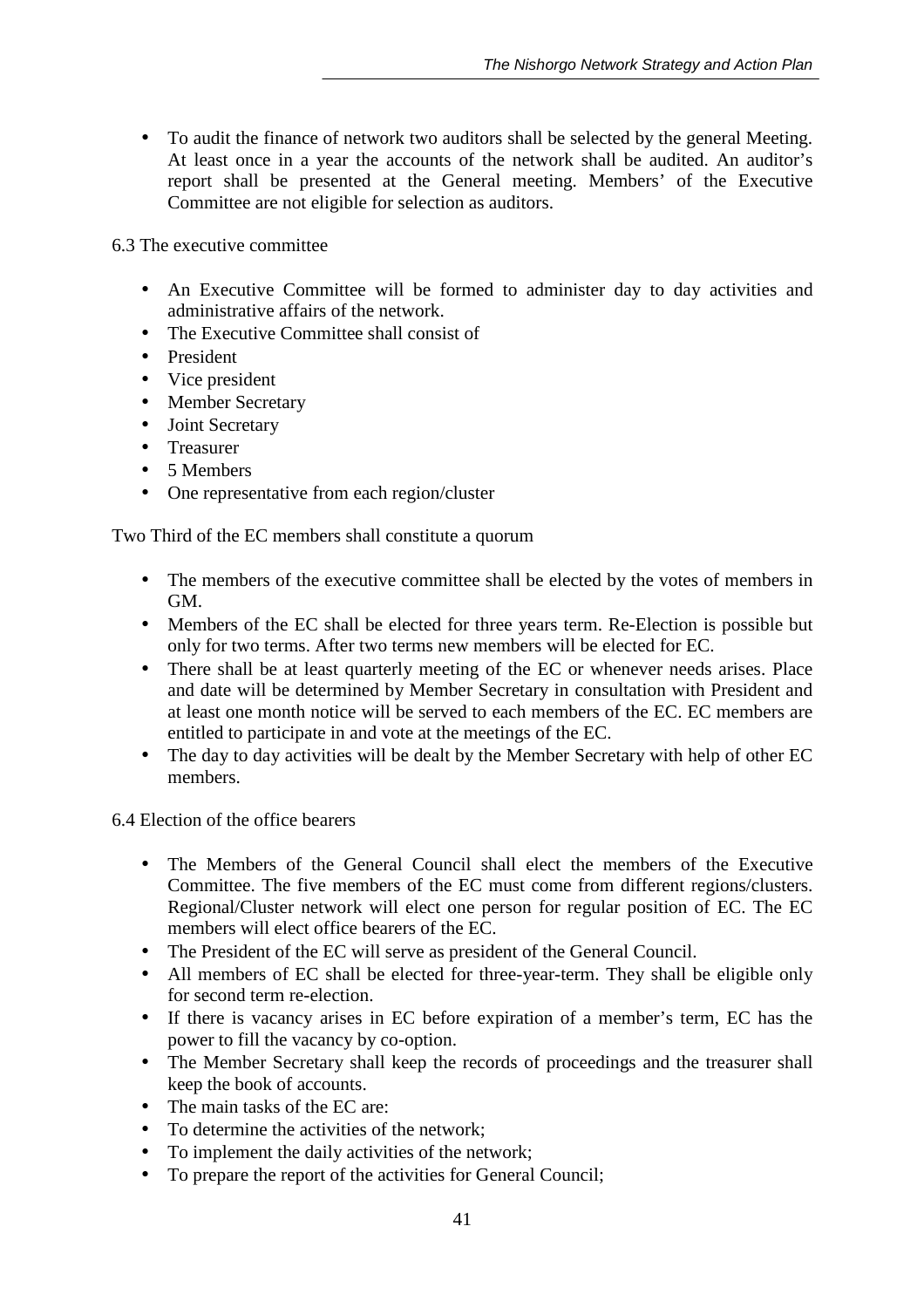- To prepare a activity plan with budget;
- To maintain contacts with Regions/Clusters;
- To liaise with donors, Government Agencies and other stakeholders;
- 7. Region/Cluster network
	- The CMOs situated in the same region/cluster shall form a Region/Cluster network.
	- President and Member Secretary of each CMO will be the member of the Region/Cluster network.
	- The region/cluster network shall keep the executive committee informed of all their activities and will work with close collaboration of the EC.
	- Each region/cluster network shall be free to prepare their activity plan and budget, raise fund for implementing the activities.
	- A minimum of two-third of all members coming together at one particular time shall constitute a quorum.
- 8. Financial management
	- The Network is an independent legal entity that finances its activities through membership fees as well as donation/grant from Government and other donors.
	- There shall be a bank account in national bank of the Network; President, member secretary and Treasurer shall be the signatory of the account. But any two of the signatory can draw an amount from the bank with the decision of Executive committee.
- 9. Dissolution of the network
	- The termination of the existence of the Network shall result from a motion to that affect by the General Council being passed by a two-thirds majority of all members.
- 10. These rules may be amended by a two-third majority of members in a general meeting, due notice of the proposed amendment have been given to all members at least six weeks in advance.

At the same time, IPAC has organized the poor and ultra poor resource users through Village conservation and peoples Forum. Peoples Forum is the platform of the poor and ultra poor resource users living in and around the protected areas. These people have no voice in conservation and decision making forum for conservation. Hence, Peoples Forum will play the role of VOICE (Villagers Opinion for Integrating Conservation and Economic improvement) of poor in conservation. They also need to be united through apex body to raise the VOICE loudly and strongly. The modalities would be redesigned later on. (The diagram is attached as annex 1).